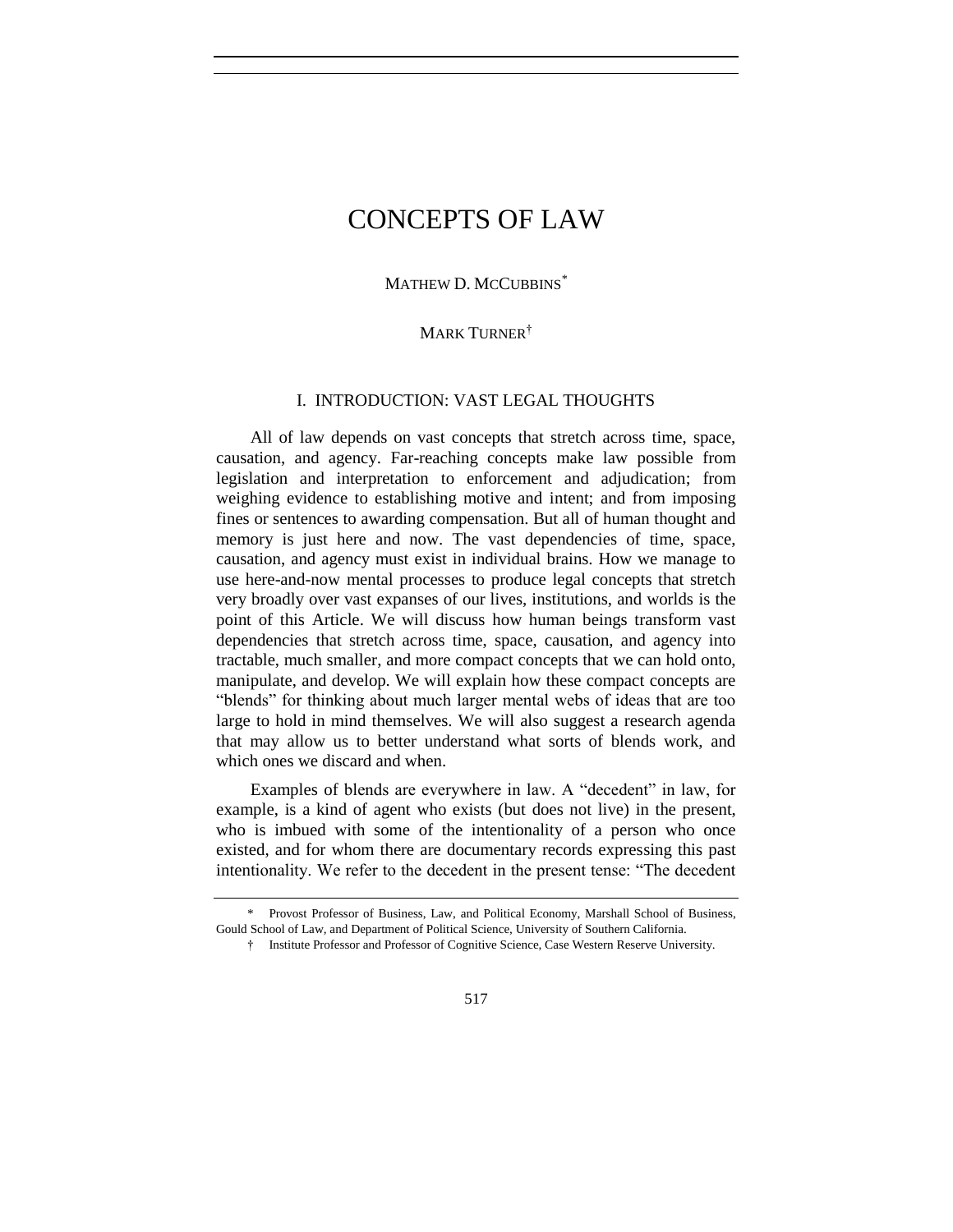leaves his house to his spouse"; or in the present perfect: "The decedent has left his house to his spouse"; but not in the past tense: "The decedent left his house to his spouse." Thus, a decedent is not merely a dead person, but rather an agent who exists in the here and now, despite being dead, to whom we are obligated, and failure to execute these obligations can bring current penalties to those who are present.

There is a tradition, stretching over centuries, of considering the difficulties encountered in law that derive from the complexity of thinking over the vast conceptual expanses of time, space, causation, and agency. For example, assessing culpability depends on mentally juggling and comparing alternative ideas of complex events. This kind of counterfactual mental juggling of ideas that stretch across time, space, causation, and agency is a central subject of H.L.A. Hart and Tony Honoré's work on the consideration of causation in the law.<sup>1</sup> As an instance of the challenge that arises constantly in law from thinking with a vast scope, consider the standard sine qua non legal test (that is, the "but-for" test). The sine qua non test is conducted in the following way: to determine whether a causal connection can be ruled out between a certain agency and a specific harm, imagine that the agent had not acted (or failed to act) and ask yourself, would the harm still have happened?<sup>2</sup> Clearly, this is an imaginative exercise stretching across far-reaching concepts, some of them necessarily counterfactual.

Laws are also meant to apply across vast ranges of time, space, causation, and agency; indeed, the very foundation of common law is stare decisis. <sup>3</sup> We will briefly review these expanses. Many of our most cherished concepts of laws date back across many centuries. Parts of the Magna Carta, dated 1215 CE, that limit the power of the throne, remain on the books of England and Wales. No doubt, the conceivers of the charter in

<sup>1.</sup> *E.g.*, H.L.A. HART & TONY HONORÉ, CAUSATION IN THE LAW 4 (2d ed. 1985) ("The terminology of legal rules often tempts courts to consider these issues in the form of questions whether the harm was the 'consequence' or 'effect' or 'caused by' the wrongful act, or whether it was 'too remote' or 'insufficiently proximate' . . . ."). For a survey of the literature on causation in the law, see generally Antony Honoré, *Causation in the Law*, STANFORD ENCYCLOPEDIA OF PHILOSOPHY, (Nov. 17, 2010), http://plato.stanford.edu/archives/win2010/ entries/causation-law. For a broader survey of academic views of causation, see generally MENNO HULSWIT, FROM CAUSE TO CAUSATION: A PEIRCEAN PERSPECTIVE (2002).

<sup>2.</sup> *See, e.g.*, Gregory Mitchell, *Case Studies, Counterfactuals, and Causal Explanations*, 152 U. PA. L. REV. 1517, 1556 n.92 (2004) (citing MARK TURNER, COGNITIVE DIMENSIONS OF SOCIAL SCIENCES (2001)).

<sup>3.</sup> Amy Gutmann, *Preface to* ANTONIN SCALIA, A MATTER OF INTERPRETATION: FEDERAL COURTS AND THE LAW, at vii, xi (Amy Gutmann ed., 1997) [hereinafter A MATTER OF INTERPRETATION].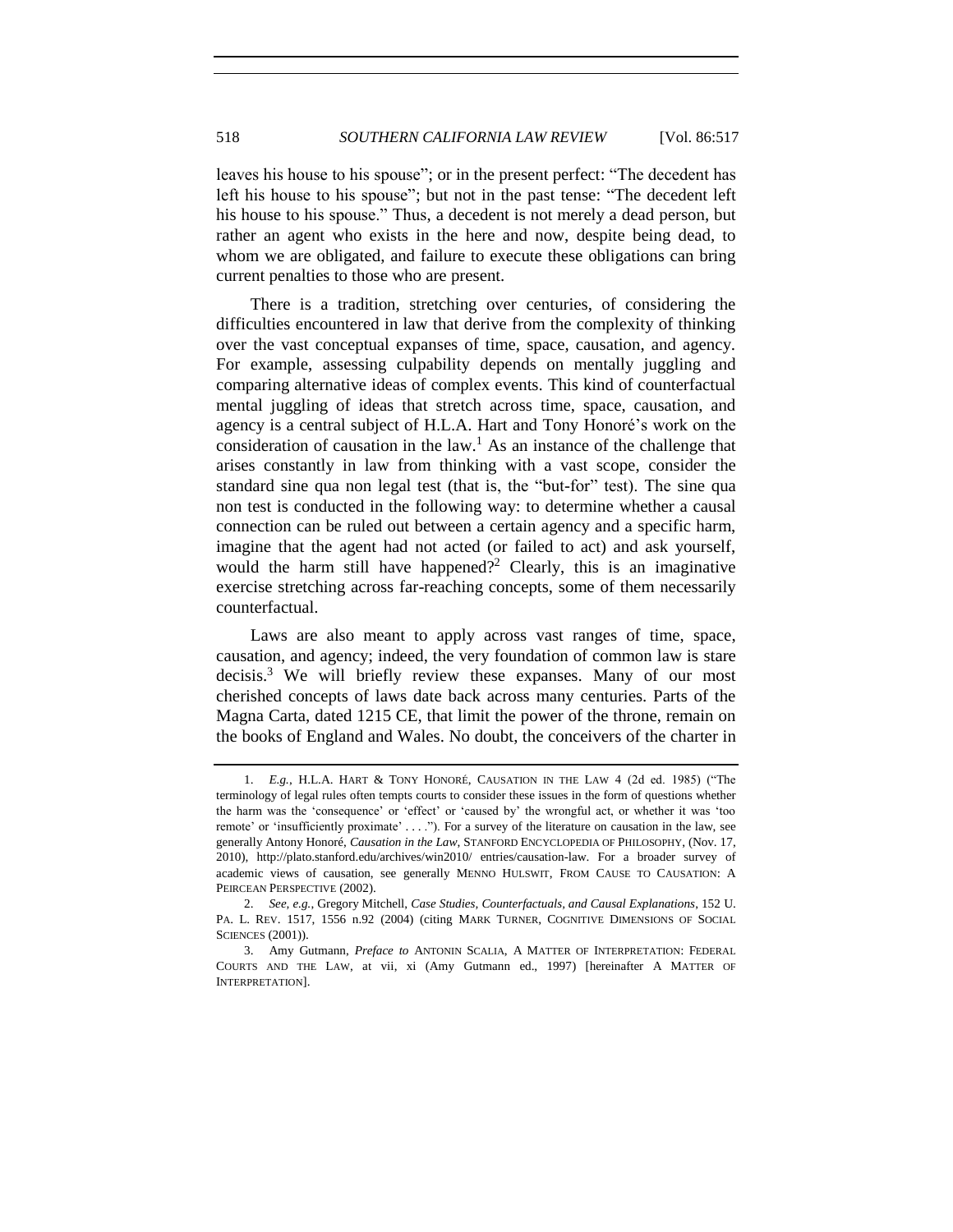<span id="page-2-0"></span>1215 CE could not have imagined the future specific details, but the principles of the Magna Carta are still taken as applying across eight centuries. The Bill of Rights of 1688 together with the Act of Settlement of 1701 are still in effect and are part of the main constitutional laws governing freedom of speech and the requirement of regular elections to parliament.<sup>4</sup> They also specify the rules for succession to the throne of the United Kingdom.<sup>5</sup> In the United States, while the Articles of Confederation and Perpetual Union were perpetual for only eight years,<sup>6</sup> the new Constitution of the United States, adopted in 1788, is still in effect more than two and a quarter centuries hence.<sup>7</sup>

<span id="page-2-1"></span>The idea of a "legal person" was not invented in 2010 by the Roberts Court in *Citizens United v. FEC*. <sup>8</sup> On the contrary, it derives in part from the application of the contracts clause in Article 1, section 10 of the U.S. Constitution as established in *Trustees of Dartmouth College v. Woodward*  nearly two centuries previous in 1819.<sup>9</sup> The Court recognized the standing of a chartered corporation (even though it was chartered by King George III of England in 1769) as a kind of legal person that has rights, standing, and obligations.<sup>10</sup> This chartered corporation did not count as exactly a person but rather as a legal person—a kind of blended entity. This legal fiction was expanded in *Santa Clara County v. Southern Pacific Railroad* in 1886,<sup>11</sup> but recently delimited by the Court in *FCC v. AT&T Inc.* in 2011, when the Court ruled that not all of the rights to privacy granted persons under the Freedom of Information Act apply to corporations.<sup>12</sup> While not widely understood, corporations not only own property but also

<sup>4.</sup> For further discussion on the impact of the Magna Carta, the Bill of Rights of 1688, and the Act Settlement of 1701, see THE CONCISE PRINCETON ENCYCLOPEDIA OF AMERICAN POLITICAL HISTORY 9 (Michael Kazin, Rebecca Edwards & Adam Rothman eds., 2011).

<sup>5.</sup> *See Succession and Precedent: Succession*, OFFICIAL WEBSITE OF THE BRITISH MONARCHY, http://www.royal.gov.uk/ThecurrentRoyalFamily/Successionandprecedence/Succession/Overview.aspx (last visited Mar. 28, 2013).

<sup>6.</sup> *See Primary Documents in American History: The Articles of Confederation*, LIBRARY OF CONGRESS (Mar. 19, 2013), http://www.loc.gov/rr/program/bib/ourdocs/articles.html; ARTICLES OF CONFEDERATION of 1781.

<sup>7.</sup> For a more thorough review of American political history, see generally THE CONCISE PRINCETON ENCYCLOPEDIA OF AMERICAN POLITICAL HISTORY, *supra* not[e 4.](#page-2-0)

<sup>8.</sup> *See* Citizens United v. FEC, 130 S. Ct. 876, 913 (2010) (returning to the principle that "the Government may not suppress political speech on the basis of the speaker's corporate identity," whether nonprofit or for profit).

<sup>9.</sup> Trs. of Dartmouth Coll. v. Woodward, 17 U.S. 518, 613–14 (1819).

<sup>10.</sup> *Id.* at 619.

<sup>11.</sup> Santa Clara Cnty. v. S. Pac. R.R., 118 U.S. 394, 396 (1886) ("[T]he Fourteenth Amendment to the Constitution, which forbids a state to deny to any person within its jurisdiction the equal protection of the laws applies to corporations.") (internal quotation marks omitted).

<sup>12.</sup> FCC v. AT & T Inc., 131 S. Ct. 1177, 1185 (2011).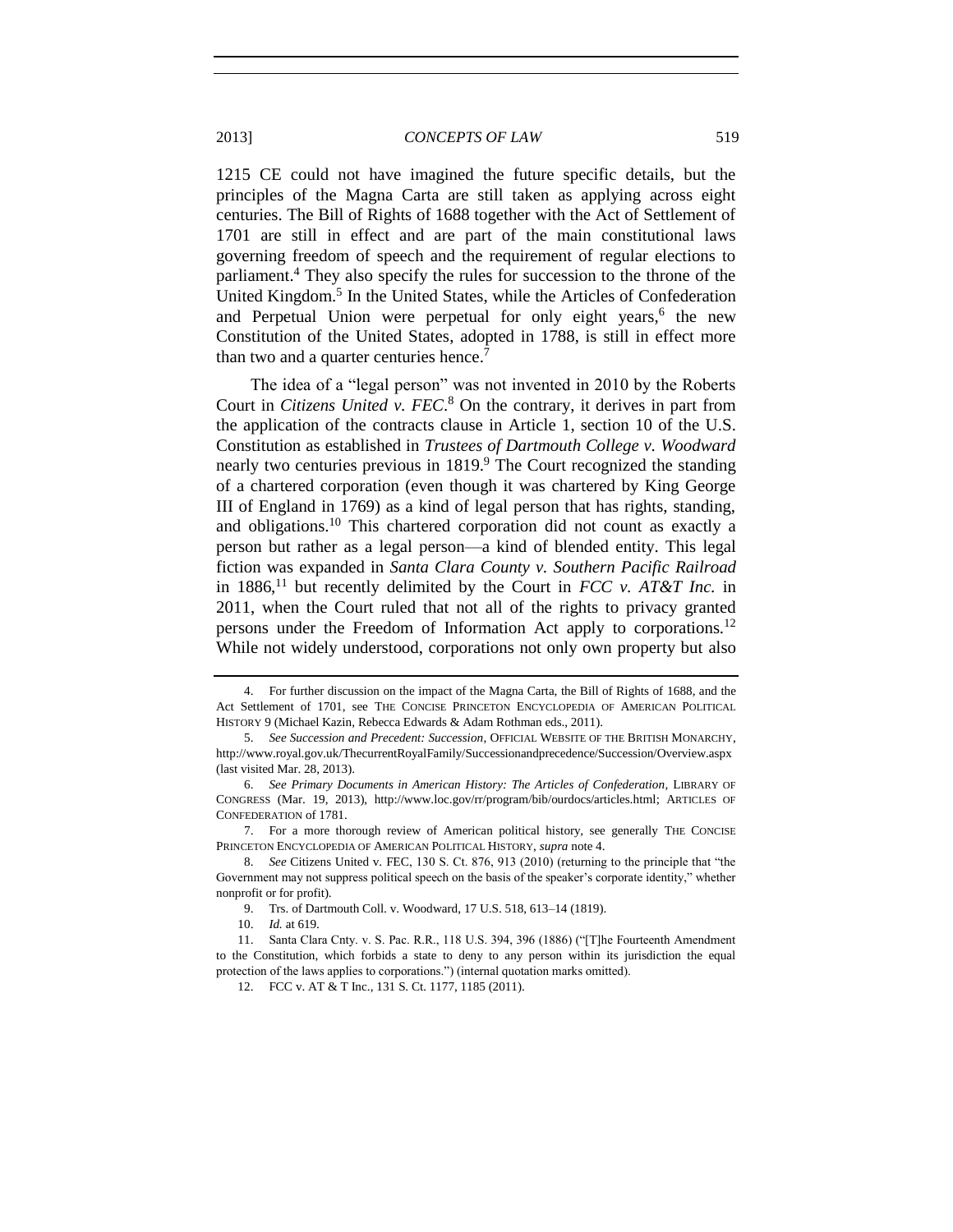are entitled to a vote, just as individuals, in referenda on special assessments across the country in proportion to the benefits they will receive from whatever the assessment is going to be used for.<sup>13</sup> This is so even if they are not American companies.<sup>14</sup>

There is also a plethora of examples of how laws stretch over vast spaces. Human beings live in the here and now. We are able to extend the empire of our law across vast ranges of the planet. A single legal entity (the sovereign United States) in a deal with another legal entity (France), in a transaction of questionable constitutionality, $15$  annexed land to itself via the Louisiana Purchase, land that would eventually form part or all of fifteen states.<sup>16</sup> Later, the U.S. government, in the Treaty of Peace, Friendship, Limits and Settlement between the United States and the Mexican Republic, annexed territory that eventually formed part of ten states.<sup>17</sup> The Gadsden Purchase in 1853 annexed lands that were eventually added to Arizona and New Mexico.<sup>18</sup> The purchase of Alaska as a department of the federal government in 1867, and its subsequent reorganization as a district, then a territory, and finally a state, <sup>19</sup> along with annexation of the sovereign state of Hawaii as a territory of the United States under the Newlands Resolution in 1898,<sup>20</sup> also greatly extended the American empire and the reach of its laws. Most Americans at the time, and indeed, most lawmakers of the time, would never see the vast stretches of the American landscape added by these actions. Indeed, maps were not sufficiently detailed at the time to specify exact boundaries. $^{21}$ 

In various ways, each state can also extend the reach of its laws far beyond the bounds of the state's geography and circumstances. For example, over 50 percent of U.S. publicly traded corporations and 60

<sup>13.</sup> Vladimir Kogan & Mathew D. McCubbins, *The Problem with Being Special: Democratic Values and Special Assessments*, 14 PUB. WORKS MGMT. & POL'Y 4, 8 (2009).

<sup>14.</sup> *See id.* 

<sup>15.</sup> *See* THOMAS FLEMING, THE LOUISIANA PURCHASE 131–45 (2003) (discussing the "constitutional bending" involved in the Louisiana Purchase).

<sup>16.</sup> For an in-depth discussion of the Louisiana Purchase, see generally *id.*

<sup>17.</sup> *See* Treaty of Peace, Friendship, Limits, and Settlement with the Republic of Mexico, Feb. 2, 1848, 9 Stat. 922, T.S. No. 207.

<sup>18.</sup> *Gadsden Purchase, 1853-1854*, U.S. DEP'T OF STATE, OFFICE OF THE HISTORIAN, http://history.state.gov/milestones/1830-1860/GadsdenPurchase (last visited Mar. 28, 2013).

<sup>19.</sup> *Purchase of Alaska, 1867*, U.S. DEP'T OF STATE, OFFICE OF THE HISTORIAN, http://history.state.gov/milestones/1866-1898/AlaskaPurchase (last visited Mar. 28, 2013).

<sup>20.</sup> *Annexation of Hawaii, 1898*, U.S. DEP'T OF STATE, OFFICE OF THE HISTORIAN, http://history.state.gov/milestones/1866-1898/Hawaii (last visited Mar. 28, 2013).

<sup>21.</sup> For a geographical review of the United States and how the nation was mapped, see generally SUSAN SCHULTEN, MAPPING THE NATION: HISTORY AND CARTOGRAPHY IN NINETEENTH-CENTURY AMERICA (2012).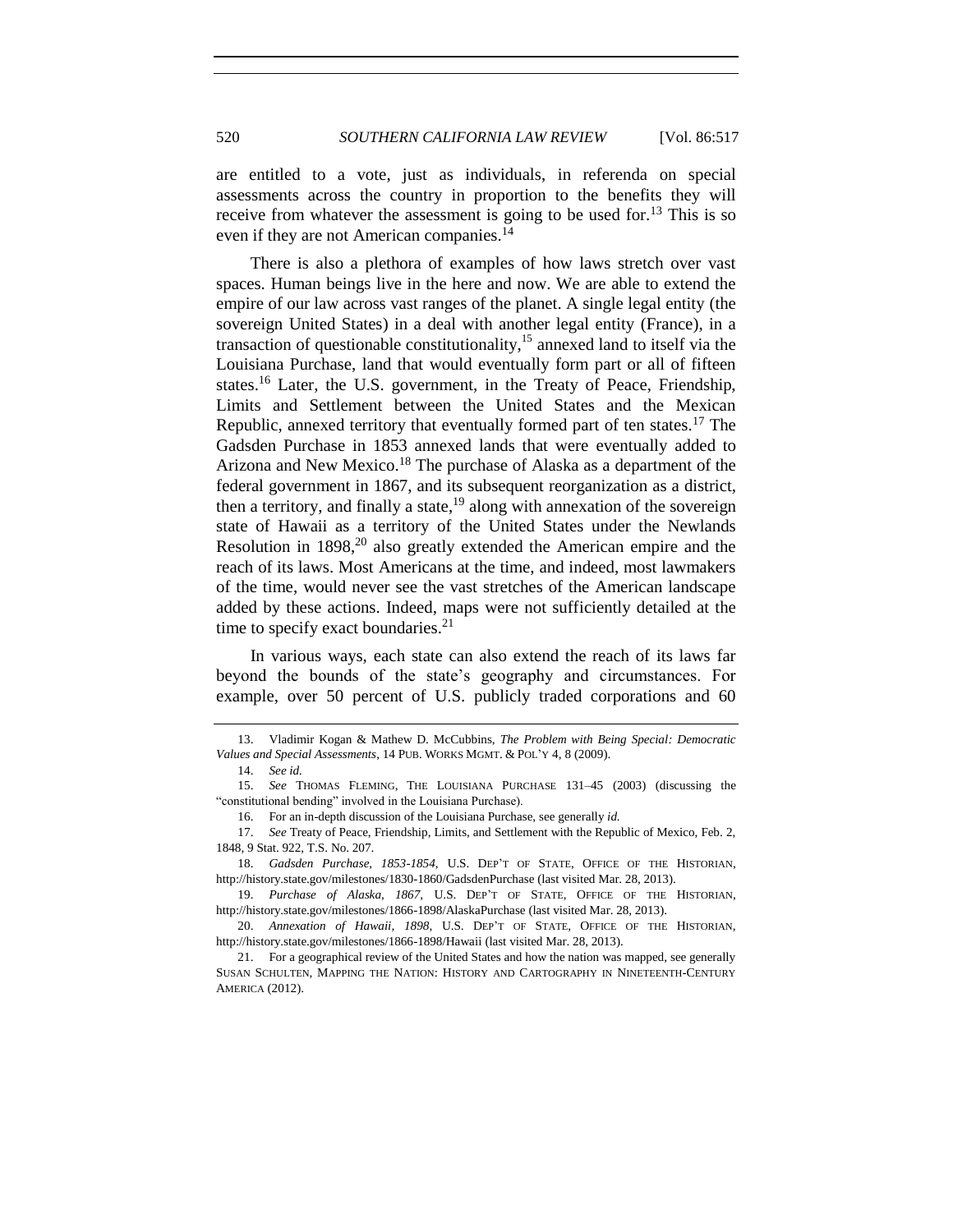percent of the Fortune 500 companies, which we think of as individual entities, are in fact spatially incorporated in Delaware,  $^{22}$  extending the laws of Delaware across the United States and, indeed, around the globe.

Returning to the core Hart and Honoré argument, laws and legal institutions require us to understand vastly complex chains of causation.<sup>23</sup> Take, for example, liability for environmental damages. The Comprehensive Environmental Response, Compensation, and Liability Act ("CERCLA") was enacted by Congress to reduce the threat to public health and the environment posed by the widespread use and disposal of hazardous substances.<sup>24</sup> Its purpose was to ensure the prompt and effective cleanup of waste-disposal sites, and to assure that parties responsible for hazardous substances bore the cost of remedying the conditions they had created.<sup>25</sup> The Act assigned liability for cleanup to those parties that committed any of seven prohibited acts: discharged, deposited, injected, dumped, spilled, leaked, or placed hazardous substances.<sup>26</sup> But what of the case in which there was a passive migration of a substance from one property to another property, even in the face of state-of-the-art methods of containment? What is the chain of causation for passive migration and does "migration" fall neatly under the seven proscribed actions?

*Carson Harbor Village Mobile Home Park v. UNOCAL* presented an example of passive migration of underground oil sludge from a refinery to a mobile home park.<sup>27</sup> Added to the liability question there was a problem of agency, which we discuss next, as the owners of the refinery and the mobile home park changed while the migration took place unnoticed under their feet.<sup>28</sup> With logic similar to the sine qua non test, and despite the "logical cul-de-sacs" in the law and the "baffling language" Congress used, the Ninth Circuit, acting en banc and relying on a "plain-meaning interpretation of disposal," ruled that UNOCAL was liable.<sup>29</sup>

Human beings have a concept of an individual agent—typically a person or some natural object—but we also typically extend that notion to attribute agency to groups, collectives, institutions, governments,

<sup>22.</sup> *About Agency*, DEL. DEP'T OF STATE, http://www.corp.delaware.gov/aboutagency.shtml (last updated Mar. 24, 2013).

<sup>23.</sup> *See supra* note 1 and accompanying text.

<sup>24.</sup> CERCLA, Pub. L. No. 96-510, 94 Stat. 2767 (codified as amended at 42 U.S.C. §§ 9601– 9675 (2006)); Carson Harbor Vill., Ltd. v. Unocal Corp., 270 F.3d 863, 880 (9th Cir. 2001).

<sup>25.</sup> *Carson Harbor*, 270 F.3d at 890–91.

<sup>26.</sup> 42 U.S.C. § 9607.

<sup>27.</sup> *Carson Harbor*, 270 F.3d at 868.

<sup>28.</sup> *Id.*

<sup>29.</sup> *Id.* at 883–84.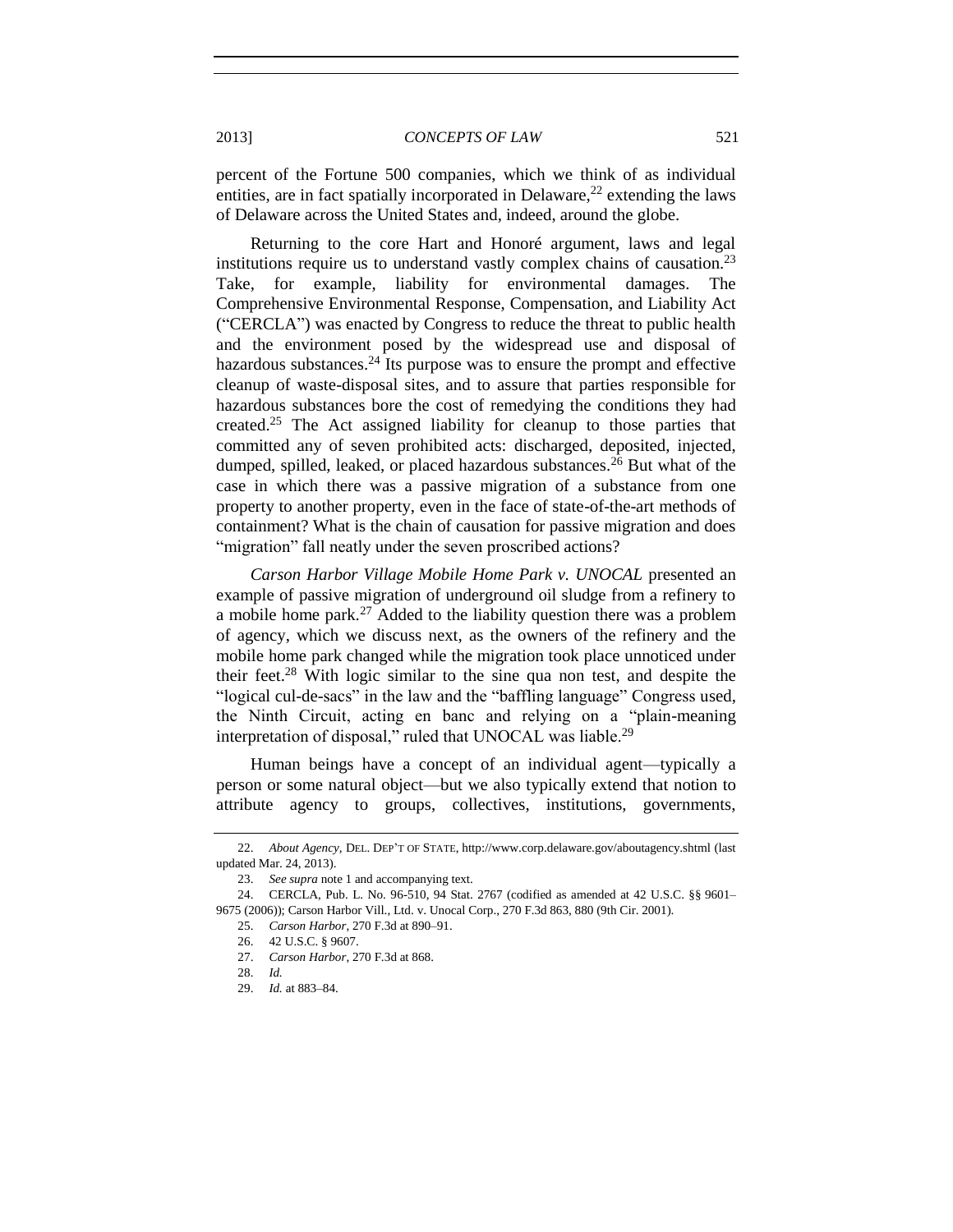administrations, and so forth. For example, we think of collective will and agency when we talk of the intent of the framers,  $30$  legislative intent or will, or the Bush administration. In 1993, Congress passed, and President Clinton signed, a joint "Apology Resolution" regarding the overthrow of the Hawaiian Kingdom before the acquisition of the territory of Hawaii by the United States.<sup>31</sup> None of the people responsible or affected by the acquisition were still living, but the agents—the government of the United States and the counterfactual sovereigns of Hawaii—were the active parties.

In what follows, we pick up where H.L.A. Hart left off in his famous thesis in *The Concept of Law*. Hart was "concerned with the clarification of the general framework of legal thought,"<sup>32</sup> as are we. In the Part II, we will discuss ways in which human beings manage to think at vast scope across time, space, causation, and agency. They do so by creating compressed, portable "mental blends" and using them as the basis for vast ideas. In Part III, we give examples of how we compress vast legal concepts into concepts that we can use in the here and now. In Part IV, we offer some examples and experimental evidence that start to put boundaries on how well humans can undertake the compression and expansion processes needed to understand the compressions of vast concepts and the expansions from those back out into something vast and untouchable. In this part, we also present a research program to help us define the limits of human compression of vast concepts into concepts we can use in the here and now. In Part V, we discuss intellectual property, a highly topical area of law in which the compressions and expansions are still up for debate, and in which the very ground rules by which we will understand and debate the topic are still up for grabs. The concept of intellectual property is a blend: creating this blend draws on our idea of property law, but it draws on many other ideas, too. The way in which we draw on ideas to form the blend of intellectual property and the new features that arise just for this blend are very hotly disputed. We will review key elements of the debate about this blend. In Part VI, we draw some conclusions and define a research program for investigating how blending can go right in the law—to make strong, flexible, useful, and portable concepts of law—and also how blending can go wrong in the law.

<sup>30.</sup> HARRY V. JAFFA, ORIGINAL INTENT AND THE FRAMERS OF THE CONSTITUTION: A DISPUTED QUESTION 113 (1994).

<sup>31.</sup> S.J. Res. 19, 103d Cong. (1993) (enacted).

<sup>32.</sup> H.L.A. HART, THE CONCEPT OF LAW, at vi (3d ed. 2012).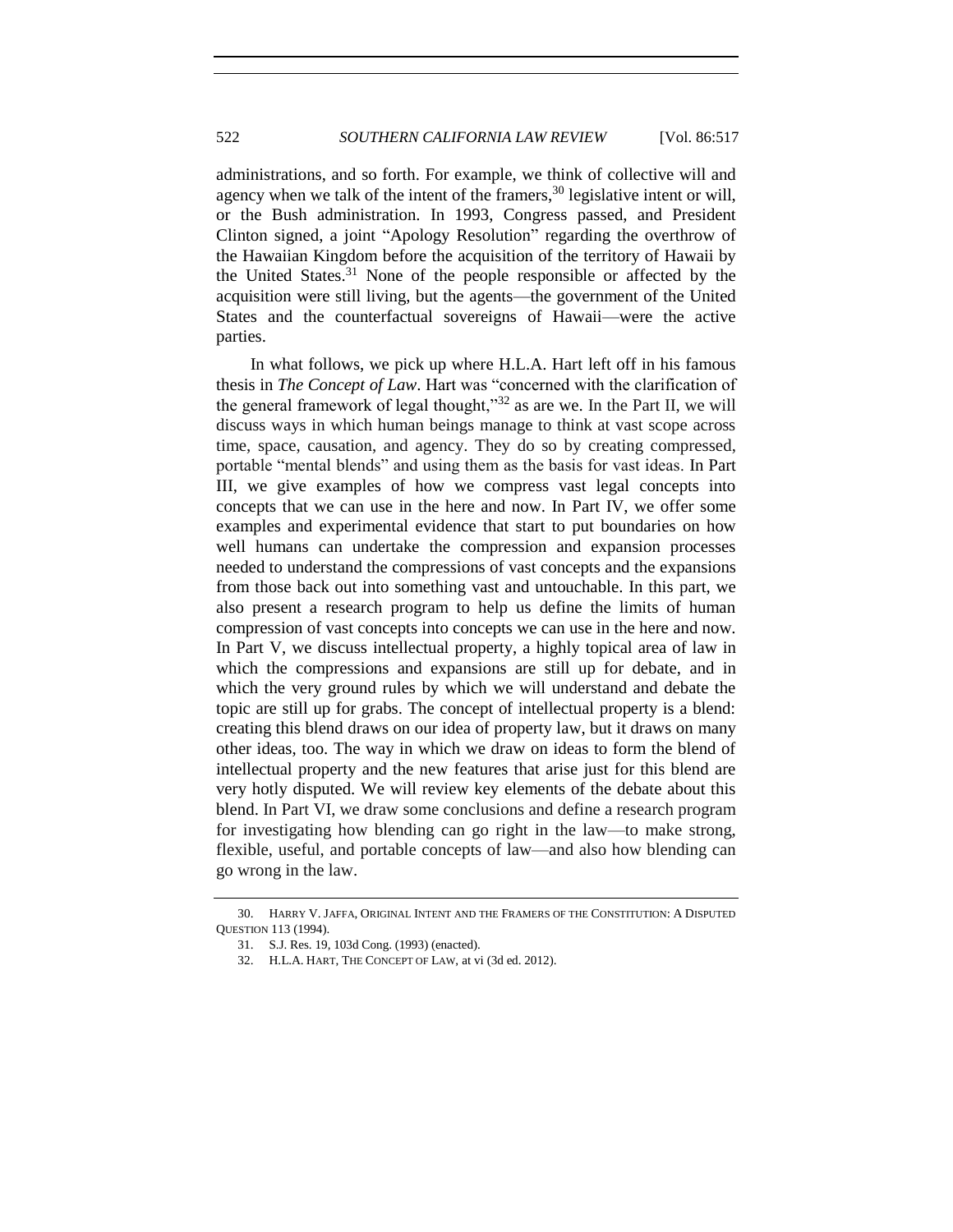# II. COMMON COMPRESSIONS OF TIME, SPACE, CAUSATION AND AGENCY

It is not surprising that human beings are often very poor at thought that ranges across time, space, causation, and agency. All thought is nothing but here-and-now biological processes under present conditions. Necessarily, that is all the organism has to work with. As Sir Charles Sherrington expressed almost three-quarters of a century ago, the brain and the central nervous system are an "enchanted loom" where "millions of flashing shuttles weave a dissolving pattern, always a meaningful pattern, though never an abiding one."<sup>33</sup> Memory does not produce an intersection of past times and the present moment, although it seems to us that it does. Our memories are not like a video camera, or Apple's backup system "Time Machine";<sup>34</sup> we cannot scroll from instance to instance, through our memories, back and forth, willy-nilly as suits us—far from it. Thought in its processes cannot stretch far over time, space, causation, or agency. Biologically, the reach of thinking is tiny.

But in its content, human thought goes very far. It is not just that we can have an individual memory of another time or place—for example, a waterfall we once saw while hiking—but that we can have concepts that stretch across and apply to vast ranges of time, space, causation, and agency that go utterly beyond any possible individual perception or memory. We can have ideas like "nation," "marriage," and "urban renewal." Somehow, present biology must be exploited into manufacturing present thought whose content is taken to be very expansive. This is a startling mismatch between production and result. Naturally, this mismatch produces difficulty, error, and failure.

The difficulties that arise from trying to use present biology to produce expansive ideas have to some extent been studied. The experimental record on our standard biases (of which the literature has produced a list of nearly four dozen so far) and failures is so well known and robust that there are commercial packages for presenting tutorials (including videos) to be used by companies who need to train security officers, guards, police, and, in general, supervisors.<sup>35</sup> The purpose of these

<sup>33.</sup> CHARLES SCOTT SHERRINGTON, MAN ON HIS NATURE 225 (Cambridge Univ. Press ed. 2009) (1940).

<sup>34.</sup> *See Mac Basics: Time Machine*, APPLE CO., http://support.apple.com/kb/HT1427 (last modified Nov. 16, 2012).

<sup>35.</sup> *E.g.*, *DVDs that Reveal the Surprising Limits of Perception, Attention, and Awareness*, VISCOG PRODS., INC., http://www.viscog.com (last visited Mar. 24, 2013).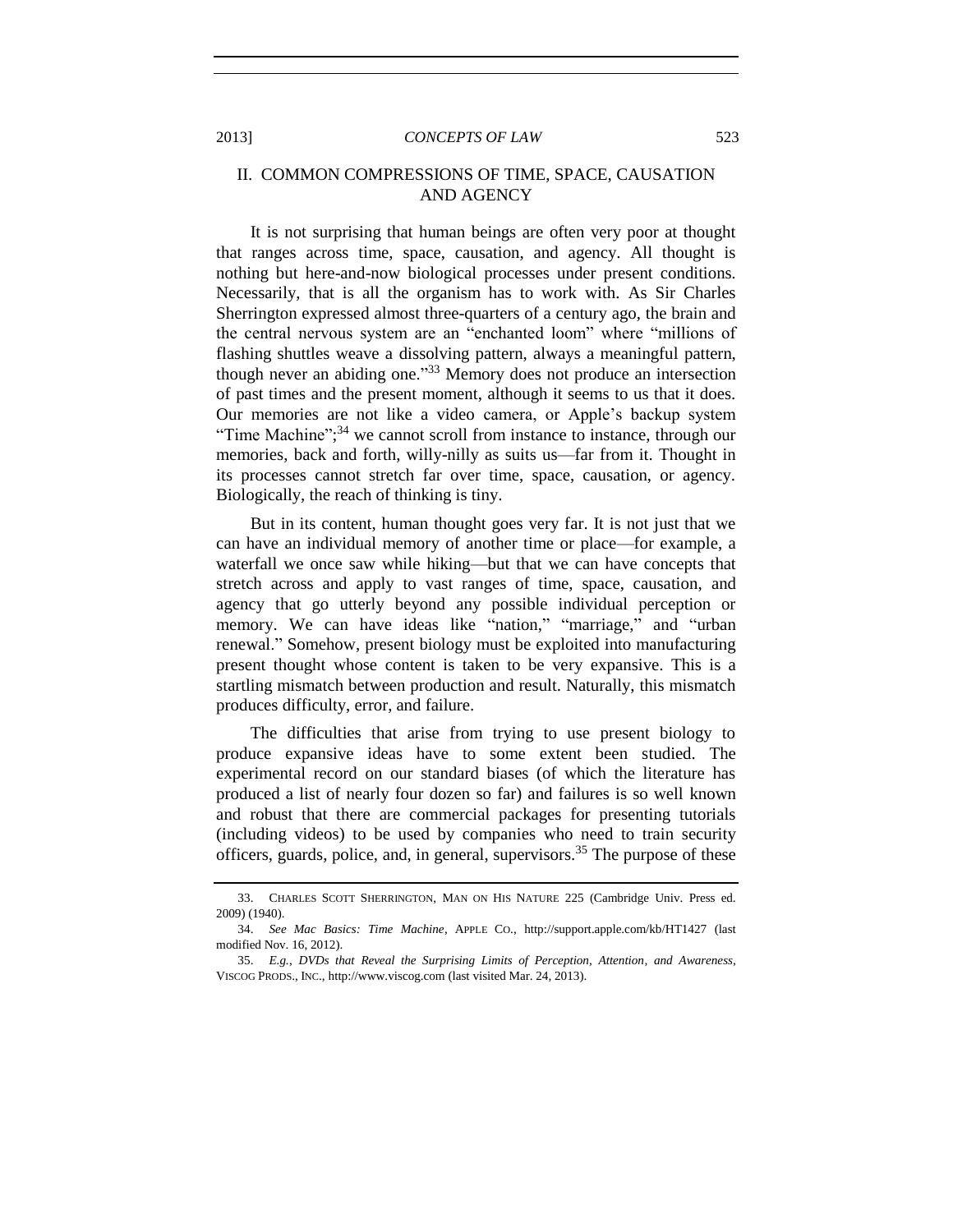packages is to convince viewers that what they think about thinking is often wrong and that the biases and failures of thought are incorrigible per se.<sup>36</sup> We can learn that we have these deficiencies and we can develop routines to compensate for these incorrigible deficiencies. Human beings, for example, have very selective attention<sup>37</sup> and memory.<sup>38</sup> They are largely blind to change in their environments.<sup>39</sup> They attribute elements to reality that is constructed mentally, such as color constancy<sup>40</sup> and pain.<sup>41</sup> They routinely engage in reconstructive memory.<sup>42</sup> Their perceptions change depending on their intentions to  $act^{43}$ . In many ways, we are poor witnesses, despite the fact that we usually feel that we are very good witnesses.<sup>44</sup>

The basic questions are inevitable: How can there be law, which is concerned entirely with concepts that stretch expansively over great ranges of time, space, causation, and agency, if human brains cannot in their biologically processes directly stretch over time, space, causation, and agency? Given the inevitable mismatch between human brains and law, and the consequent struggle to fit one to the other, what techniques are available to improve the fit? We will begin to answer these questions by examining an everyday example drawn from outside the law.

# A. AN EXAMPLE OF A COMPRESSED BLEND: THE CYCLIC DAY

Let us consider the cyclic day. In our experience, there is actually just

<sup>36.</sup> *See id.*

<sup>37.</sup> *See, e.g.*, ARTHUR LUPIA & MATHEW D. MCCUBBINS, THE DEMOCRATIC DILEMMA: CAN CITIZENS LEARN WHAT THEY NEED TO KNOW? 29–30 (1998); Michael I. Posner & Steven E. Petersen, *The Attention System of the Human Brain*, 13 ANN. REV. NEUROSCIENCE 25, 38 (1990).

<sup>38.</sup> *See, e.g.*, PATRICIA S. CHURCHLAND & TERRENCE J. SEJNOWSKI, THE COMPUTATIONAL BRAIN 240–44 (1994).

<sup>39.</sup> *See, e.g.*, Daniel T. Levin & Daniel J. Simons, *Failure to Detect Changes to Attended Objects in Motion Pictures*, 4 PSYCHONOMIC BULL. & REV. 501, 501–06 (1997) (describing studies that show "observers are surprisingly slow and often fail to detect changes to successive views of both natural and artificial scenes").

<sup>40.</sup> *See, e.g.*, DAVID H. HUBEL, EYE, BRAIN, AND VISION 183 (1995).

<sup>41.</sup> *E.g.*, V.S. RAMACHANDRAN & SANDRA BLAKESLEE, PHANTOMS IN THE BRAIN: PROBING THE MYSTERIES OF THE HUMAN MIND 22 (1998).

<sup>42.</sup> *See, e.g.*, F.C. BARTLETT, REMEMBERING: A STUDY IN EXPERIMENTAL AND SOCIAL PSYCHOLOGY 263–66 (1932) (explaining how a narrator might reconstruct a story based on his position within a group, and his relationship with the group).

<sup>43.</sup> *E.g.*, Peter M. Vishton et al., *Planning to Reach for an Object Changes How the Reacher Perceives It*, 18 PSYCHOL. SCI. 713, 713–19 (2007) (describing studies demonstrating that a person's perception of distance to an object changes when intending to reach for the object).

<sup>44.</sup> *See* Jacqueline McMurtrie, *The Role of the Social Sciences in Preventing Wrongful Convictions*, 42 AM. CRIM. L. REV. 1271, 1275–77 (2005) ("[E]xtensive scientific research establishes that high confidence on the part of an eyewitness does not directly correlate with high accuracy.").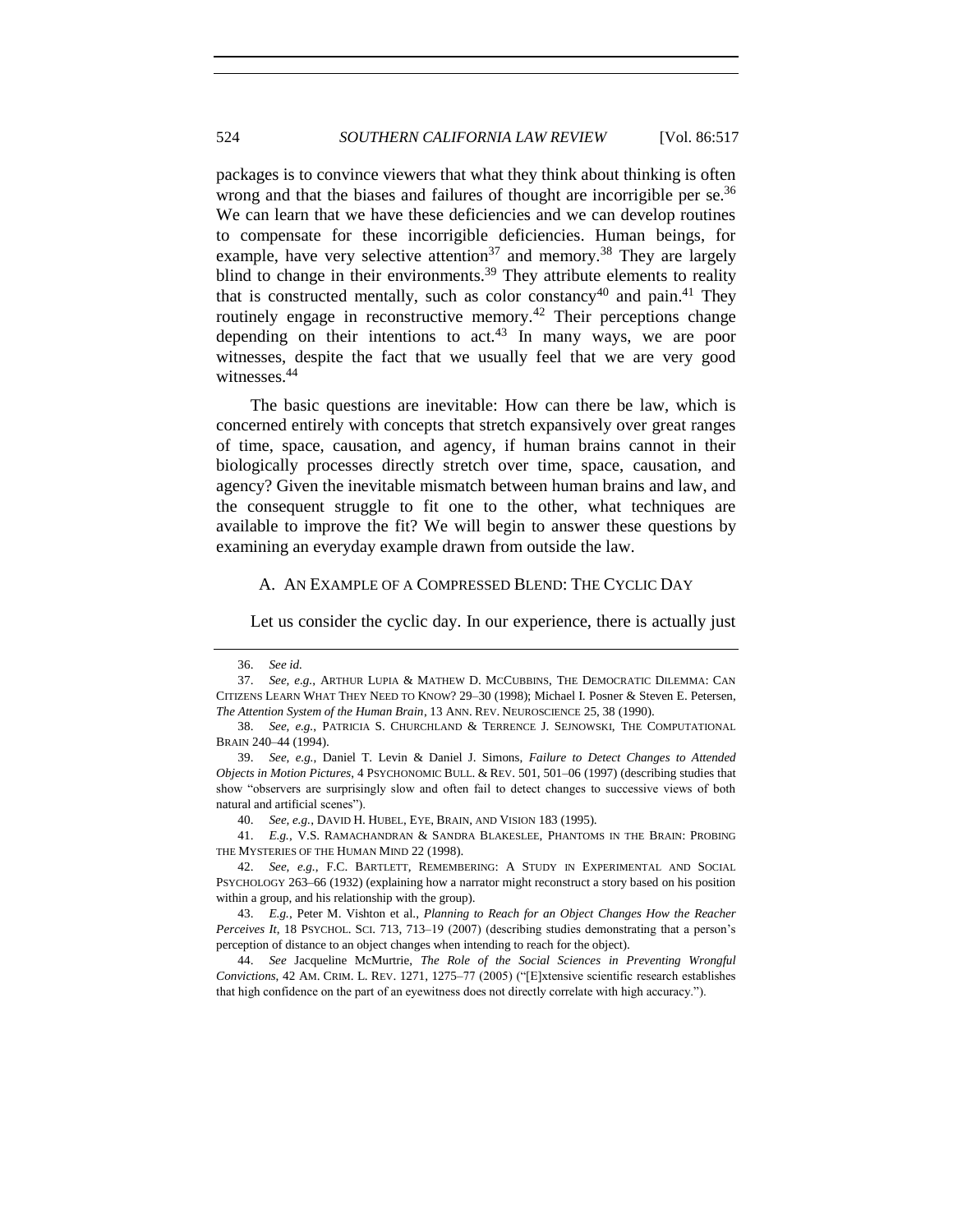one day and then another day and then another day until we die. The days as we live them are all quite different. They do not repeat. If we woke up today and it was exactly the same as yesterday because it was in fact the same day in every detail, we would be sure we had lost our minds. Day after day after day indefinitely, with all those differences between days, is far too much to comprehend; too much to actually remember or imagine; too much to carry around and manage. It is not portable. It is not human scale.

As Gilles Fauconnier and Mark Turner discuss, it is obvious that we blend these different days into a conception of a cyclic day.<sup>45</sup> We do so by using one of many general templates for creating blends.

FIGURE 1. The Cyclic Day

<span id="page-8-0"></span>

*Source*: This figure is taken from FAUCONNIER & TURNER, *supra* not[e 45,](#page-8-0) at 197 fig.10.1.

There are analogies and disanalogies across different days in our experience. The analogies are packed to one thing in the blend: the day. The disanalogies are packed to change for that thing: the day starts over every dawn and repeats. This general mental pattern of compressing analogical connections to one thing and disanalogical connections to change for that one thing is the general template at work here. It is used very widely across human cognition. Note that the result—the cyclic day is not just an abstraction. There is new meaning, "emergent structure," in

<sup>45.</sup> GILLES FAUCONNIER & MARK TURNER, THE WAY WE THINK: CONCEPTUAL BLENDING AND THE MIND'S HIDDEN COMPLEXITIES 195–97 (2002).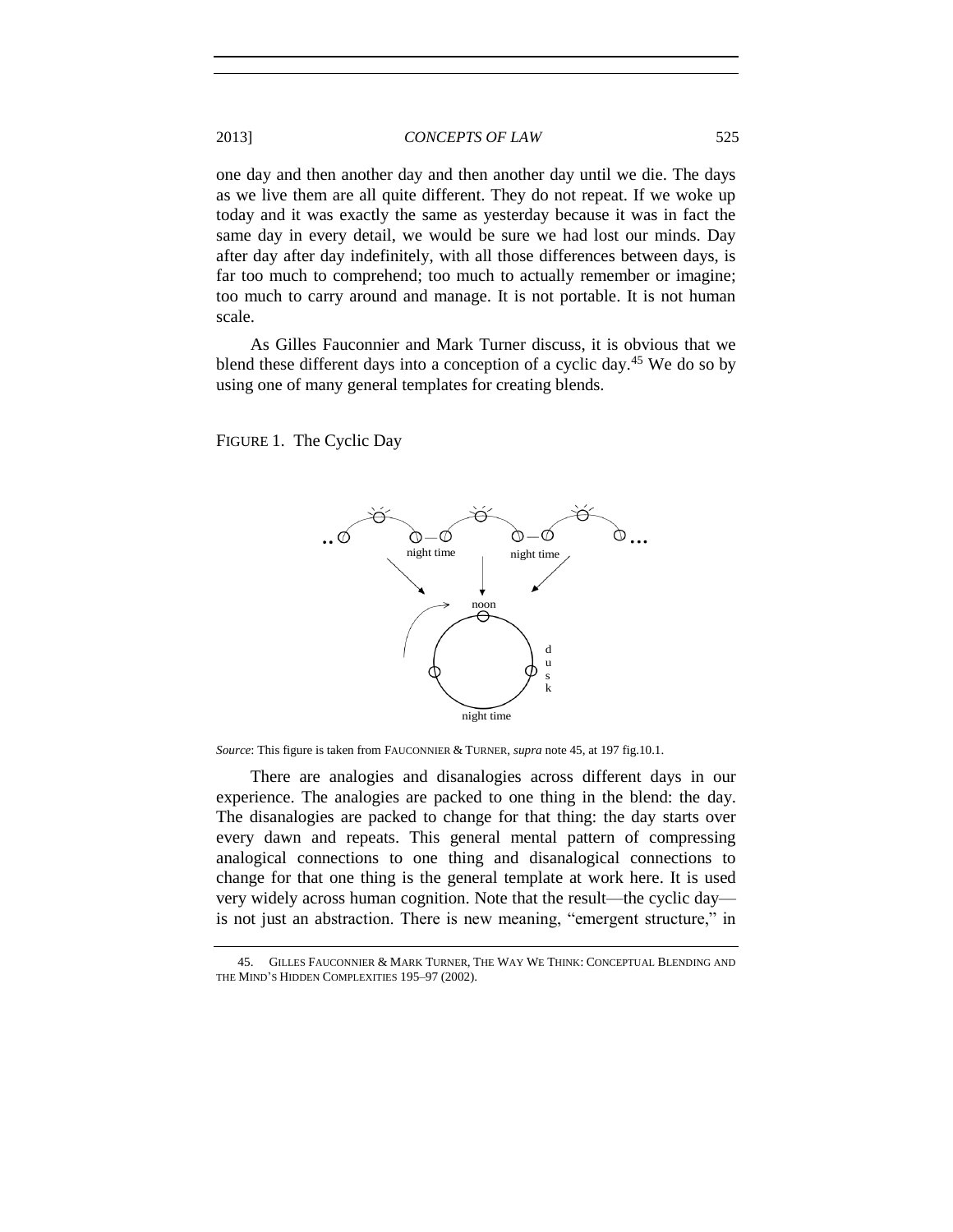the blend that is not in any of the individual input days. $46$  No one of these individual input days repeats or starts over. All the days that have ever happened or will happen can be blended into a single unit—the cyclic day, which repeats.<sup>47</sup> Thinking of the cyclic day, we can say, "Dawn is coming around again," or "It is time for my morning coffee," or "This park closes at dusk."<sup>48</sup> We know how these words and concepts apply to the blend, and we can expand from the blend to anything in the string of days that interests us. The cyclic day is a small, congenial blend for thinking about the vast sequence of days, a sequence itself too big to hold in mind all at once. This blend makes it possible for us to work with concepts of time that stretch across vast ranges of ideas that we would otherwise be able to manage.

# B. ELEMENTS OF BLENDING

There are several questions we are addressing here: How do new concepts for law arise? How does new law arise? How do new ideas of law arise which human beings in a society can actually command, understand, and deploy?

One idea provided by cognitive science for the origin of new ideas is that we create new frames, schemata, or general notions, by creating abstractions of what we have encountered. David Rumelhart gives a summary of the history of the notion of this sort of schema and provides a summary of the work of Rumelhart, Norman, and Ortony.<sup>49</sup> Martin gives a fuller summary.<sup>50</sup> In this view, a conceptual schema, abstraction, or generalization, offers compressions of regularities in experience, guides future interaction, undergoes adjustment as we have further experience, and is subject to selection pressures.

Rumelhart analyzes three ways in which new meaning can arise (he calls this "learning").<sup>51</sup> All three ways involve conceptual schemata. First, there is accretion: learning happens when we lay down a memory of an

<sup>46.</sup> *Id.*

<sup>47.</sup> *Id.* at 195–96.

<sup>48.</sup> *Id.* at 196.

<sup>49.</sup> *See generally* David E. Rumelhart, *Schemata: The Building Blocks of Cognition*, *in* THEORETICAL ISSUES IN READING COMPREHENSION: PERSPECTIVES FROM COGNITIVE PSYCHOLOGY, LINGUISTICS, ARTIFICIAL INTELLIGENCE, AND EDUCATION 33 (Rand J. Spiro, Bertram C. Bruce & William F. Brewer eds., 1980).

<sup>50.</sup> *See generally* Ben Martin, *The Schema*, *in* COMPLEXITY: METAHPORS, MODELS, AND REALITY 263 (George A. Cowan, David Pines & David Melzer eds., 1999) (reviewing the history of schemata starting from the works of Aristotle and Plato through to the present).

<sup>51.</sup> Rumelhart, *supra* note 50, at 52.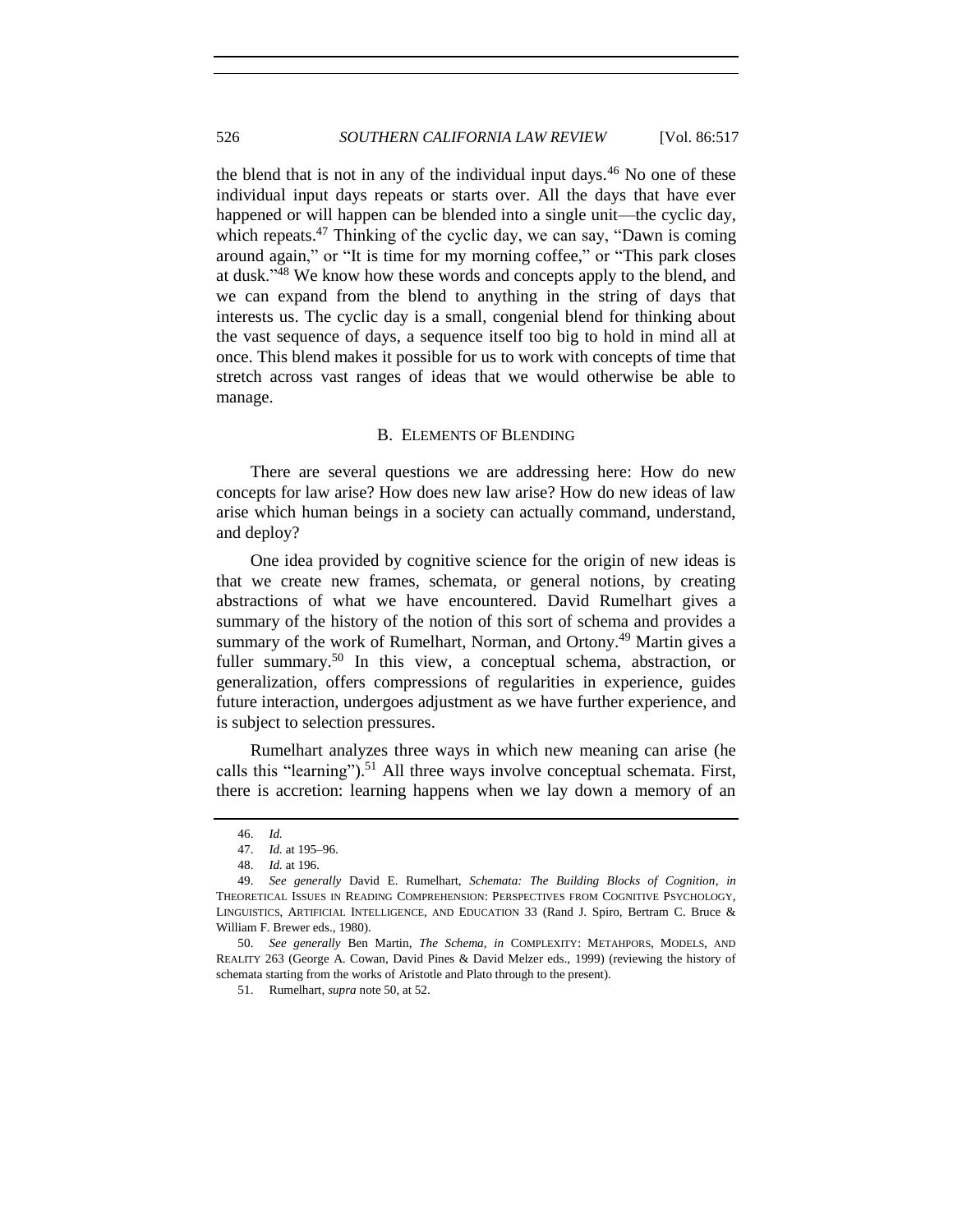experience as an instantiation of existing schemata.<sup>52</sup> For example, if we have a schema for "restaurant" and visit a new one, then we have a memory of the new restaurant; we remember it as an experience that conformed to the schema restaurant. Second, there is tuning: we slightly adjust an existing schema to make it match experience better.<sup>53</sup> For example, under inflation over years, we might slightly adjust our notion now and then of how much a dinner in a good restaurant should cost. Accretion and tuning, Rumelhart notes, do not lead to new schemata.<sup>54</sup> So they offer very little in the way of explaining the invention of new schemata.<sup>55</sup> Third, there is restructuring, of two kinds: patterned generation and schema induction.<sup>56</sup> Patterned generation happens infrequently and schema induction almost never.<sup>57</sup> Patterned generation is the construction of a new schema by making a slight change in an old one, where the possibilities for change are few: a constant can be replaced with a variable, a variable can be replaced with a constant, and so forth, as motivated by new experience.<sup>58</sup> For example, we may have begun with a frame for "restaurant" in which the maître d' is male, but, under experience, have come to change that constant into a variable: male or female. The second kind of restructuring is schema induction, which is the process of making a new schema that is simply the conjunction of old schemata.<sup>59</sup> So if we always follow dinner at the restaurant with a walk through the park to take coffee at a café, we may develop a "dinner-walk-coffee" schema.

The theory of conceptual schemata is useful for explaining how the making of meaning exhibits regularity. In fact, under the theory of conceptual schemata, regularity is inevitable. But the notion of a conceptual schema is nearly useless for explaining how a new schema can arise before it is manifest in our regular experience. Most of our ideas arise in our minds before they have referents in the world. It is fine to imagine that if we visit many restaurants, we acquire a compressed generalization of what happens in a restaurant. But this gives no explanation of how the idea of a restaurant was invented in the first place.

Just so, in the law, if we encounter very many rulings on property rights, for example, we might form a compressed notion of property. But

59. *Id.*

<sup>52.</sup> *Id.* at 52–53.

<sup>53.</sup> *Id.* at 53–54.

<sup>54.</sup> *Id.* at 54.

<sup>55.</sup> *See id.*

<sup>56.</sup> *Id.*

<sup>57.</sup> *Id.*

<sup>58.</sup> *Id.*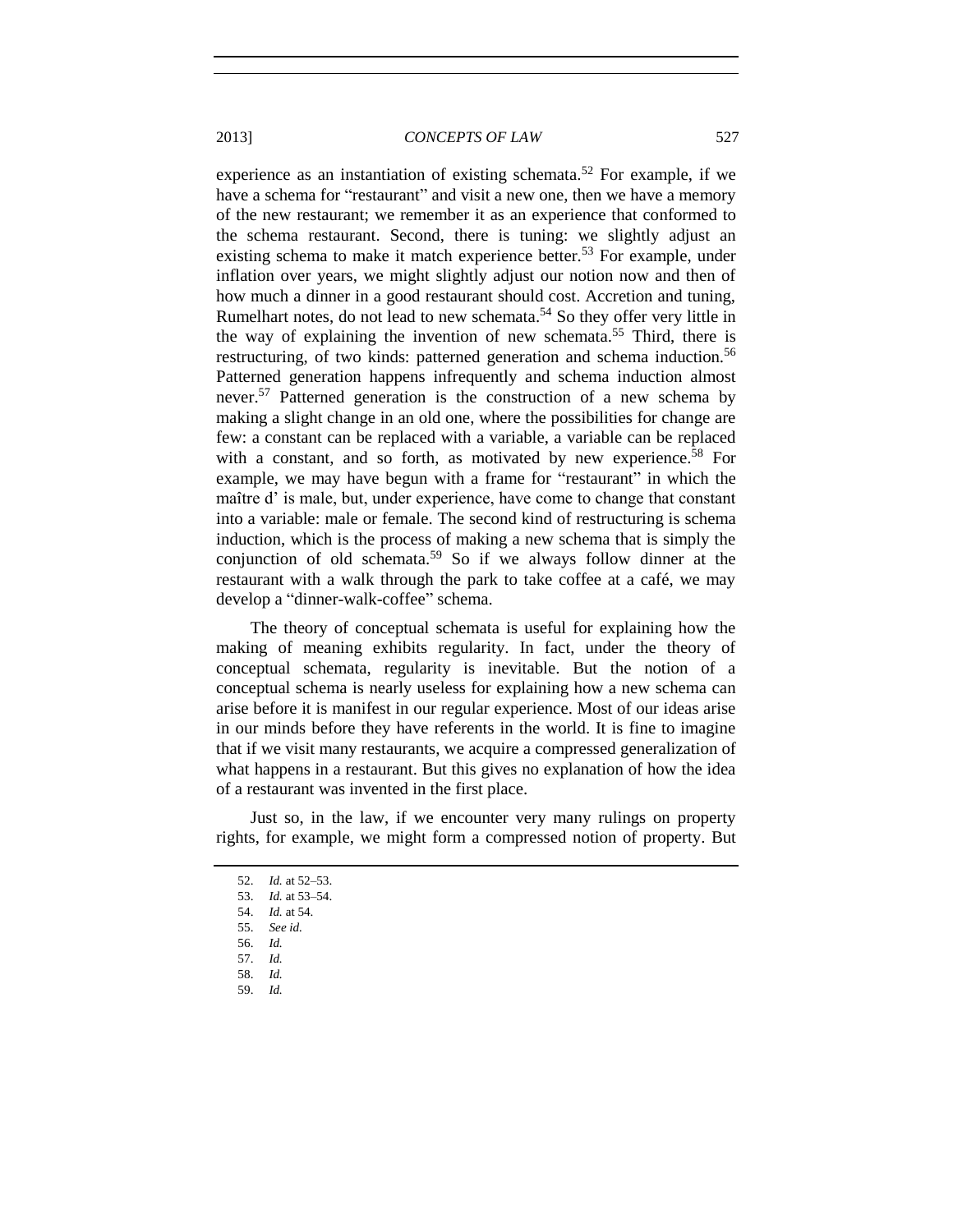528 *SOUTHERN CALIFORNIA LAW REVIEW* [Vol. 86:517

this provides no explanation of how those notions of property and rights arose in the first place.

Here, we are discussing how new concepts of law can arise, and the principles according to which useful versus failed concepts in law arise. Our proposal is that when we try to create new concepts of law, we do not merely compress, abstract, or analogize, but instead blend to create new emergent structure in the blend that is useful because it is mentally tractable, and can be carried within our mental competence and expanded as needed to think about particular situations.

That last paragraph is a mouthful of jargon, so let us cash it out here. Suppose we are actually thinking of the real world. In particular, we are thinking of "my brother-in-law, the stockbroker." In cognitive science, one would say that we are activating a "mental space." A mental space is a small array of related mental elements that one can activate simultaneously in the mind. In this case, "My brother-in-law, the stockbroker" prompts us to activate a mental space with the elements: one man (I, who is the speaker); another man A, the role stockbroker; a role-value connection from the role stockbroker to the value A; and a relation of brother-in-law between I and A. In cognitive science, such a mental space is usually represented as a circle with elements and relations within it, as shown in figure 2.

FIGURE 2. A Diagram of a Mental Space



Mental spaces exist in "mental webs." A mental web<sup>60</sup> is a set of mental spaces that are activated and connected as one is thinking about a topic. Consider the following statement as an example: "My brother-in-law, the stockbroker, will be traveling from San Francisco to Cleveland for

<sup>60.</sup> Alternatively, it is called a mental network, or conceptual network. Many other metaphors are available, each with its own deficits.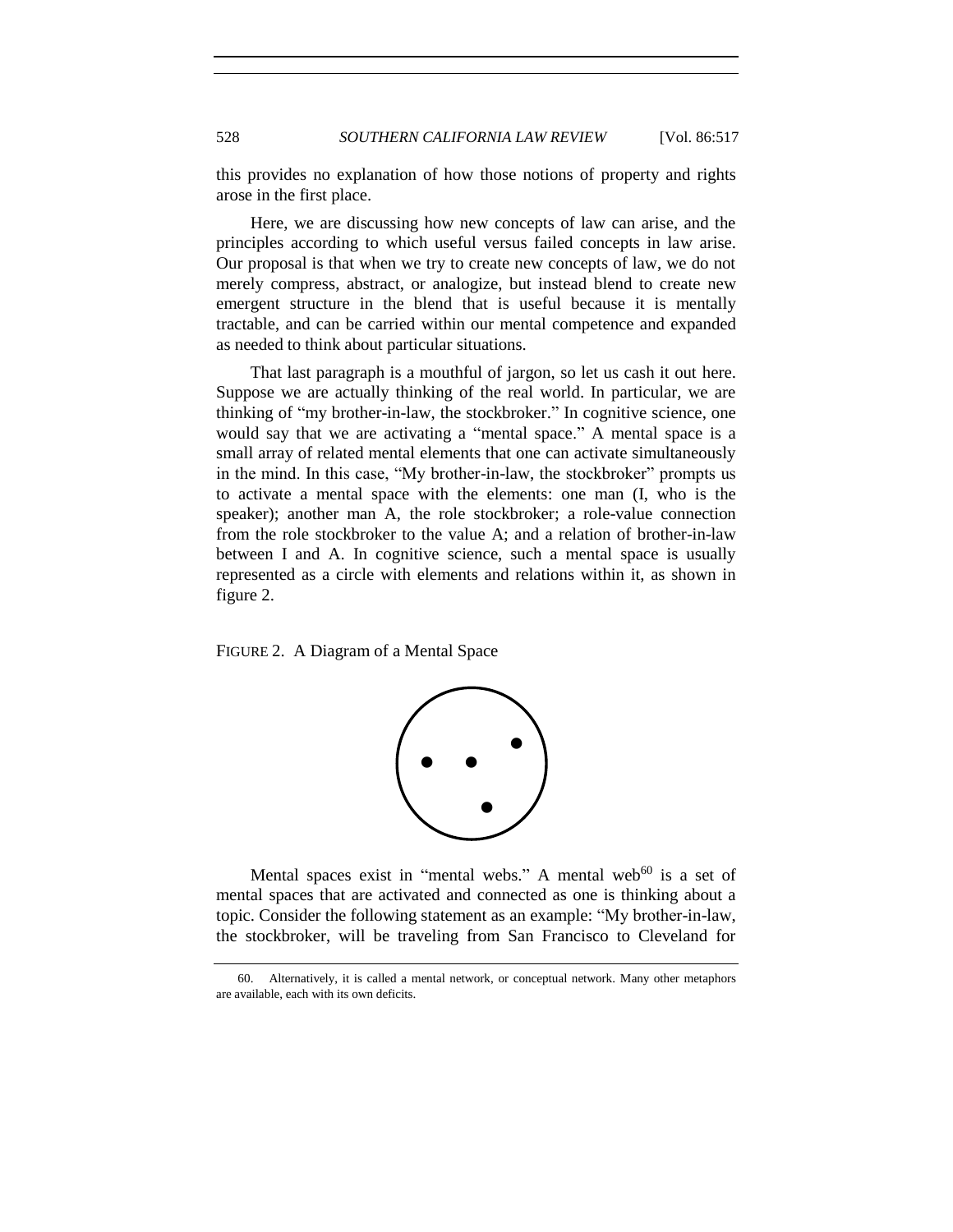Thanksgiving for a massive family reunion, and we need to learn the time of his arrival so that we can go pick him up." This statement will prompt for many mental spaces such as a mental space in which I locate my car keys; another in which I travel to my car; another in which I drive through no doubt complicated holiday traffic; another in which I stop at the arrival deck of Cleveland Hopkins airport at gate five; and on and on. Typically, one cannot hold all these spaces equally active simultaneously in the mind. We will focus on one or another mental space at a time, but activate many as we think, and those we have activated recently will remain latent, which is to say, easier to activate.

The mental web will have many conceptual connections between the individual mental spaces in the web, the most frequent and important of which are the "vital relations."<sup>61</sup> Time, Space, Identity, Change, Cause-Effect, Part-Whole, Representation, Analogy, Disanalogy, Representation, Property, Similarity, Category, Intentionality, and Uniqueness are the vital relations of a mental web. $62$  For example, in the mental web about my picking up my brother-in-law and family at the airport for the massive family reunion, there will be an agent in several of those mental spaces corresponding to I, and all of those elements in all of those mental spaces will be connected by Identity connectors. These mental spaces in the mental web will be connected by many other connectors. The pickup at the airport is connected by a Time connector so that the pickup is suitably prior in time to the mental space in which we all have the Thanksgiving feast. And that pickup at the airport is connected by a Space connector so that we understand that the airport is at a spatial remove from the house in which the Thanksgiving feast will be held in a vast dining room. Figure 3 shows such a mental web—it could and should, of course, be much, much larger.

<sup>61.</sup> *See* FAUCONNIER & TURNER, *supra* note 46, at 89–112 (discussing this phenomenon in a chapter entitled "Vital Compressions and Their Relations").

<sup>62.</sup> *Id.* at xiii, 93.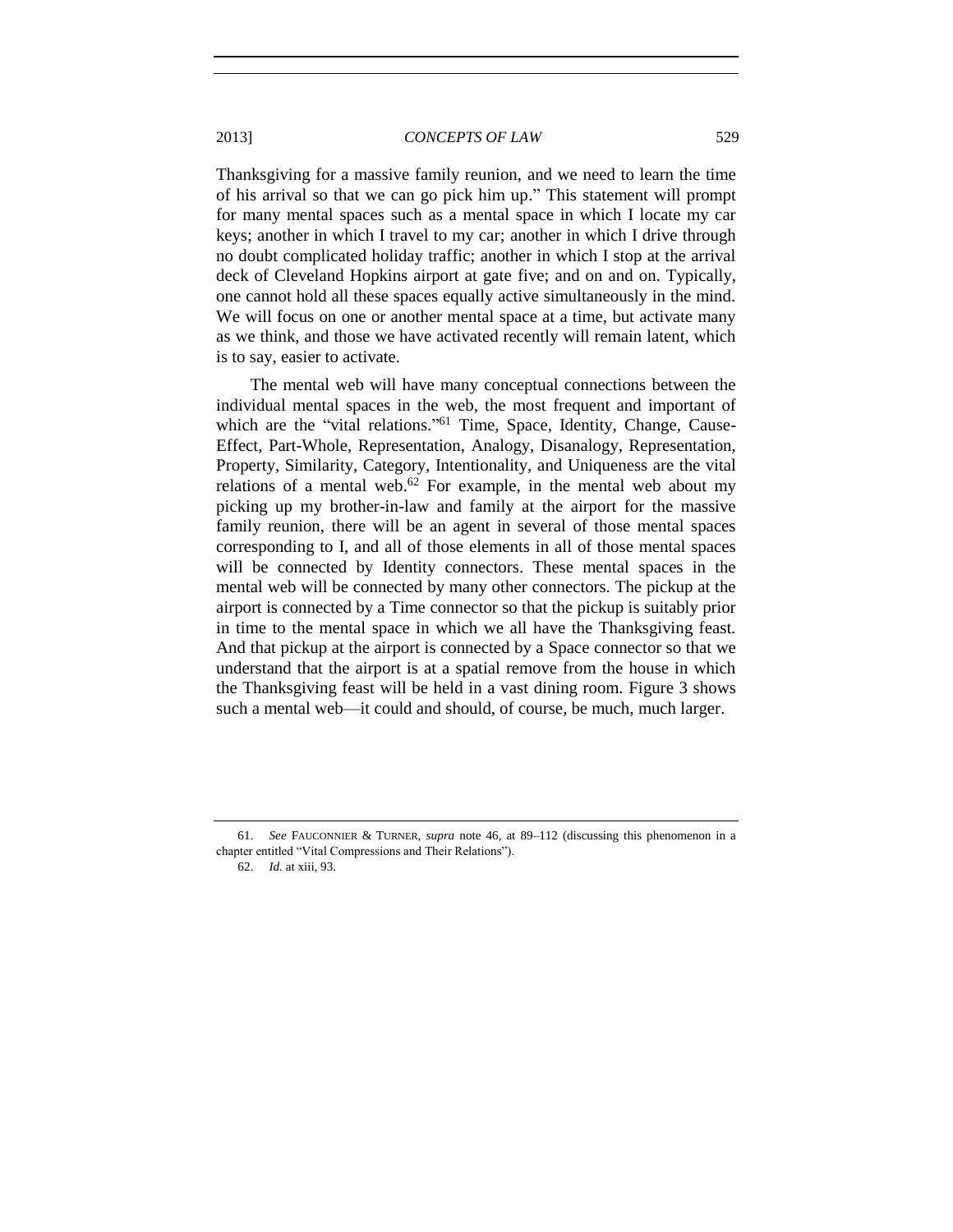FIGURE 3. A Diagram of Part of a Mental Web



But now comes the crucial step for new concepts: we can blend mental spaces in this mental web. A blend is a new mental space that results from blending constituent mental spaces in this mental web. The blend is not an abstraction, an analogy, or anything else already named and recognized in common sense, although blending is the basis of the cognitively modern human mind. A blend consists of a partial combination of elements from different mental spaces but develops a new conceptual structure of its own not drawn from those spaces.<sup>63</sup> For example, "If I were a stockbroker, like my brother-in-law, who lives in San Francisco and so must rise every day the market is open at 5 a.m., I would be miserable" asks us to make a mental space in which there is one man (I) who is imbued with some of the speaker's attributes and some of the brother-inlaw's attributes, and for whom we develop a new structure. In the blend, there is an element that has the personal identity of the speaker, but no longer has that person's job. This element is not available from any other space in the mental web. It is unique to the blend. This element is "emergent" in the blend. There are many other elements and properties in the blend that are not available from other spaces in the mental web (or network, or whatever metaphor one prefers for a set of connected ideas). Neither the speaker nor the brother-in-law is miserable in the mental spaces that are blended, but in the blend, the person is miserable. This is new in the blend. The mental spaces in the mental web that contribute to the creation of the blend are called by a number of names: inputs, contributors, donors, and so forth. All of these metaphoric names have their own

<sup>63.</sup> For a more detailed discussion, see generally *id.*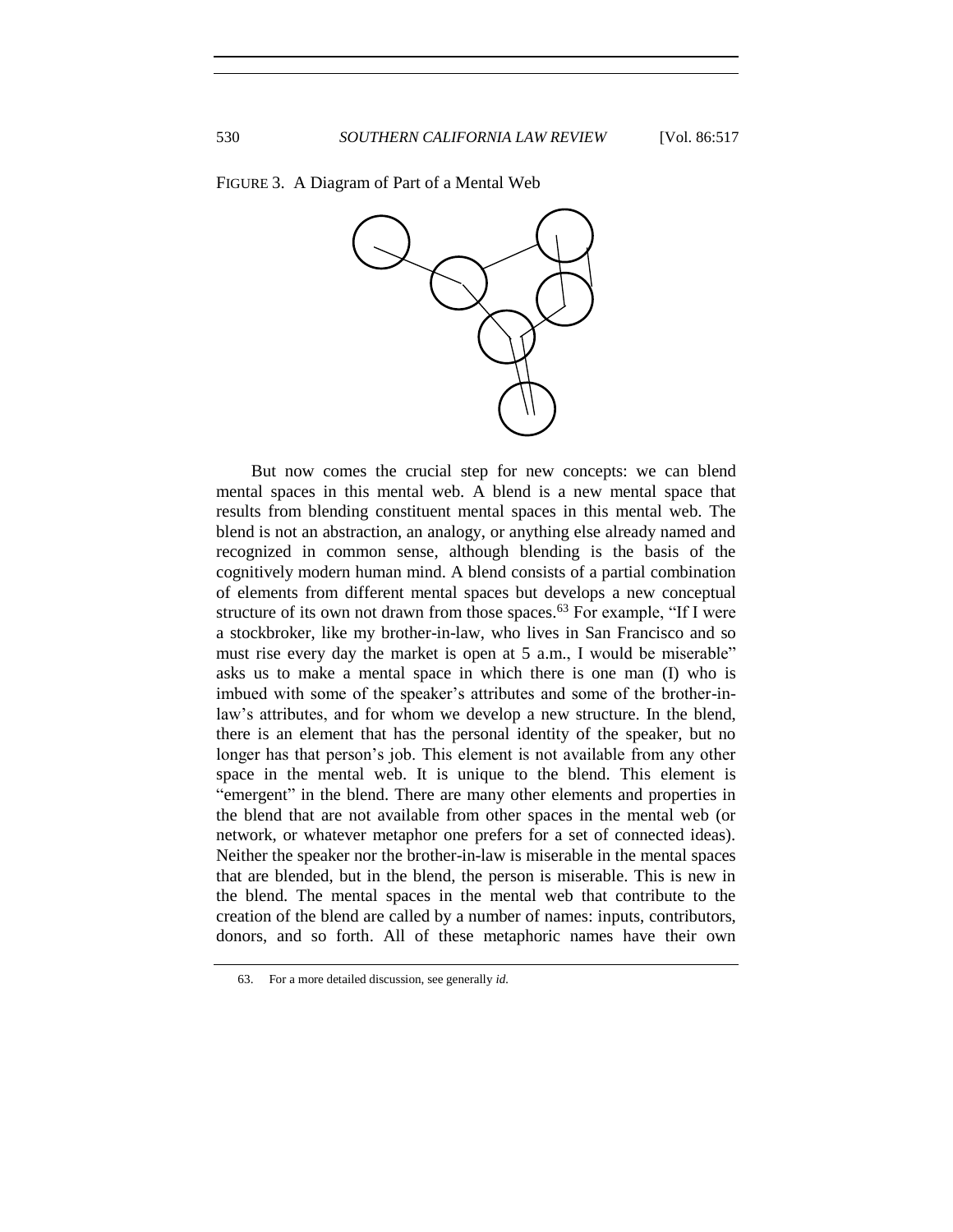communicative deficits. Figure 4 shows the blend.

FIGURE 4. A Diagram of Blending



The elements and relations that come into the blend from the mental spaces that are blended are referred to as "projections."<sup>64</sup> These projections to a blend are always "partial" or rather "selective." <sup>65</sup> For example, in "If I were a stockbroker, like my brother-in-law, who lives in San Francisco and so must rise every day the market is open at 5 a.m., I would be miserable," we project to the blend the speaker but only a small part of what we know about the speaker. We do not project the speaker's current employment, for example, because then the speaker could not be a stockbroker. We project from the mental space with the stockbroker brother-in-law the role stockbroker and perhaps even "living in San Francisco and accordingly rising every weekday at 5 a.m.," but not of course the physical appearance of the brother-in-law, or his family relations, and so forth. We might project his lodging, but we might not, and this variation illustrates the fact that what we project to the blend as we build it is largely left up to the different members of the communicative scene. Disagreements and misunderstandings naturally arise. Blends are sometimes hotly contested in a culture, as we see in the current turmoil over how to conceive of the blend "intellectual property."<sup>66</sup>

In the blend, the speaker is a stockbroker and is miserable. In no other space is any of this true. This structure is emergent in the blend. It arises as

<sup>64.</sup> *See generally id.* (discussing projections and blends).

<sup>65.</sup> *Id.*

<sup>66.</sup> *See infra* Part V.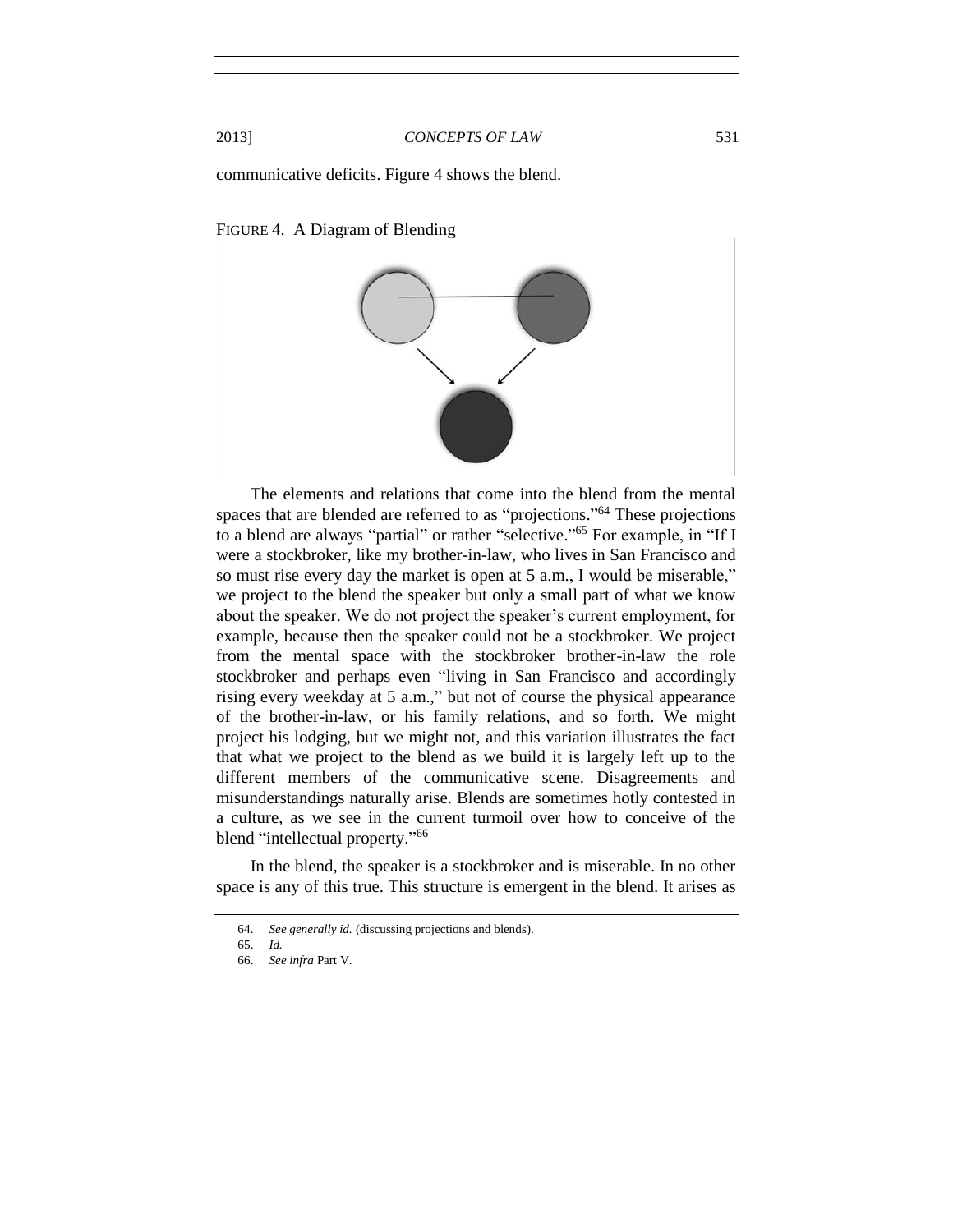a consequence of making the blend.<sup>67</sup> Crucially, there is also new emergent structure in the web outside of the blend. Now we know, for example, that the speaker in his own reality has an aversion to rising early. This is new structure we build for the speaker in his own reality that we did not have there before. We build it for the speaker as a consequence of what we have learned by building the blend. There is also emergent structure in the connection between the speaker in his input mental space and the stockbroker in his input mental space, namely a Disanalogy connection between them. Of course, there always were disanalogies between them in the mental web: the brother-in-law lived in San Francisco but the speaker presumably lived somewhere else, like Cleveland; the brother-in-law was a stockbroker but presumably the speaker was not; and so forth. But now there is a new, emergent Disanalogy connection between these spaces having to do with disposition. It could have been different, and would have been if the sentence had been, "If I were a stockbroker, like my brother-inlaw, who lives in San Francisco and so must rise every day the market is open at 5 a.m., I would be happy." When we project what we have learned in the blend back to original mental spaces in the mental web, we do not always project exactly what has arisen in the blend.

Some bundles of thought are tractable and manageable by the human mind; these we call "human-scale" bundles. <sup>68</sup> Other bundles of thought are not tractable, because we cannot grasp them mentally, or they go beyond our mental limits. Most mental webs for what we must think through would be utterly intractable for us were it not that we can make a human-scale blend drawing on different mental spaces in the web. The blend then gives us a tractable thing to think about. It helps us access, organize, manipulate, and adjust the mental web in which it now sits.<sup>69</sup> For example, in the vast mental web of thinking about life and possibilities, I can have a little blend in which I actually am a stockbroker, going through the motions. The blend in this case is a kind of human-scale mental simulation.

A blend is a "compression" of the mental state it serves. It is not a small abstraction of the mental spaces it blends and is not a partial cut-andpaste assembly either, because it contains emergent structure.<sup>70</sup> It is a compact idea containing much less information than is contained in the

<sup>67.</sup> There are many kinds of emergent structure discussed by Fauconnier and Turner, and elsewhere. For example, emergent structures from "composition," "completion," and "running the blend." *See, e.g.*, FAUCONNIER & TURNER, *supra* note 46, at 47–48.

<sup>68.</sup> *See id.* at xvi (discussing blends at "human conceptual scale").

<sup>69.</sup> *See id.* at xvi, 30.

<sup>70.</sup> For examples and further discussion of emergent structures, see generally *id.*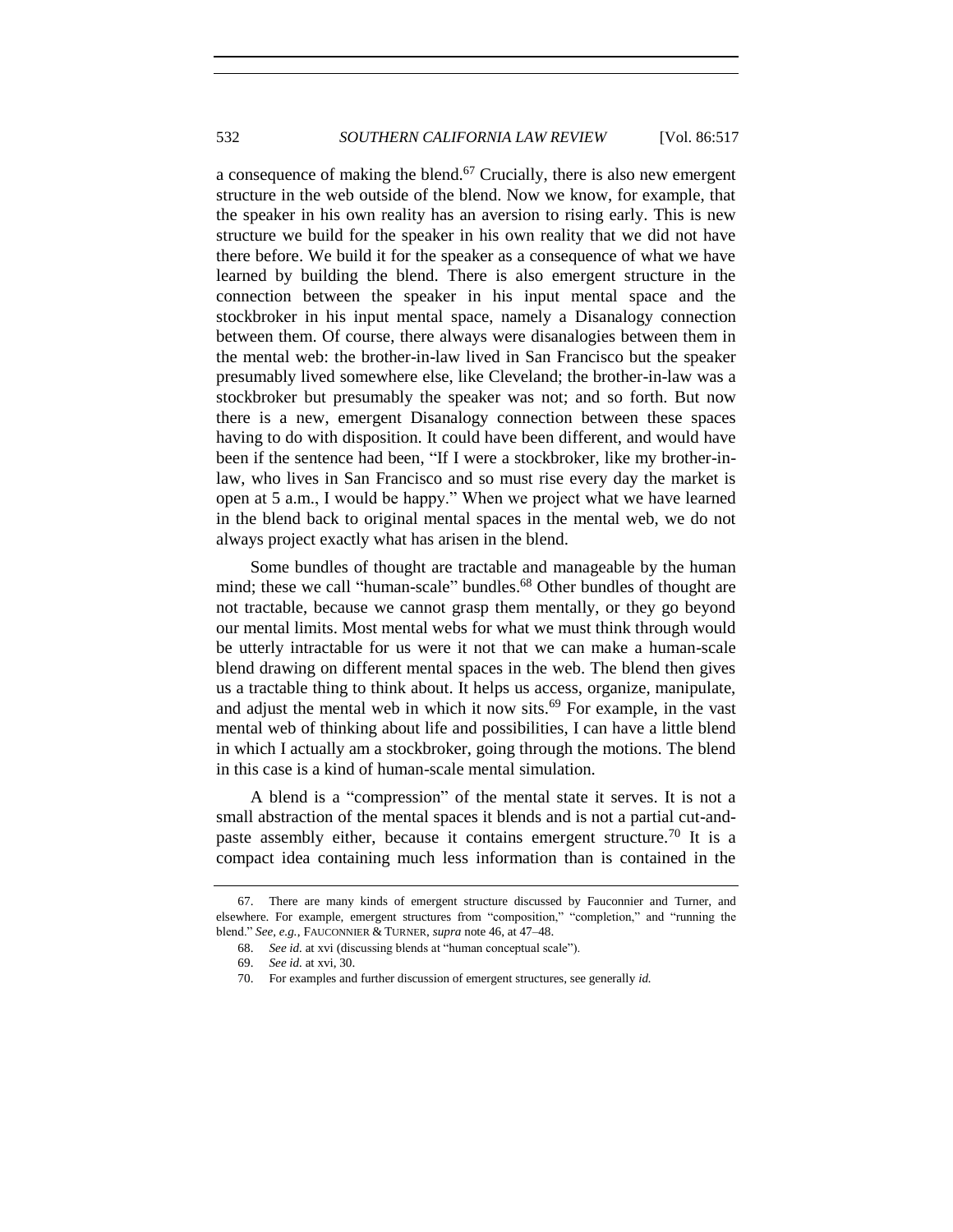mental web it serves, and in particular it is a compression from which we can access the rest of the mental web in which it sits.

We "expand" tractable blends to help us think about larger mental webs, or mental networks. We might say, metaphorically, that we carry small, compressed blends with us mentally, and unpack or expand them as needed to connect up to what we need to think about.<sup>71</sup> For example, the pithy, compressed little blend with the miserable stockbroker can be used to help the speaker think about any job in a time zone other than the Eastern Time Zone (GMT - 5) and help him be vigilant about inquiring into demands that any job might impose because of events that lie outside its time zone.

This example about the stockbroker is provided to furnish some vocabulary, but it is crucial not to over-generalize from it. Although this example is obvious as a blend, essentially all blending is invisible to consciousness and does not look at first like blending. The counterfactual "If I were . . ." is only one very tiny example of a linguistic prompt for blending, and many other kinds of products arise from the operations of blending. Blends need not be counterfactual, hypothetical, false, or fictional. On the contrary, many blends constitute what we feel in common sense to be ground truth. Although a great deal of new thought is not directly tied to the world—abstract mathematics, fiction, fantasy, and so forth—nonetheless a great deal of new thought is indeed tied to the world, as in law. What is new in the thought arises from making a compressed blend of what we know of the world, a blend whose construction brings about new thought in the blend and in the mental web it serves. This new, emergent structure in the blend gives us a way of capturing, managing, and developing that mental web. Figure 5 shows a suggestive cartoon of this process.

71. *See id.* at 210, 213, 333, 339.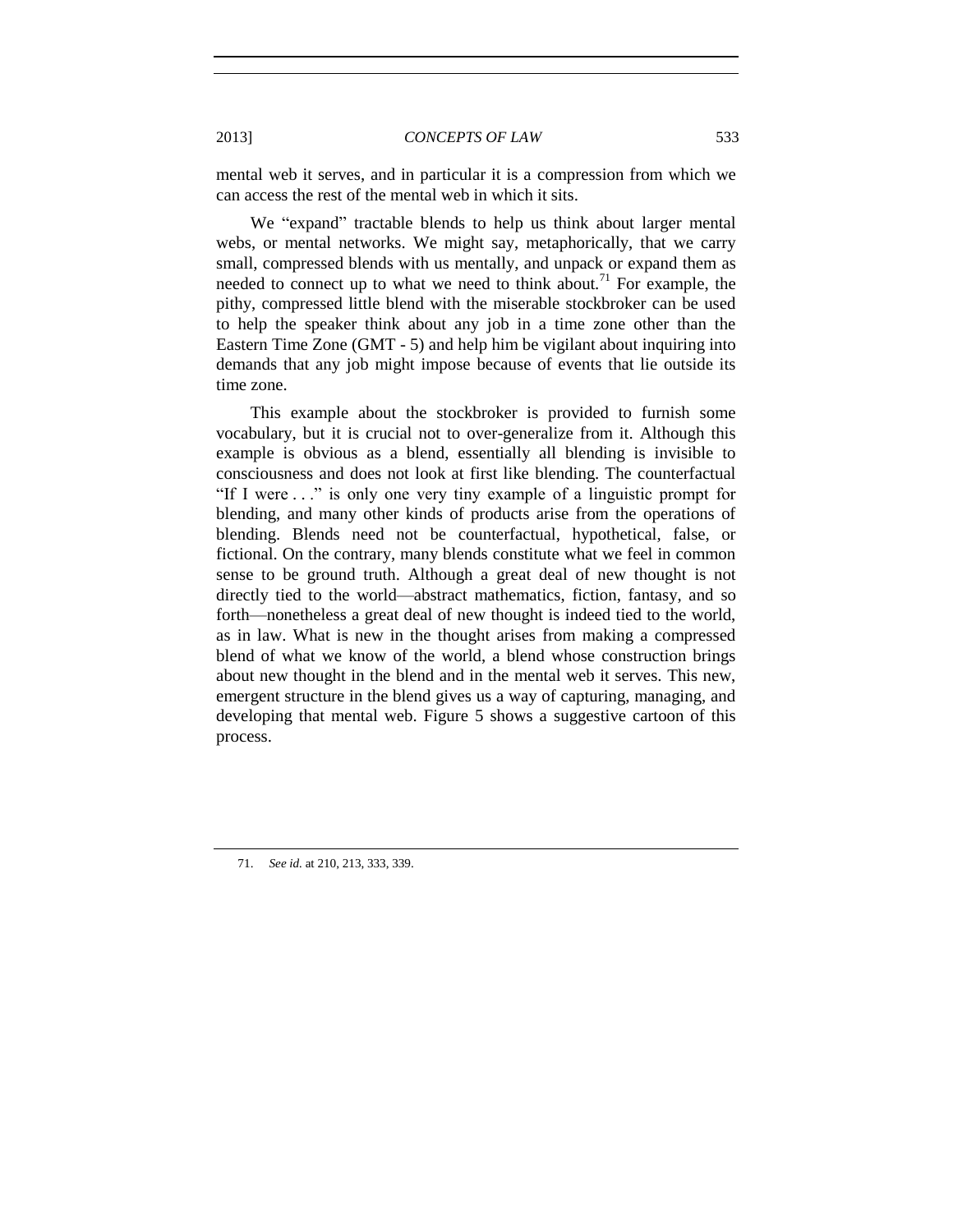FIGURE 5. A Diagram of Blending in a Mental Web



We can give a quick diagram illustrating all these—mental space, mental web, connectors between spaces, emergent structure, projection, compression, expansion, human-scale blend. It is a diagram from Fauconnier and Turner.<sup>72</sup> Consider the riddle of the Buddhist Monk:

A Buddhist monk begins at dawn one day walking up a mountain, reaches the top at sunset, meditates at the top for several days until one dawn when he begins to walk back to the foot of the mountain, which he reaches at sunset. Make no assumptions about his starting or stopping or about his pace during the trips. Riddle: Is there a place on the path, which the monk occupies at the same hour of the day on the two separate journeys?<sup>73</sup>

One way to solve this riddle is to blend the monk's ascent with the monk's descent, so that in the blend, at dawn, there are two monks, one at the foot of the mountain, the other at the top. They then take their journeys, each arriving at the opposite end of the path at sunset. They must meet somewhere, and where they meet is the spot on the path that they occupy at the same hour of the day on the two separate journeys, as shown in figure 6.

<sup>72.</sup> *Id.* at 39.

<sup>73.</sup> *Id.*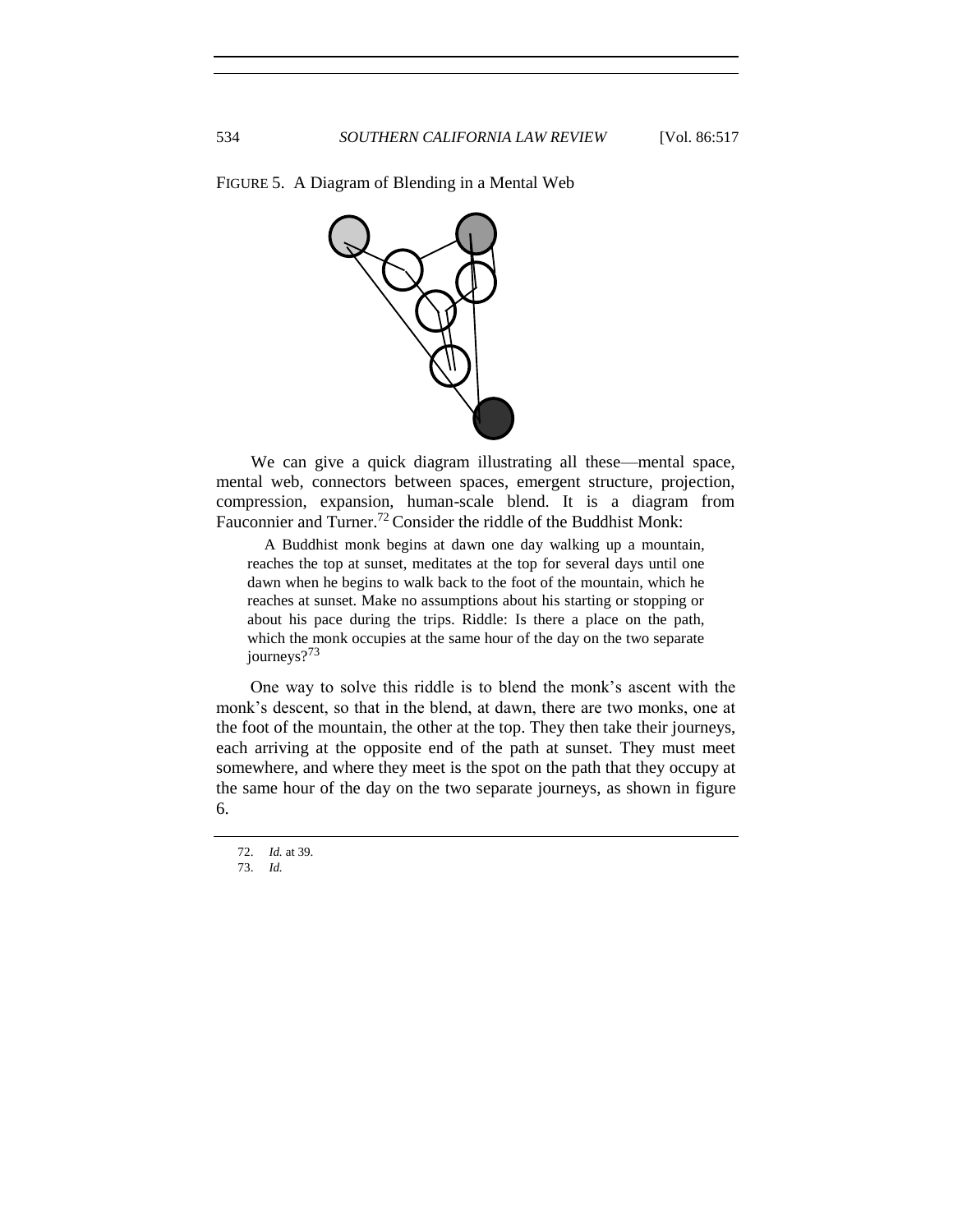

#### FIGURE 6. Blending to Solve the Riddle of the Buddhist Monk

*Source*: This figure is a simplified version of a figure taken from FAUCONNIER & TURNER, *supra* note [45,](#page-8-0) at 45 fig.3.5.

The connected set of ideas for solving this riddle is a mental web. It contains at least three mental spaces. <sup>74</sup> There are connectors between mental spaces, such as Identity connectors between the path in the mental space for the ascent and the path in the mental space for the descent. Some but not all the information from those two mental spaces is projected to a blended mental space.<sup>75</sup> We do not, for example, project the date of the ascent and the date of the descent, or the weather on those days, or the fact that the monk is aware of what is around him and would surely be shocked to find himself approaching himself on the path. We do not project the fact that a person cannot be in two places (foot and summit) at the same time. The blend is a compression of parts of its mental web, and it is at human scale because it is a little vignette about two people approaching each other on a path; this is a simple and familiar scene of human walking.<sup>76</sup> But this compressed blend also has emergent structure. <sup>77</sup> It has two monks, and a meeting. We can use the compressed blend to think about and work on the mental web. We can expand or unpack the blend and connect it back up to elements in the larger mental web. Some of the emergent structure in the blend, namely, the fact that there is a meeting, leads us to project back to

<sup>74.</sup> *Id.* at 40–42.

<sup>75.</sup> *Id.* at 47. 76. *Id.* at 48.

<sup>77.</sup> *Id.*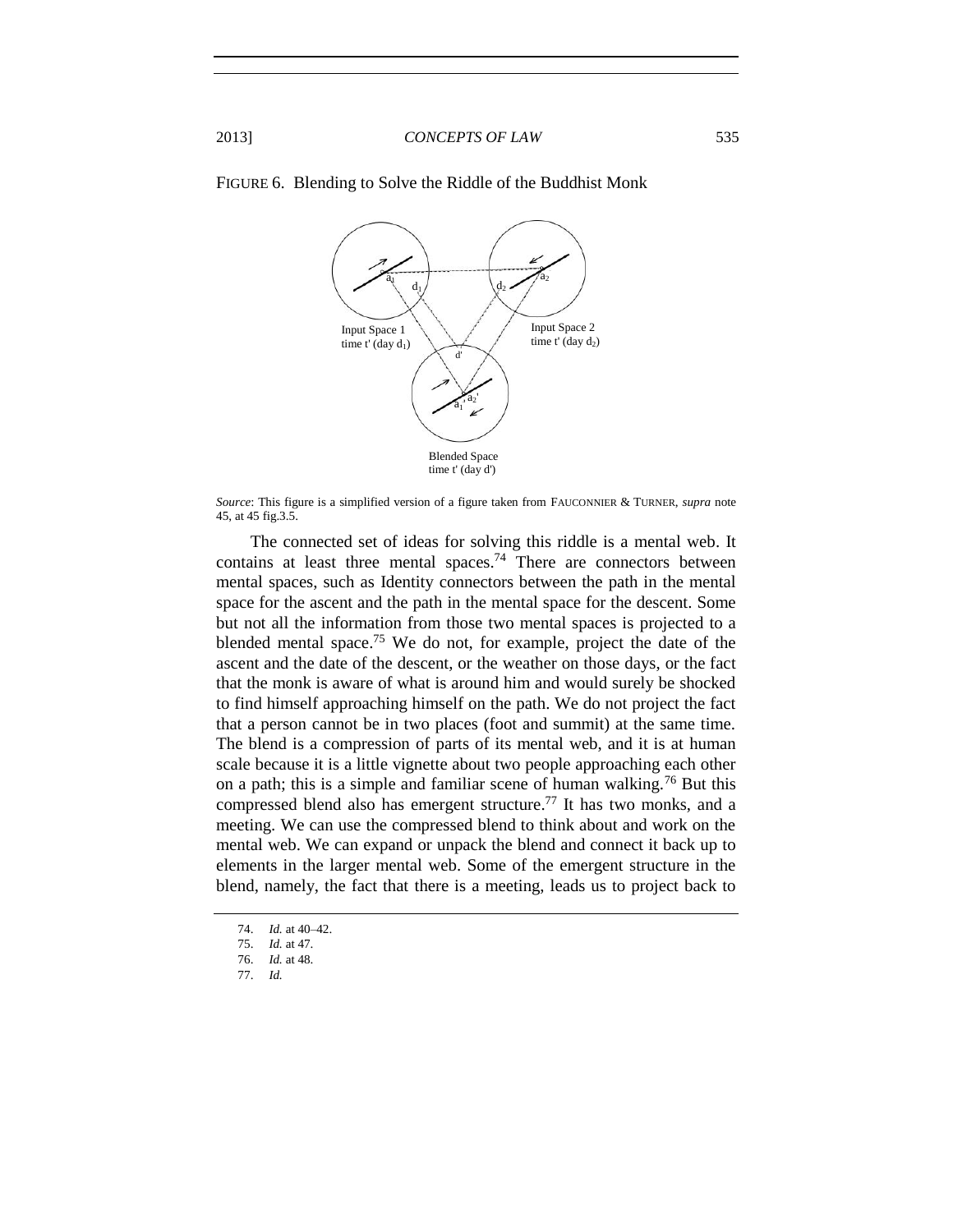create new structure in the mental web itself: now, for example, there is an Identity connection between some spot on the path in the ascent mental space and a spot on the path in the descent mental space such that the monk is located at that spot in his travel at the same time of day on the two separate days.

In what follows, we will propose that new concepts in law result from blending to create new emergent structure in the blend that can be used to organize vast mental conceptions, which would otherwise lie beyond our mental powers of invention and understanding.

# C. HOW TO BRIDGE THE MISMATCH BETWEEN LIMITED HUMAN BRAINS AND VAST LEGAL THOUGHTS

Perhaps the most obvious and familiar example of a compression is a map, of the kind we hold in our hand or the kind we hold in our head. In figure 7, we reproduce the map of the Washington D.C. Metro system. A map of a metro rail system, for example, compresses all the space over the entire city into one snapshot at human scale, something small enough to hold in the mind's eye. A great deal of detail in this geographical space is dropped out. Instead, we have in the mental map that there are five rail lines which intersect. We do not care much about accuracy of path from any station to another, but rather only about connectivity. All the time it takes to travel is also compressed down to the time it takes for our mind's eye to scan along the compressed, zoomed-out rail line from one station to another. All the causation is compressed to a few simple causal steps: we board the train and it carries us from one station to another. All the agency in the metro rail system is compressed to one agent: the train. We say, "The train will take you from Virginia Square to the Capitol Building."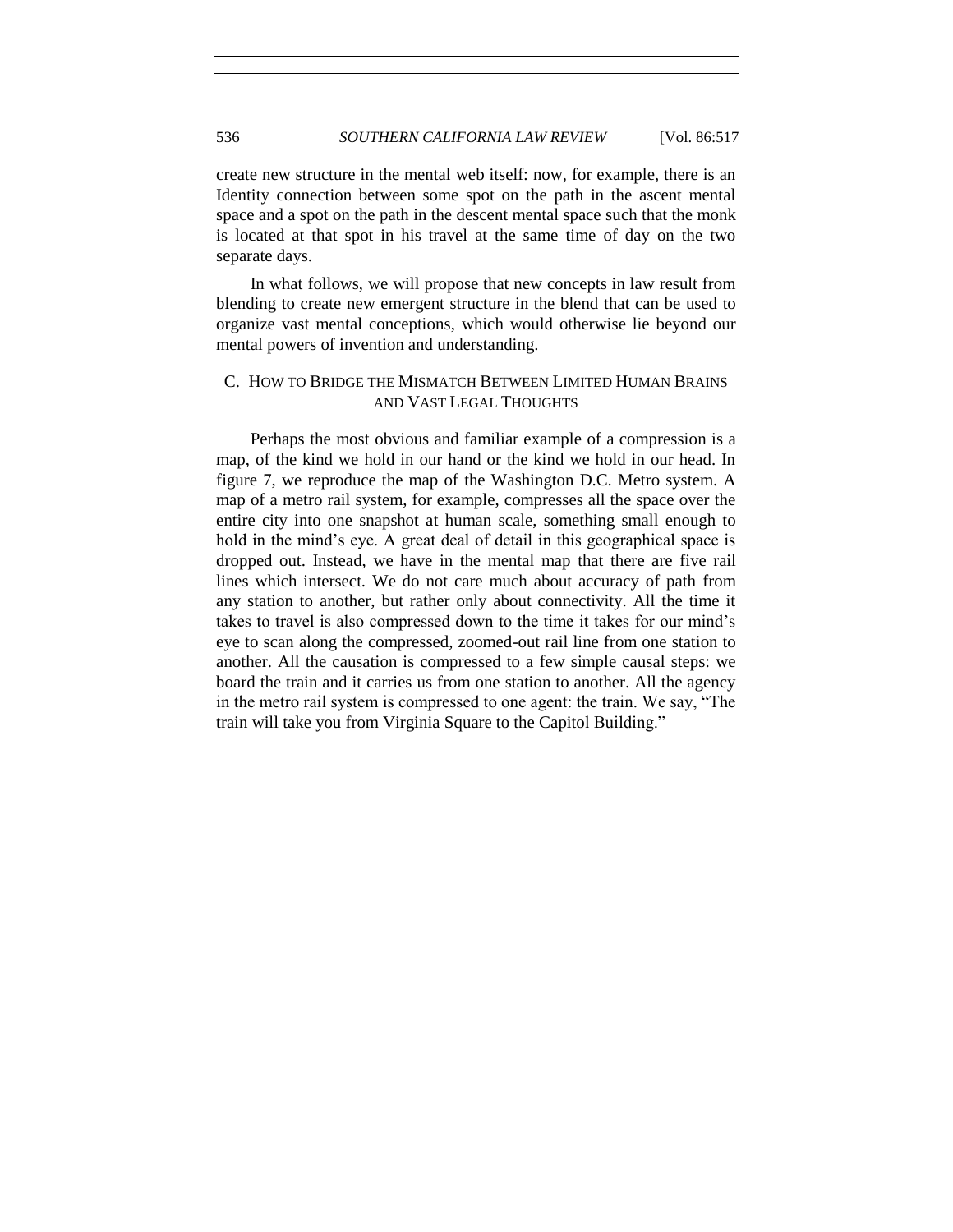

FIGURE 7. Map for Washington, D.C. Metro, 2012

*Source*: This figure is from *System Map*, WASH. METRO. AREA TRANSIT AUTHORITY, http://www.wmata.com/rail/docs/colormap\_lettersize.pdf (last visited Mar. 24, 2013).

Mentally, to think about making a trip on the metro rail, we do not need to call up even the entire map, much less all the information that we happen to know about Washington D.C. but that is not coded in any way on the map, such as elevation, weather, pleasantness of neighborhoods, and so forth. Instead, we can start from the compressed, very partial knowledge that there are five lines which intersect. We expand our little notions only as much as we need to solve the problem that we face. Suppose we want to know how to get to the Capitol Building from Arlington. We would need to be able to activate enough of the map—perhaps with the use of inference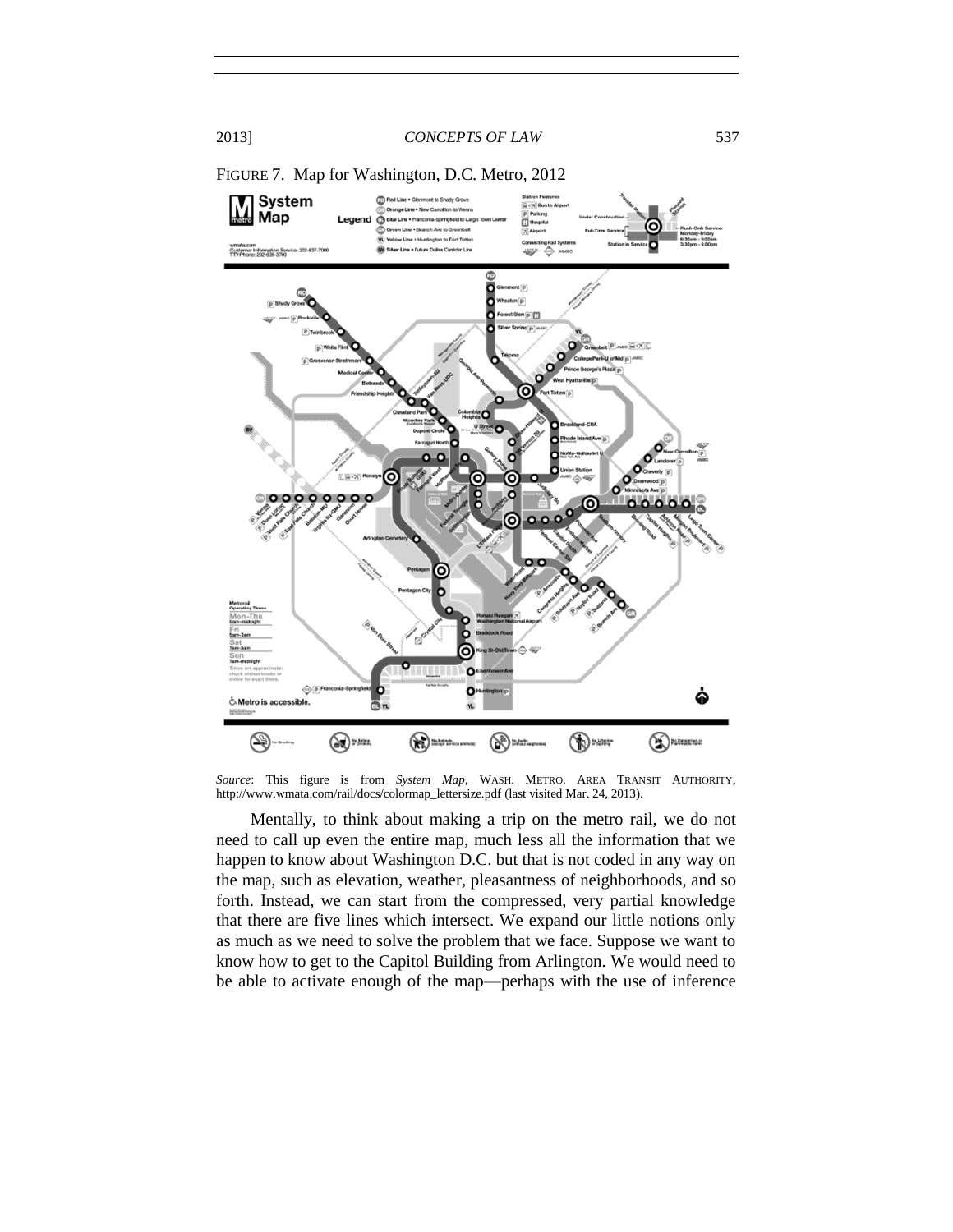from memory—to activate the idea that they are both on the orange line. So all we need to do is get to the metro station near Arlington, get on the train going east, and get off at the Capitol Building. We do not need to carry the vast idea of the landscape of Washington D.C. with us. On the contrary, we can expand just the elements we need from our compressed map of five intersecting rail lines.

The vast mental network we assemble with the help of expansions from our mental map of the metro will include many things that are not coded in the map: whether we have enough time available for the trip; how tired, weak, or strong we are for the trip; whether we can get a reasonable bite to eat along the way; whether our friend can join us as we make our trip; and so forth. These things and much more may be crucial as we build the mental network of vast scope, and the little compressed blend of the map helps us build that network. The law, as we will show, is similar: we have compressed, portable blends for law that provide tractable, humanscale concepts that we can then expand as needed to help us think at great scope.

Mental networks with vast extent of time, space, causation, and agency can be provided with compressed blends. Much like the D.C. Metro System Map in figure 7, these compressed blends, if successful, will allow us to hold vast thoughts at human scale in the here and now. Here, we present what we think is the crucial mental operation needed for vast thought. It is the operation we use to manufacture compressed blends that can be used to generate, access, and manipulate parts of a much bigger mental network. A useful compressed blend is one that, cognitively, fits relatively well inside our limited thinking. It is used as a key, a gnomon, and a generator for the complex network.

# III. EXAMPLES OF COMPRESSED BLENDS IN LAW

Consider the idea in U.S. constitutional law of a "person." The concept of a person is one of the most congenial concepts for human thought. There is a particular compressed blend in law that uses the concept of a person as one of its inputs. But the blend has many other inputs, and we project only some of the information from each of these inputs to the blend, and the blend develops some structure of its own. This blend constitutes a legal person, and it does not apply to a human being. There is an entity in the blend that is a kind of person, a blended person, a legal person. But a legal person does not have to be an individual, for example. Various other kinds of information that stretch over time, space, causation,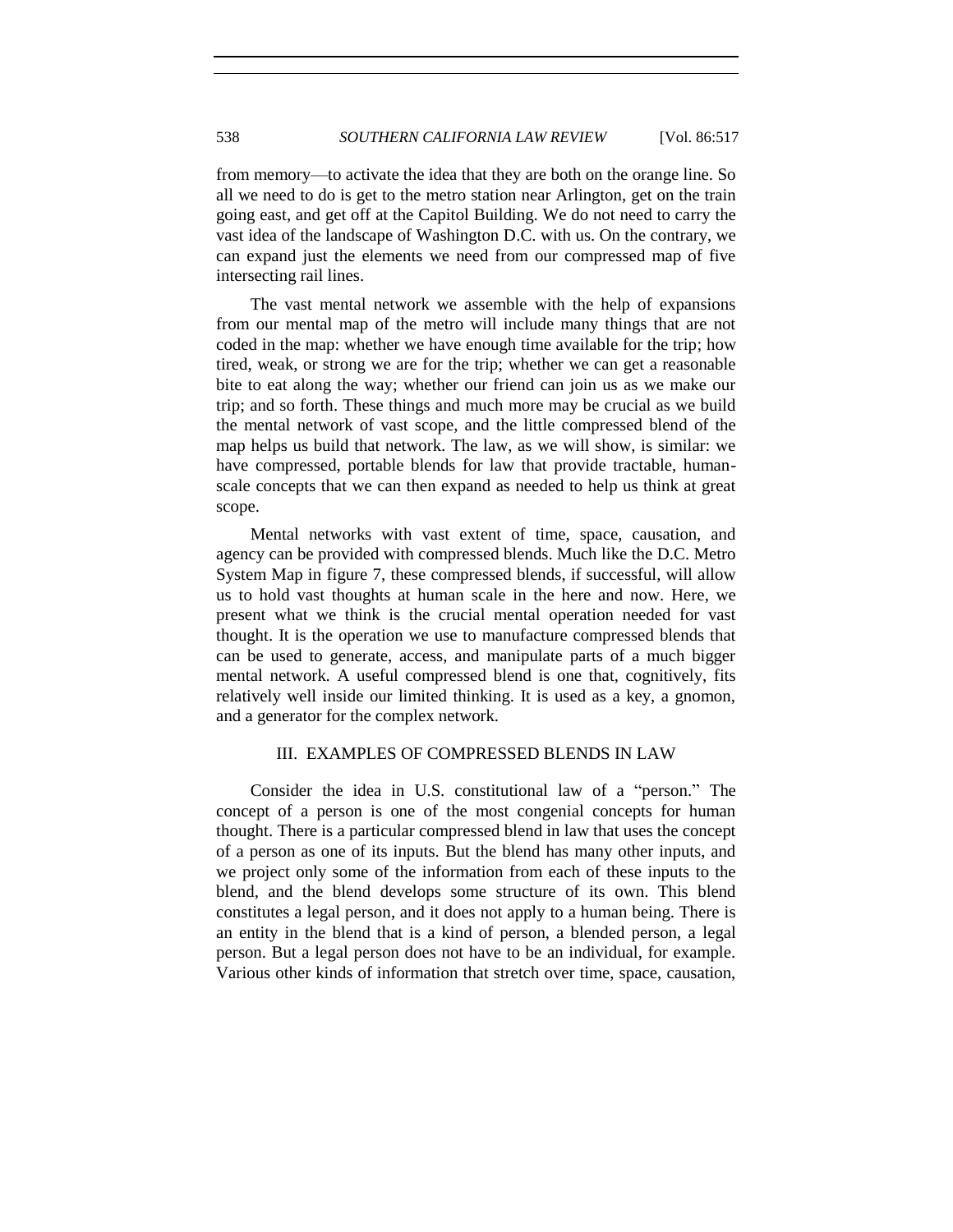and agency are projected into this blend. In the blend, a corporation, church, or charity can be a person.<sup>78</sup> One of the most central features of a person—that it must die within a canonical span of years—is not in the blend: a blended legal person can be hundreds of years old. The University of Southern California, the Vatican, and the Guggenheim Foundation are all blended legal persons. This blend is congenial because it fits the limitations of the human mind. We can expand this blend to access, manipulate, and consider ranges of information in a vast mental network of concepts that would otherwise not fit the human mind. The blend is a stable mental platform on which we can stand to reach up to things in the vast mental network that would otherwise elude us.

This blend is very well established in law. From *Woodward*, <sup>79</sup> to Santa Clara County,<sup>80</sup> to Citizens United,<sup>81</sup> the U.S. Supreme Court has routinely ruled that specific constitutional rights that protect persons also protect legal persons, such as corporations and other organizations.<sup>82</sup> The Fourteenth Amendment forbids a state to deny any person within its jurisdiction equal protection of the laws. $83$  Using the legal person blend, this provision applies to corporations. First Amendment rights apply to all legal persons. For example, Congress may not make a law restricting the free speech of a group, a church, a political organization, or a corporation.<sup>84</sup> On the basis of the legal person blend, the due process clause proscribes a state government's taking of a corporation's property without either due process or just compensation.<sup>85</sup>

The blend has emergent structure that is not originally in any of the inputs, but we project it back to the inputs, changing our ideas about them. In the inputs, a person is an individual with constitutional protections, and a corporation is a group. But in the blend, the corporation has protections it would not otherwise have, and we project those protections back to the input corporation.

<sup>78.</sup> *See, e.g.*, Citizens United v. FEC, 130 S. Ct. 876, 882–83 (2010) (applying First Amendment protections to corporations); Santa Clara Cnty. v. S. Pac. R.R., 118 U.S. 394, 396 (1886) (including corporations as protected "persons" under the Fourteenth Amendment); Trs. of Dartmouth Coll. v. Woodward, 17 U.S. 518, 613–14 (1819) (expanding rights to chartered corporations).

<sup>79.</sup> *Woodward*, 17 U.S. at 613–14.

<sup>80.</sup> *Santa Clara Cnty*., 118 U.S. 394, 396 (1886) ("[T]he Fourteenth Amendment to the Constitution, which forbids a state to deny to any person within its jurisdiction the equal protection of the laws applies to corporations.") (internal quotation marks omitted).

<sup>81.</sup> *Citizens United*, 130 S. Ct. at 882–83.

<sup>82.</sup> *See supra* notes 9–13 and accompanying text.

<sup>83.</sup> *See* U.S. CONST. amend. XIV, § 1; *Citizens United*, 130 S. Ct. at 882–84.

<sup>84.</sup> U.S. CONST. amend. XIV, § 1

<sup>85.</sup> *Id.*; U.S. CONST. amend. V.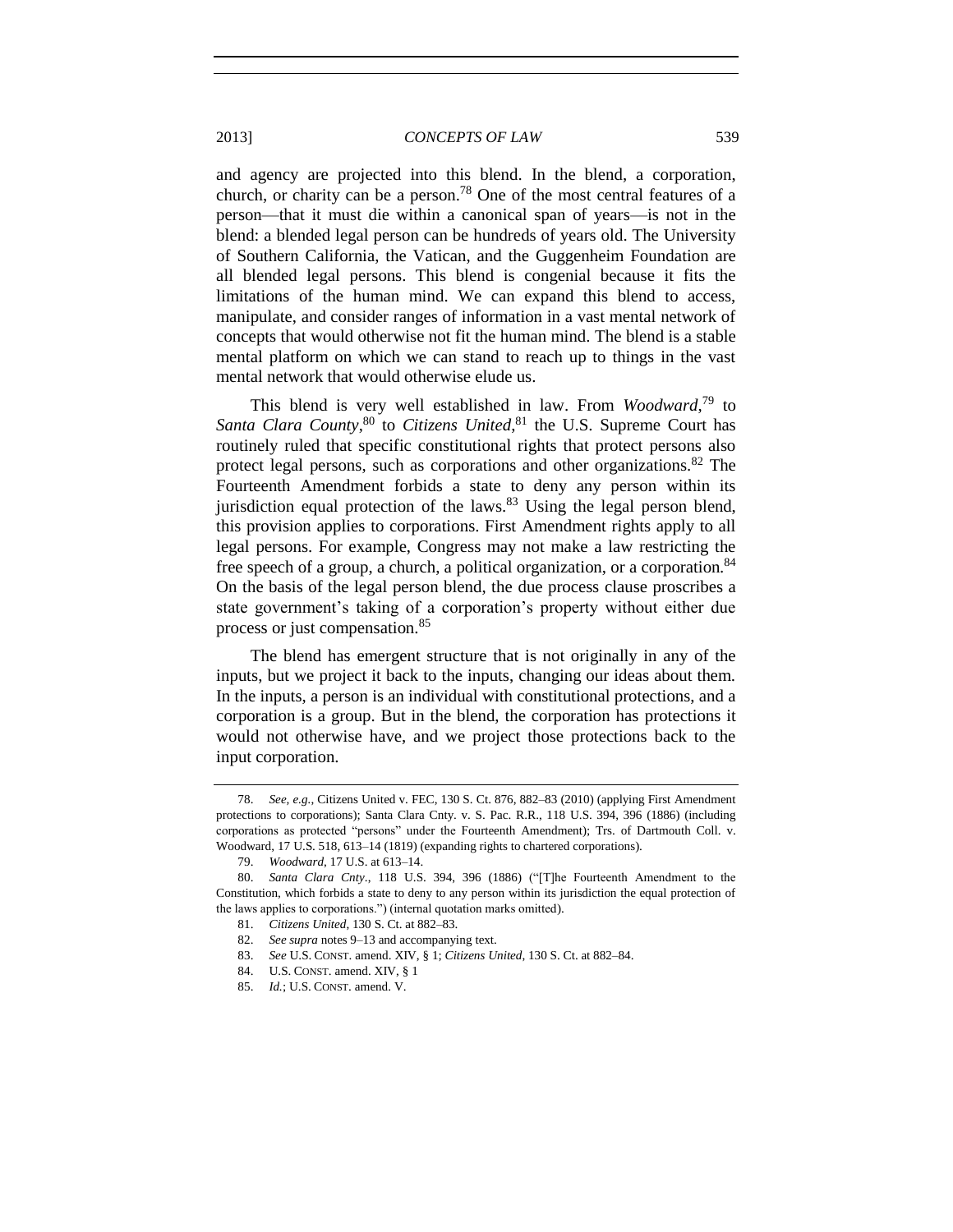Of course, it is in the nature of compressed blends that they do not include everything from the inputs. The projection to the blend from the inputs is selective, and emergent structure arises in the blend that is not in any of the inputs. For example, the blend does not include personal privacy rights. In *FCC v. AT & T Inc.*, the U.S. Supreme Court ruled unanimously that the Freedom of Information Act's definition of person, which of course now includes corporations, does not thereby extend the right of a "personal privacy" exemption to corporations.<sup>86</sup> On the other hand, in *Citizens United*, the Court, using the legal-person blend, ruled 5-4 that when corporations or unions pay for political ads, First Amendment protections apply to them.<sup>87</sup> Justice Stevens, dissenting, writes,

It might also be added that corporations have no consciences, no beliefs, no feelings, no thoughts, no desires. Corporations help structure and facilitate the activities of human beings, to be sure, and their "personhood" often serves as a useful legal fiction. But they are not themselves members of "We the People" by whom and for whom our Constitution was established.<sup>88</sup>

The Court in 2012 reaffirmed its ruling in *Citizens United* in overturning a Montana statute:

A Montana state law provides that a 'corporation may not make . . . an expenditure in connection with a candidate or a political committee that supports or opposes a candidate or a political party.'... [T]his Court struck down a similar federal law, holding that "political speech does not lose First Amendment protection simply because its source is a corporation." The question presented in this case is whether the holding of *Citizens United* applies to the Montana state law. There can be no serious doubt that it does.<sup>89</sup>

The blended concept of a legal person can, however, be manipulated and adjusted. The compression is not static. Indeed, much of legal reasoning consists of arguing over what goes into the blend, what new structure it develops, and how it is to be expanded out to apply to specific cases and other ranges of information. Courts can refine or clarify just what elements are to be projected from the inputs to the compressed blend, and

<sup>86.</sup> FCC v. AT & T Inc., 131 S. Ct. 1177, 1178 (2011).

<sup>87.</sup> *Citizens United*, 130 S. Ct. at 882–83. The First Amendment reads, "Congress shall make no law respecting an establishment of religion, or prohibiting the free exercise thereof; or abridging the freedom of speech, or of the press; or the right of the people peaceably to assemble, and to petition the Government for a redress of grievances." U.S. CONST. amend. I.

<sup>88.</sup> *Citizens United*, 130 S. Ct. at 972 (Stevens, J., dissenting).

<sup>89.</sup> Am. Tradition P'ship v. Bullock, 132 S. Ct. 2490, 2491 (2012) (per curiam) (citations omitted).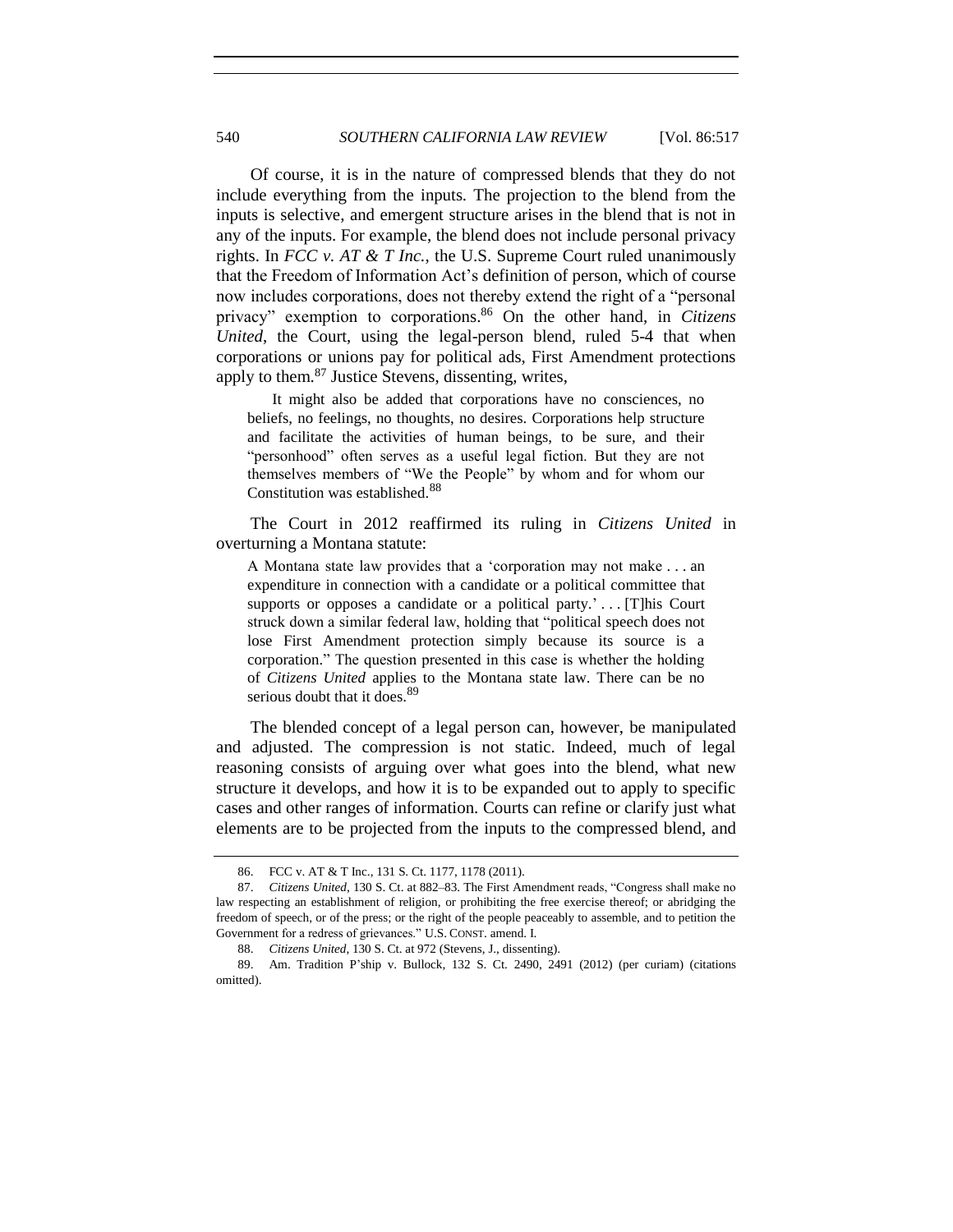how the compressed blend is to be expanded as we try to work with the network.

Property assessments, for example, are commonplace across the United States and elsewhere. Assessments are used to fund, among other things, transportation systems, sidewalks, parks, parkways, recreational areas, sanitary sewers, drainage systems, street lighting, fire protection systems, flood protection, geologic hazard abatement or prevention, water and gas supply systems, retaining walls, ornamental vegetation, navigational facilities, and land stabilization. In 1996, Californians passed Proposition 218, governing the process by which assessments are enacted.<sup>90</sup> According to California's *A Planner's Guide to Financing Public Improvements*,

Prior to creating an assessment district, the city, county, or special district must hold a public hearing and receive approval from a majority of the affected property owners casting a ballot. All owners of property within the assessment district must be mailed a detailed notice of public hearing and a ballot with which to voice their approval or disapproval of the proposed district at least 45 days prior to the hearing (Section 4(e), Article XIII D, California Constitution). The notice must contain: the total amount of money chargeable to the assessment district, the amount chargeable to each parcel in the district, the duration of the payments, the reason for the assessment, the basis upon which the proposed assessment was calculated, and a summary of the ballot procedure, as well as the date, time, and location of the public hearing. The notice must also disclose that a majority protest will result in the assessment not being imposed. $91$ 

Among other constitutional rights in California, corporations may own property and thus, under California's Proposition 218 and laws dating back nine decades, corporations may vote on ballot measures regarding assessments.<sup>92</sup> Not only do assessment laws extend the franchise to corporations (without checking their citizenship or age, as brand new corporations headquartered out of state, or even out of the country, get to vote), but their votes are also in proportion to the benefit they are predicted to receive from the infrastructure to be funded by the assessment.<sup>93</sup> So, in

<sup>90.</sup> Antero Rivasplata, *Chapter 1: General Taxes*, A PLANNER'S GUIDE TO FINANCING PUBLIC IMPROVEMENTS (June 1997), http://ceres.ca.gov/planning/financing/chap1.html#chap1.

<sup>91.</sup> Antero Rivasplata, *Chapter 3: Special Assessments*, A PLANNER'S GUIDE TO FINANCING PUBLIC IMPROVEMENTS (June 1997), http://ceres.ca.gov/planning/ financing/chap3.html#chap3.

<sup>92.</sup> Antero Rivasplata, *Chapter 4: What Must A Local Government Do to Raise New Revenues*, A PLANNER'S GUIDE TO FINANCING PUBLIC IMPROVEMENTS (June 1997), http://ceres.ca.gov/planning/ financing/chap4.html#chap4; MARIANNE O'MALLEY, UNDERSTANDING PROPOSITION 218 (1996).

<sup>93.</sup> *See* Kogan & McCubbins, *supra* note 14, at 8.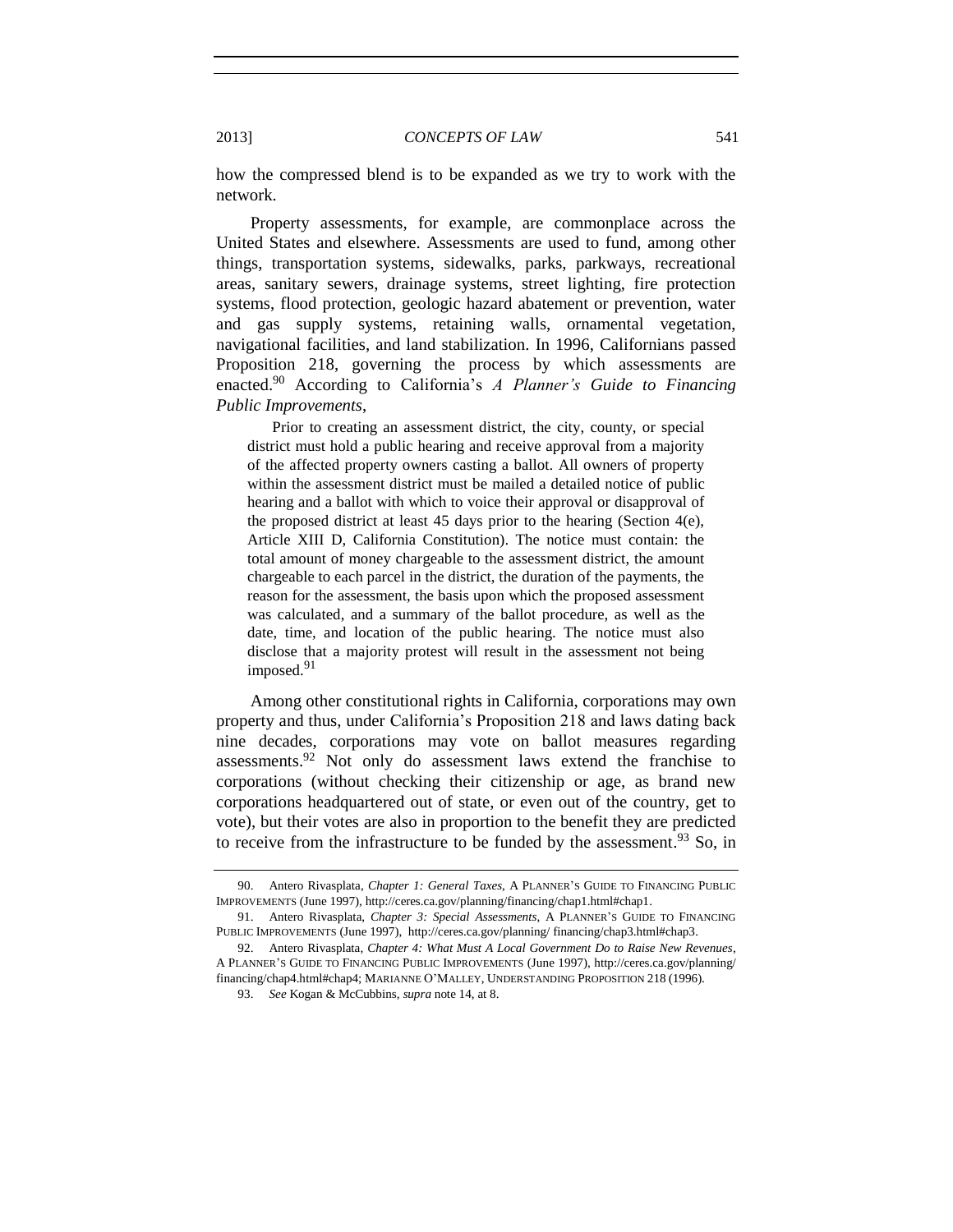creating the legal fiction of a corporation as a legal person in California and elsewhere, we violate both the one-man, one-vote ideal and the ideal of a private ballot.

We see in these blends the creation of quasi-agents. Many different individual people may be involved, such as a firm's shareholders, bondholders, lenders, suppliers, employees, and management. The vast mental network involved may indeed have agents in different locations, spread across space, and the individuals within this vast network may come and go, spread across time. We do not project down to the blend any of the biological realities of these human agents, such as birth, maturity, or indeed most of the things that Justice Stevens listed in his dissent to *Citizens United*. <sup>94</sup> We do, however, project the ability to have intentions, interests, and ambitions to the single quasi-agent in the blend, so that the "owner" or the corporation now has aspects of mindedness. The quasi-agency in the blend is also imbued, in the case of assessment districts, with voting privileges and other central features of political agency, such as, most notably, the right to political speech under the First Amendment.<sup>95</sup>

Of course, once we notice the compression of agency to create humanscale agents, in cases like corporations and decedents, it becomes obvious that there are even more routine examples of agency compression, as in the blending of parent and child, so that the parent speaks for the child, and is in many ways responsible for the consequences of the child's actions. Parents can be held liable if the child is truant from school, for example. Such agency compression is not exotic; it is routine in everyday life.

In making these observations, we emphasize that our purpose in this Article is not at all to argue that such compressed blends in law always make for good law, good policy, accurate representation, superior society, or anything else that is thought valuable. Rather we seek to explain that because they fit the human mind, they can be used to ground legal thinking in ways that make law amenable to human thought. Fitting law that arches over time, space, causation, and agency to the human mind is difficult, and institutions of the law have labored to find solutions.

Let us consider a second example of a compressed blend widely used in law. In Western legal systems, especially the United States, we often encounter the compressed blend of "adversarial jurisprudence." More than two millennia ago, Aristotle analyzed the conceptual basis of our concept of jurisprudence. The foundation is force dynamics of the sort human

<sup>94.</sup> *See supra* note 92 and accompanying text.

<sup>95.</sup> *See* U.S. CONST. amend. I.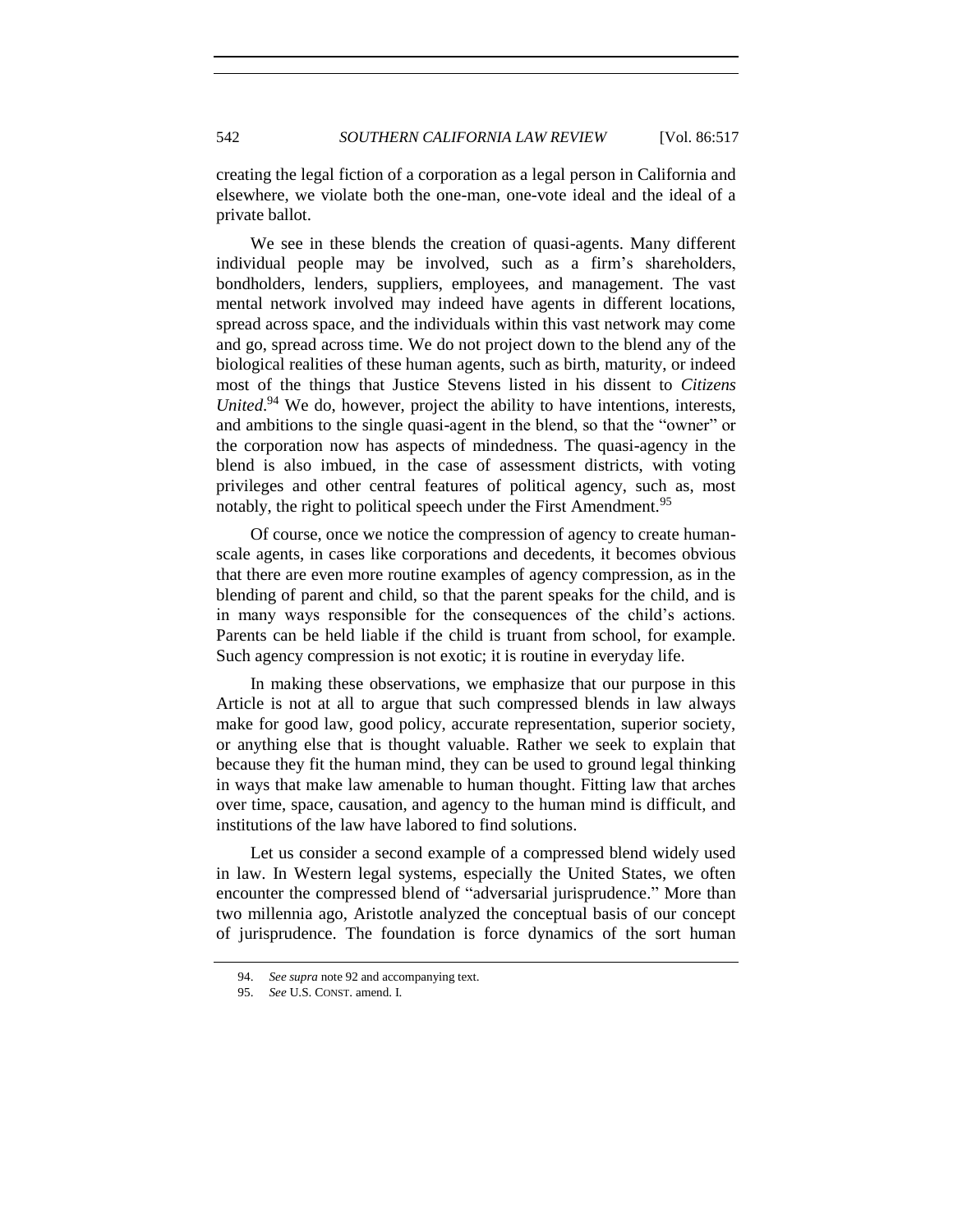beings understand very well: two forces oppose each other. Two balanced opposing forces are in equilibrium. In Aristotle's words, they are in "stasis."<sup>96</sup> Real-world arguments can be amazingly complicated in their reach over time, space, causation, and agency. But, as Dieter argues<sup>97</sup> and Turner analyzes,<sup>98</sup> this complexity can be anchored in a simple, forcedynamic concept: an argument is constituted by a conflict of claims, where the claims are mapped onto opposed forces.

There are the four major grounds on which stasis can be constituted.<sup>99</sup> One sort of ground concerns "Fact or Being," also called "Existence or Conjecture" ("an sit"), as in the opposed claims, "You injured me!" versus "I didn't do anything!" The second ground concerns "Definition" ("quid sit") as in the opposed claims, "You injured me!" versus "What I did does not count as an injury!" This is the ground of interpretation, including legal interpretation of a statute. It is sometimes called the legal ground. The third ground concerns "Quality" ("quale sit") as in the opposed claims, "You injured me!" versus "And a good thing too, since I did it to stop you from committing treason!" This is a ground of right versus wrong, and is sometimes called the juridical ground. The fourth and last ground concerns "Objection," as in the opposing claims, "You injured me!" versus "This court is not the appropriate place to consider such a charge!"<sup>100</sup>

How will the stasis be broken? How will one force overcome the other? This is where adjudication comes in. Adjudication is the breaking of the equilibrium. The result is a limited, compact, and force-dynamic situation, with a limited, dynamic resolution: there is equilibrium, and adjudication breaks it in one direction or the other.

This gives judiciary action a basic narrative arc, of competing agents with competing, indeed diametrically opposed, goals. The competing agency makes competing roles in the story. In medieval Europe, the judiciary was sometimes reduced to one of the simplest forms of this competition, trial by combat, with the victor in combat being declared the victor in law.<sup>101</sup>

<sup>96.</sup> *See generally* Yameng Liu, *Aristotle and the Stasis Theory: A Reexamination*, 21 RHETORIC SOC'Y Q. 55 (1991).

<sup>97.</sup> Otto Alvin Loeb Dieter, *Stasis*, 17 SPEECH MONOGRAPHS 345, 348 (1950).

<sup>98.</sup> MARK TURNER, READING MINDS: THE STUDY OF ENGLISH IN THE AGE OF COGNITIVE SCIENCE 101 (1991).

<sup>99.</sup> *See* Dieter, *supra* note 102, at 348.

<sup>100.</sup> TURNER*, supra* note 103, at 110.

<sup>101.</sup> For more information regarding trials by combat, see generally GEORGE NEILSON, TRIAL BY COMBAT (Lawbook Exchange ed. 2009) (1858).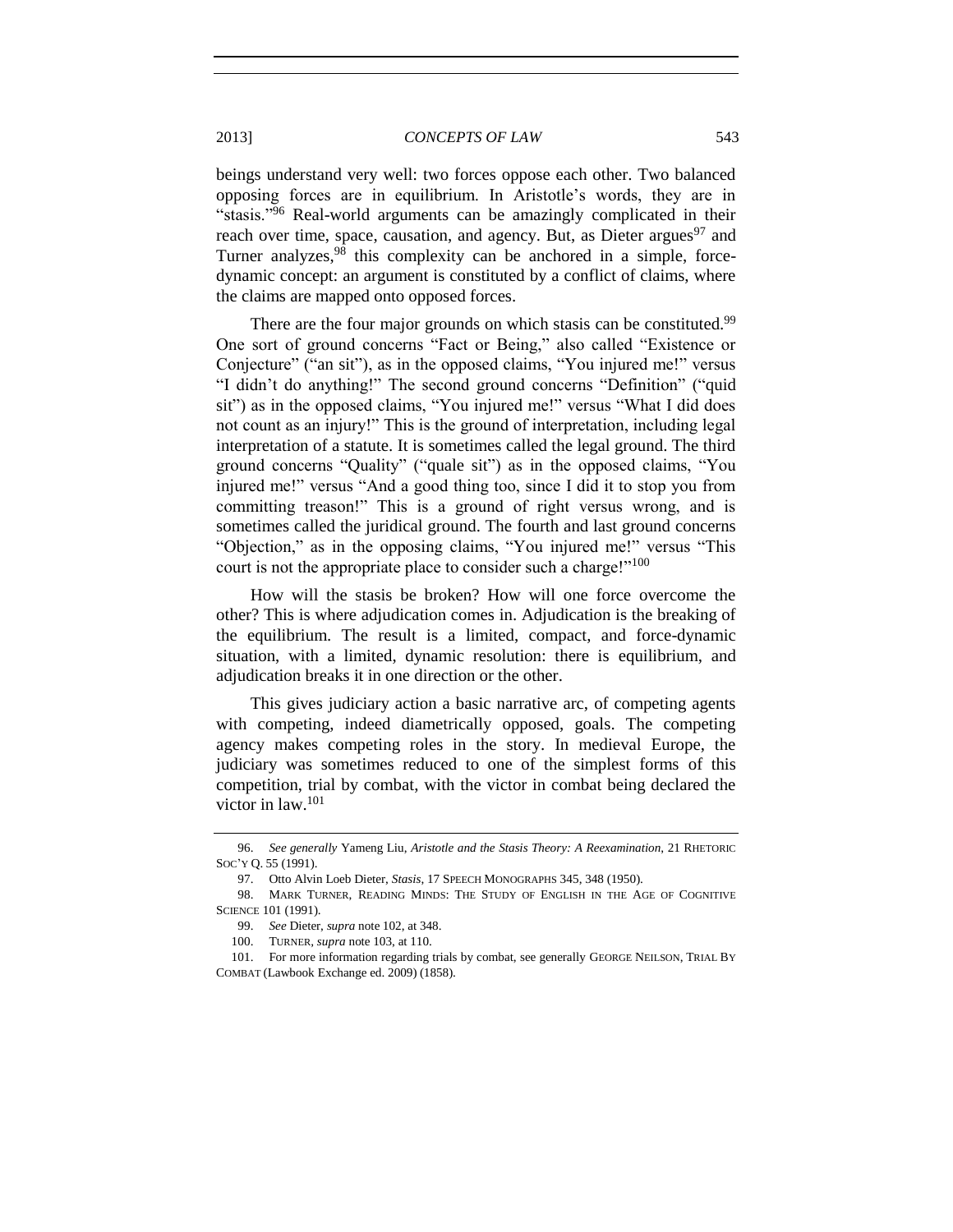This basic narrative of adversarial jurisprudence, with limited roles and a familiar arc, is a special form of a cycle, that of a repeating contest. Two forces oppose to make a stasis, then two sides contest over which force will win. In trial by combat, the two agents are the deciding forces. In judicial proceedings, judges and juries are the deciding force. Two sides compete, one side wins. This happens every time the court comes to order, at least in principle.

This is a brilliant compressed blend that produces a simple narrative of contest. Citizens can apply it, repeatedly, to any case. They use the blend to organize a vast mental network of information involving the specific case, a network that would otherwise be intractable to the mind. The result of using the blend to make sense of and work on that vast mental network often leads to deep misunderstanding of specifics, such as, for example, the difference between a trial court and an appellate court. But it provides a basis for generating an understanding of the complexity in the vast mental network. Those who are trained will expand the compressed blend to organize the mental network of information in ways regarded as more accurate than others.

The power of this adversarial jurisprudence blend as an organizer of vast mental networks can be seen, for example, in its biblical use, where the entire history and condition of humankind is understood as anchored in this compressed blend: Humankind is the defendant; Satan is the accuser and prosecutor, before the judgment seat of God. Translations of *Job*, perhaps the oldest book of the Bible, typically translate ha-Satan, "The Satan," הַשָּׂטָן, with an expression that is the equivalent of "the accuser" or sometimes "the prosecutor."<sup>102</sup>

We see similar patterns of compression and expansion using the same blend of simple contest in the realms not of jurisprudence but of election and legislation. For example, election campaigns that span an entire continent, lasting for more than a year, involving tens of millions of people and hundreds of millions or billions of dollars, and in the case of the electoral college, arcane rules for deciding who wins, or in the case of primary elections, nominating conventions, debates, and decisions nested within other decisions, are ultimately compressed into a simple blend, typically akin to a horse race. Complicated matters of ideology, platforms, party registration, turnout, endorsements, and the like are absent from the blend. They are present in the vast mental network that the blend organizes, and we use the blend to help access and make sense of them, and to

<sup>102.</sup> *See, e.g.*, *Job* 1:6 (New Living Translation).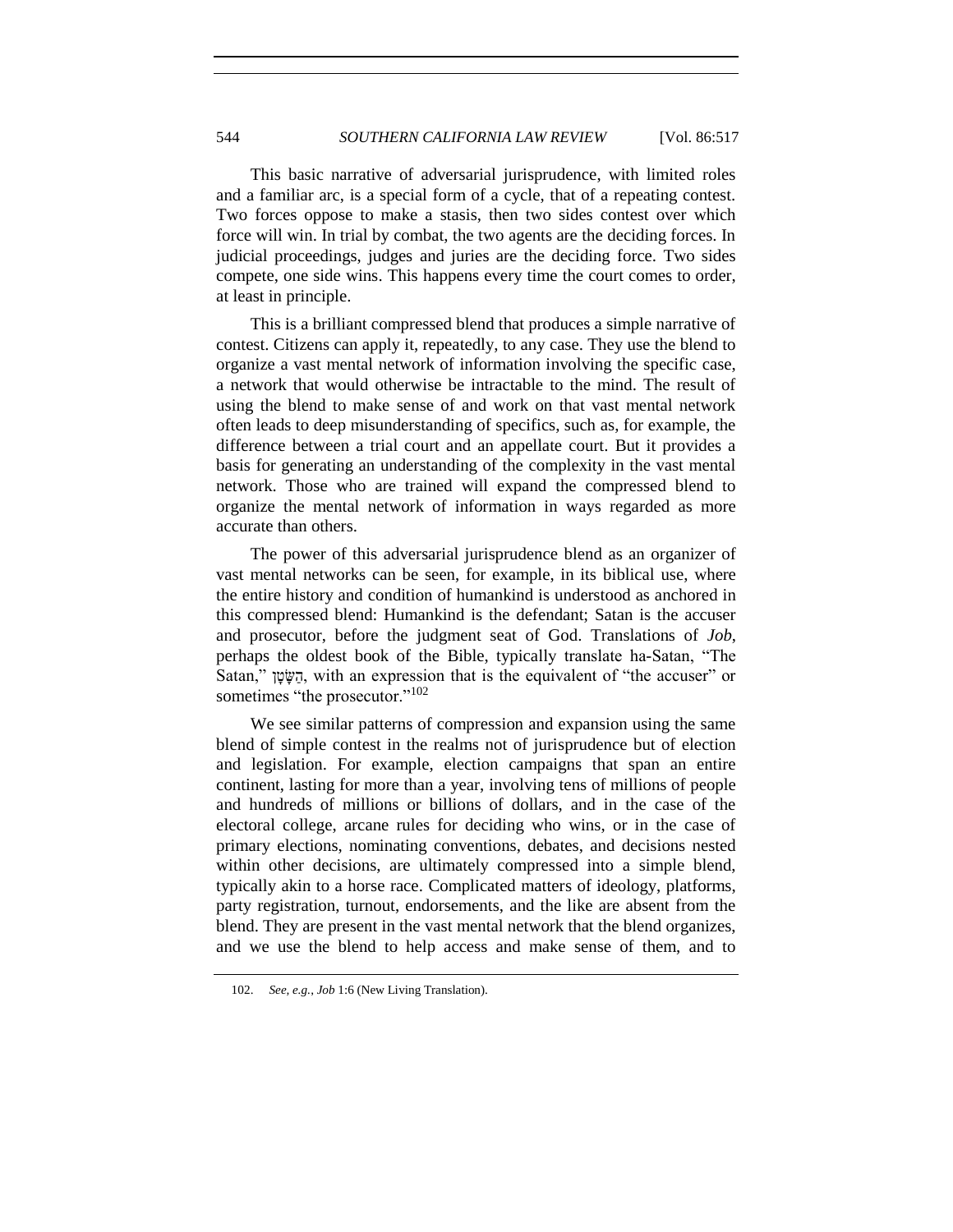manipulate parts of that conceptual network. The use of simple contest blends involving simple force dynamics of opposition and equilibrium is evident in the complicated way we conceive of a government based on checks and balances.

One of the overarching difficulties in law, and perhaps the one of greatest magnitude, is that sometimes law has not yet produced, for a given part of law, a congenial and efficient compressed blend that all parties involved agree on and whose application they also agree on. Below is a general list of ways in which the great mental instrument of blending can fail to work in actual legal practice. After this list, we will discuss various cases and circumstances in law that illustrate these difficulties. The attempted blend may fail to fit the constitutive and governing principles for blending analyzed in Fauconnier and Turner.<sup>103</sup>

(1) Blending is a basic mental operation running across all human cognition and subject to general structural requirements and constraints. Almost all of the work of blending is unconscious; very few of these blending attempts survive the constraints on the process; most of those that do attach to no purpose and so evaporate; and of the very few that survive the process, very few are ever detected in consciousness. Accordingly, blending can fail produce a good blend in many ways that are unrecognized by the thinker.

(2) Mathematics, for example, illustrates how it can require centuries or millennia of familiarity with a domain before even enough compression occurs to make it possible for a blurry view of an interesting problem to begin to come into consciousness, and several more centuries before good compressions are achieved.

(3) There may be conflicting candidate compressions. In such a condition, good and useful blends have been achieved and are widely available. Either can be used, but they are not compatible and can lead to opposed inferences.

(4) Even for a strong, portable, compressed blend that is widely shared, there may be insufficient consensus on how that compressed blend is to be expanded to fit particular circumstances and situations.

(5) People may have an existing, entrenched compressed blend that law cannot easily displace. Simply providing a mass of information is, cognitively, a weak strategy for displacing an entrenched, compressed blend.

<sup>103.</sup> *See supra* Part II.B.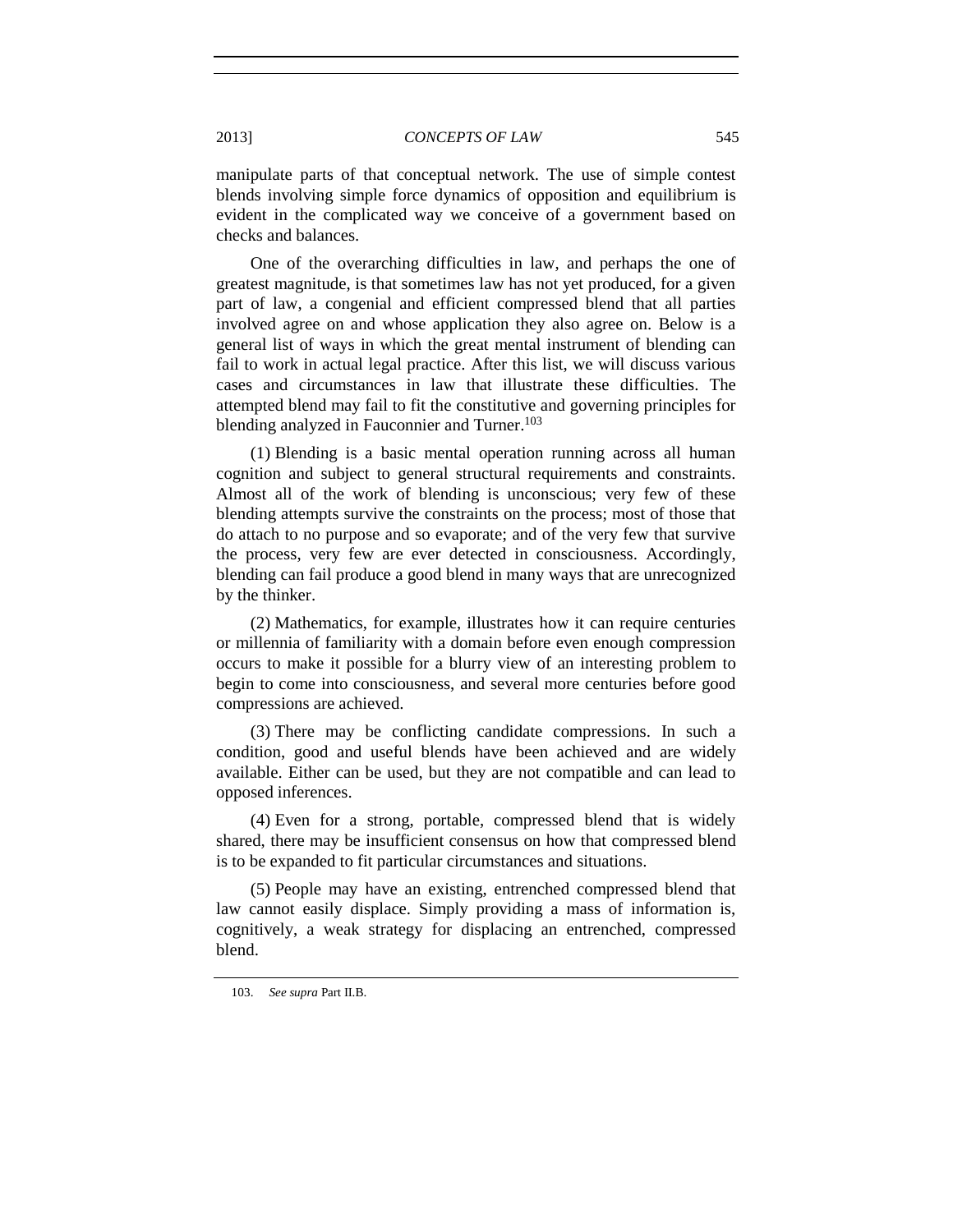For conflicting compressions, consider the "body politic" versus the "ship of state" as blends for thinking about the system of governance. Either can be used but they are not compatible and can lead to opposed inferences. In the ship-of-state blend, one can always get a new, improved skipper. But in the body-politic blend, decapitation is a bad idea. A topical example of conflicting compressions is "majority rule" versus "United States" for presidential elections. In the majority-rule blend, we have the structure of "one man, one vote," summation of the votes, and victory for the majority. In the United States blend, it is fundamentally the states that are voting, and the District of Columbia was added to the crew, so there are fifty-one popular elections that send electors to the Electoral College for choosing the president. There are many strong arguments on either side, but the conflict is absolute, and accordingly, it is common to encounter absolute positions; for example, that the Electoral College is a brilliant mechanism that has saved the country from fraud and violence or that the Electoral College is indefensible in a democracy.<sup>104</sup> There are so many complexities in expanding either of these compressed blends to think about actual presidential elections as to have resulted in a vast literature on the little-known details.

For lack of consensus on how to expand and apply a strong and available compressed blend, consider the current turmoil over the status of "same-sex marriage."<sup>105</sup> Little in life can be as complicated as the reality of the billions of marriages that are in our world and in our history, but we have available a compressed blend for marriage and we do not feel that we have any difficulty in sharing that idea with others. Mostly, it can be activated, decompressed, and expanded to fit the great ranges of detail we encounter in thinking about actual marriages or categories of marriage. Of course, we all recognize some cases of shaky or uncertain application, cases in which what counts as marriage in one place does not count as marriage in another, of polygamy and polyandry, and so forth. But there is great controversy in law at the moment over whether and how to use this blend in applying to same-sex relationships.<sup>106</sup> The arguments range across the full spectrum, from those on the ends who feel that it is simply obvious that the blend does or does not apply to that case, to those somewhere in

<sup>104.</sup> *See, e.g.*, Tara Ross, *The Electoral College: Enlightened Democracy*, HERITAGE FOUND. (Nov. 1, 2004), http://www.heritage.org/research/reports/2004/11/the-electoral-college-enlighteneddemocracy.

<sup>105.</sup> For more analysis, see FAUCONNIER & TURNER, *supra* note 46, at 269–74.

<sup>106.</sup> *See, e.g.*, *Debate Club: Should Gay Marriage Be Legal Nationwide?*, U.S.NEWS.COM, http://www.usnews.com/debate-club/should-gay-marriage-be-legal-nationwide (last visited Mar. 24, 2013).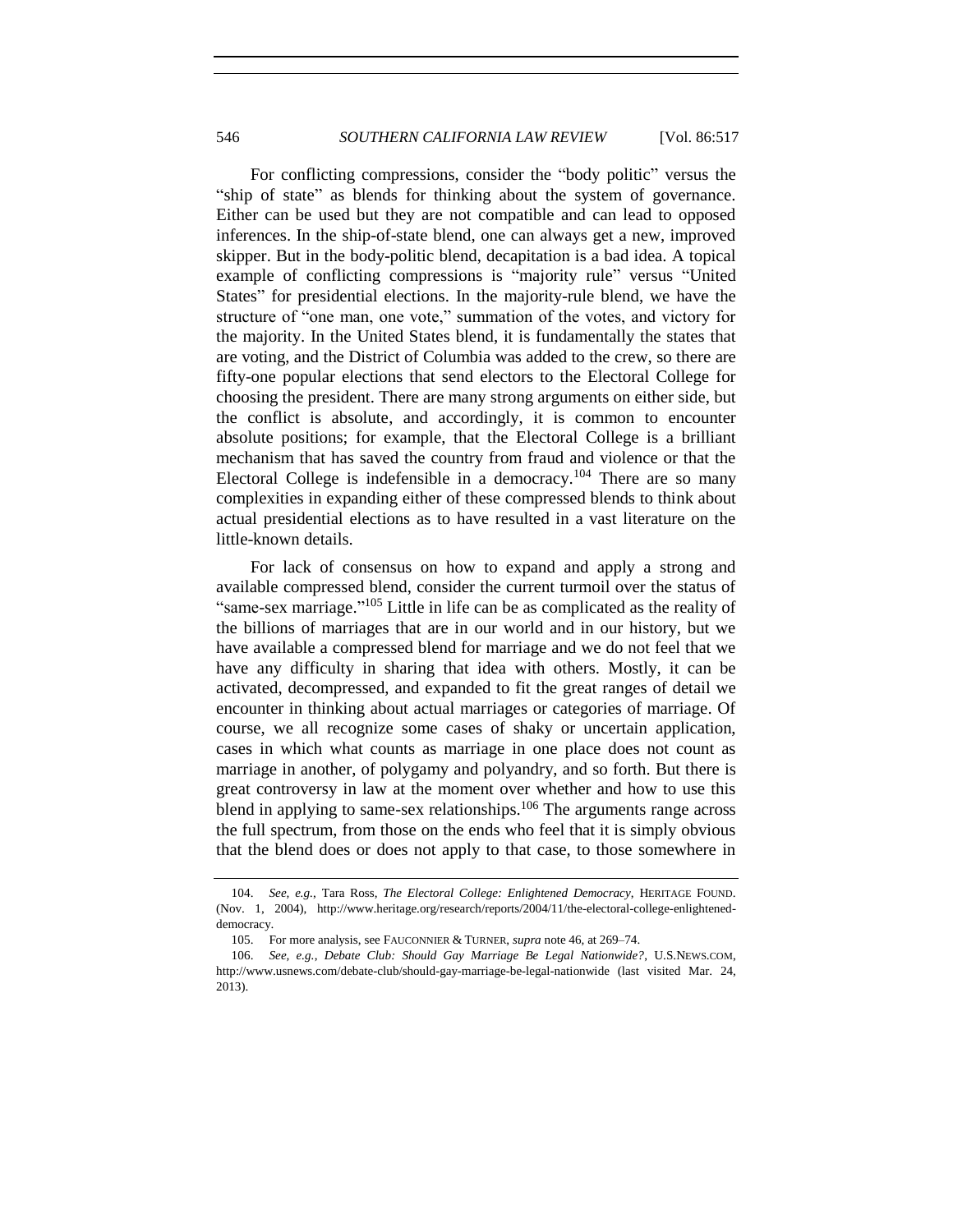the middle who are laboriously working to modify the blend incrementally or to create other blends to handle the case.

Such lack of consensus on expanding a blend is one of the most challenging areas of any legal system. If different individuals have quite different expansion schemes, then they cannot be assumed to know the same law or to be able to predict who will expand what legal statutes in what way. For example, notoriously, the Bill of Rights and the Fourteenth Amendment offer only the most absolute compressed blends: "cruel and unusual punishment,"<sup>107</sup> "due process of law,"<sup>108</sup> and "equal protection."<sup>109</sup> How to expand these notions is an overarching problem of our democracy. The expansion schemes must be widely shared if law is to count as a societal institution. Sharing the expansion scheme includes agreeing on the interpretive role of a particular institution and its warrant to deliberate over the appropriate expanding schemes. A strict constructionist prefers expansion schemes that operate in the context of those who framed the Constitution. <sup>110</sup> Others contend that the expansion scheme should take place afresh in each generation, based on current contexts.<sup>111</sup>

This difficulty of moving from the compressed blend to the vast mental network presents challenges in all walks of life, including the simple activity of telling time. The compressed blend of the cyclic day does not indicate what time zone one is in, or that times vary depending on geographical location. Accordingly, another compressed blend for timezone relation is needed, and it must be blended with the cyclic-day blend itself to deliver a more complicated hyperblend in which the cyclic day is at different times in different longitudes around the earth. And even worse, time zones are political creations—the Central European Time Zone includes everything from Corunna, Spain on the Atlantic Ocean to Hungary and Serbia. Places like Newfoundland and Bangalore, India are not even an integer number of hours away from Greenwich Mean Time.<sup>112</sup> There is no compressed blend we can expand to give us time zone.

To further complicate our notions of time, at various times of the

<sup>107.</sup> U.S. CONST. amend. VIII.

<sup>108.</sup> U.S. CONST. amend. V, XIV.

<sup>109.</sup> U.S. CONST. amend. XIV.

<sup>110.</sup> ANTONIN SCALIA, *Common-Law Courts in a Civil-Law System: The Role of United States Federal Courts in Interpreting the Constitution and Laws*, *in* A MATTER OF INTERPRETATION, *supra* note 3, at 3, 23.

<sup>111.</sup> *E.g.*, James L. Oakes, *Strict Construction Eschewed: Values Redevivus*, 99 HARV. L. REV. 862, 864 (1986) (reviewing LAURENCE TRIBE, CONSTITUTIONAL CHOICES (1985)).

<sup>112.</sup> *See World Time Zone Map,* TIME.GOV, http://www.timeanddate.com/time/map/ (last visited Mar. 24, 2013).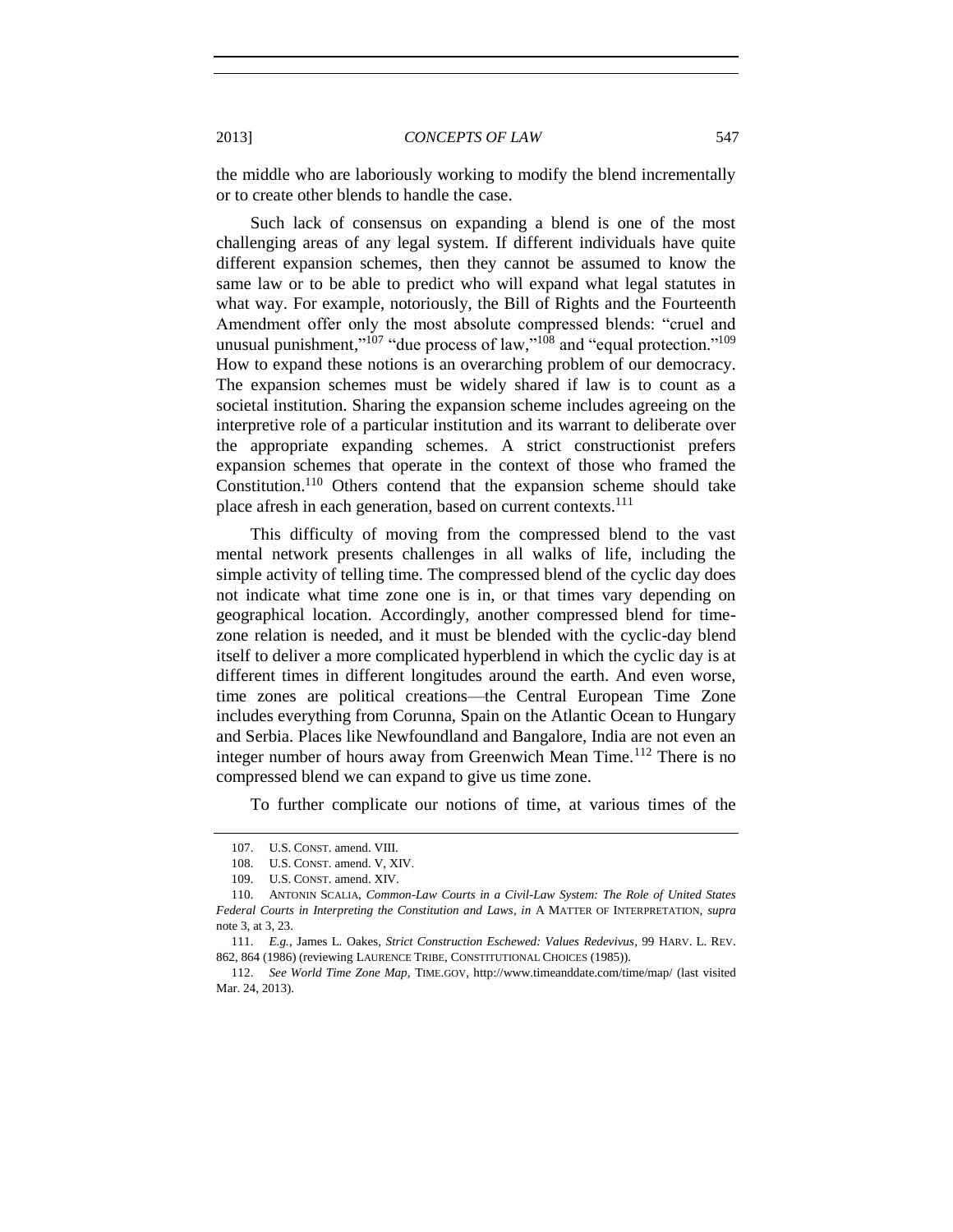year—but not always the same day for all places—time shifts from standard to daylight-savings time. To prevent massive coordination failures, many organizations and machines expend considerable resources to get everyone to change the clock. There are household clocks and watches with hour and minute hands that receive radio signals from government sites that adjust them automatically. It is quite bizarre to see the clock move quickly when it is first plugged in, or when there is a shift between standard and daylight-savings time: the quick jumping of the clock does not fit our compressed blend for the cyclic day, and we must expand to the fuller network, probably with a chuckle, as we watch it. Coordinated Universal Time ("UTC") was created for use in systems like computers that time-stamp events, so as to create stability, undisrupted by changes between standard and daylight-savings time, or changes from one geographical location to another.<sup>113</sup> In any particular place or moment, the local population that hopes to interpret UTC needs to know the system of relationships between local timekeeping and UTC, but those who stay within UTC need no such additional transformations. Their compact cyclic day works just fine as it is.

And of course, the cyclic-year compressed blend sometimes requires expert expansion to fit the realities. It turns out that packing time into cyclic years accurately is complicated and takes societal force. The problem is to make the cyclic year "start again" with the same kinds of conditions every time. If we kept our years at exactly 365 days, then after about 360 years, fall would replace summer. To use the word "replace" on the compact "cyclic-year" blend—there would of course be, outside of the blend, no "replacement" in the input years themselves—what we mean is that during the part of the twelve-month calendar that we associate with summer conditions, we would experience fall conditions. Winter would come very early indeed, and earlier and earlier each time. To force all this complexity into one packed cyclic year, we must assign to every fourth year in the sequence not 365 days but rather 366. We say we "add a day to February." This is quite congenial to human thinking. We have coffee in front of us, and we add milk. It is a little changed. Now, in the blend, the year is like coffee. Instead of adding milk, we add a day. Of course, in the expanded network, no "day" is added: there is just one day and then another and so forth, and no new day gets inserted. But adding a leap day is not enough. Children learn, for example, that it is not the case that every fourth year is a leap year. Exceptions are years that end in 00, unless they

<sup>113.</sup> For more information see *About This Service*, TIME.GOV, http://www.time.gov/about.html (last visited Mar. 24, 2013).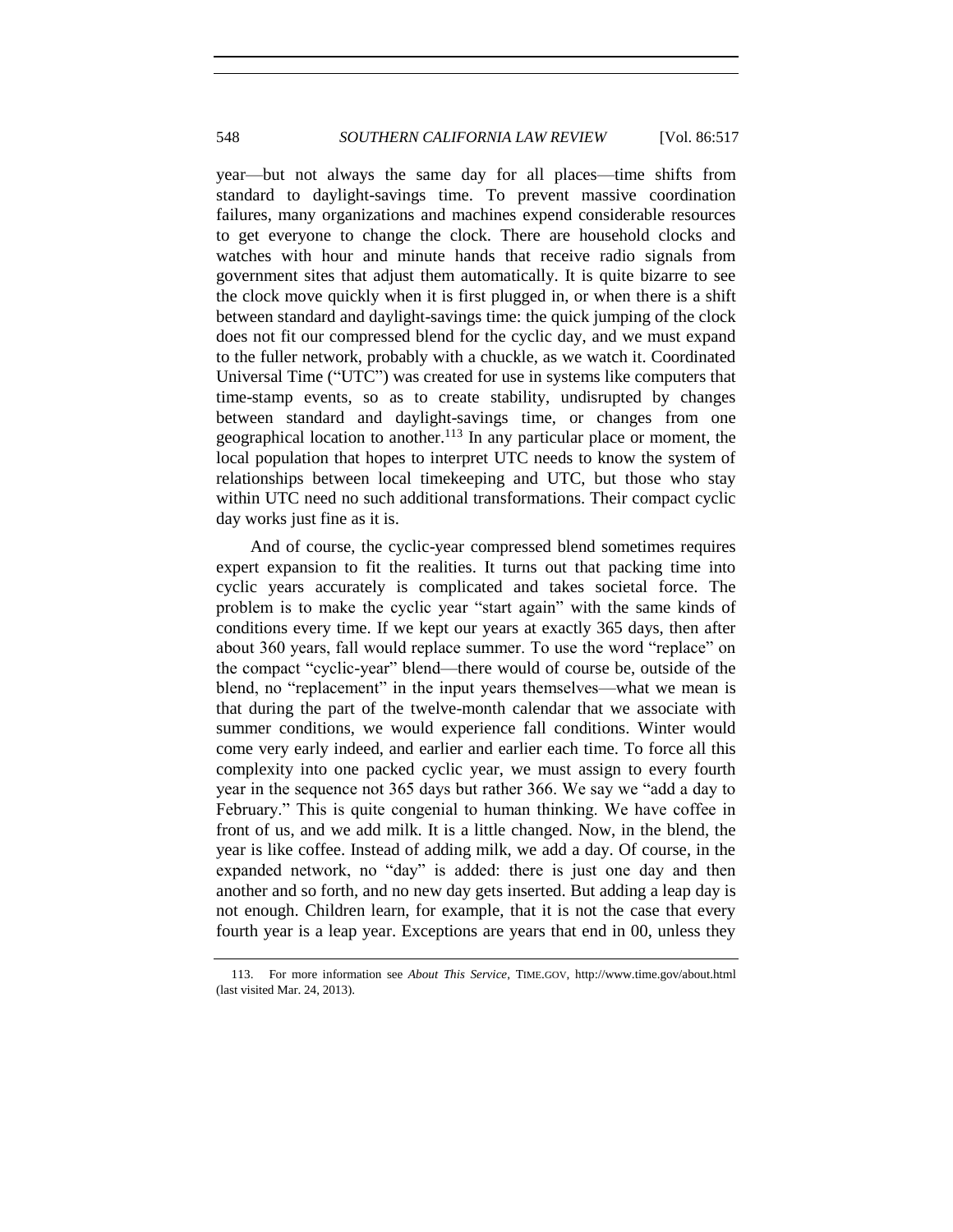are exact multiples of 400. But almost no one except someone born on February 29 ever remembers which year is a leap year or knows when the next leap year will be.

Luckily, in all these cases, we can hand the job over to instruments like clocks and calendars or personal digital assistants that are equipped with Internet connections to atomic clock and global-positioning systems. Because the problems are mainly just problems of coordination for efficiency, we have no hesitation to turning to the machines for the answer.

But the case is quite different with law. Different compressed blends and different packing and expansion schemes result in different social realities, and these are often contested. Consider, for example, Shay's Rebellion, in 1786 and 1787. It was driven in part by the conception that the rights of the federal government as given in the Articles of Confederation did not expand to include the mechanisms of tax and debt collection and government to which citizens in Massachusetts felt they were being subjected.<sup>114</sup>

Constitutions raise many questions related to packing and expanding schemes in learning: Why do some constitutions work and others do not? More interesting, why does a constitution work in one place at one time and the same, or very similar, constitution fail to work in other places at other times? One answer is that constitutions are compressed blends for vast mental networks, and that in adopting them, there must be some sort of consensus about how these compressed blends are to be expanded. The American colonies, on winning their independence from England, adopted a constitution that was unanimously accepted by the colonial legislatures but was replaced—after only a decade of use—with the present Constitution.<sup>115</sup> Yet, so well understood were the expansions of the ideas of confederation that they were readopted in the Confederate States Constitution some seventy years later<sup>116</sup> and in the Charter for the United Nations some ninety years after that.<sup>117</sup> Even so, confederations, wherever adopted, have proved to be relatively ungovernable.<sup>118</sup> It cannot be that the countries themselves are ungovernable (after adopting the new

<sup>114.</sup> For more information, see generally LEONARD L. RICHARDS, SHAY'S REBELLION: THE AMERICAN REVOLUTION'S FINAL BATTLE (2002).

<sup>115.</sup> *See Primary Documents in American History: The Articles of Confederation*, *supra* not[e 6.](#page-2-1)

<sup>116.</sup> *See* ARTICLES OF CONFEDERATION of 1781. *Cf.* CONST. OF THE CONFEDERATE STATES OF AM. of 1861.

<sup>117.</sup> *See generally* U.N. Charter.

<sup>118.</sup> Barry R. Weingast, *Self-Enforcing Constitutions: With an Application to Democratic Stability in America's First Century* 19–21 (Soc. Sci. Research Network, 2005), *available at* http://ssrn.com/abstract=1153527.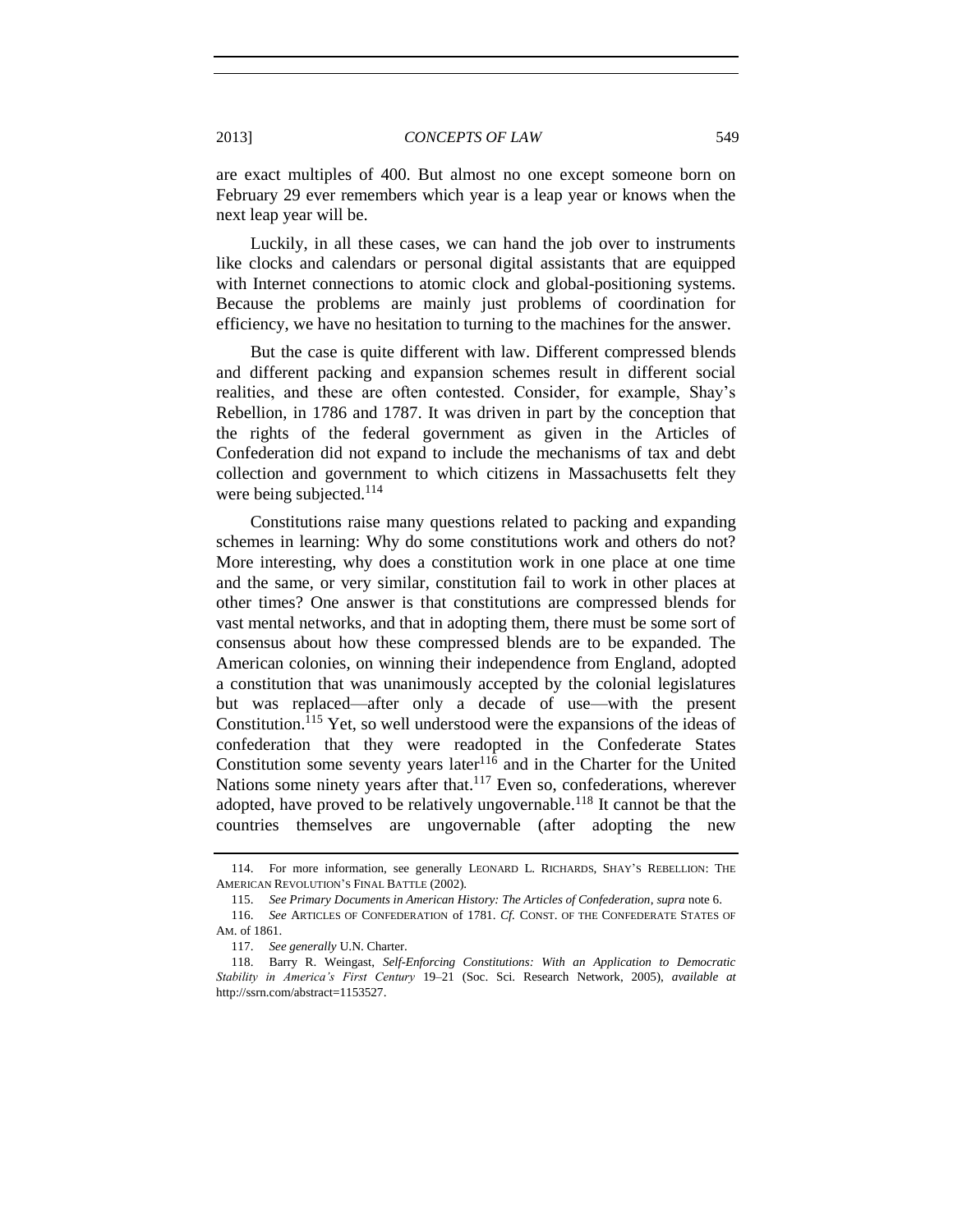Constitution, for example, the U.S. government has been able to function, to write and enforce laws, to tax and spend, and so forth).

There have been numerous explanations of why some constitutional forms succeed and others fail. One part of the answer, as we see in contrasting the Articles of Confederation and the Constitution of the United States of America on the subject of taxation, is that the compressions found in some constitutional forms do not have well understood or accepted expansions, while other forms of governance do have compressions that are understood because they involve compressions with basic concepts that are widely understood. The delegates to the Constitutional Convention in Philadelphia in 1787 are often understood as having been influenced by the events of Shay's Rebellion to strive for clearer and more widely accepted expansion schemes. In general, a culture can generate many different compressions and expansion schemes, and it is often the role of lawyers and legislators to argue about their status and desirability.

Once law has achieved a new candidate blend, it can still be resisted because it is too weak to displace an existing, entrenched blend. The doctrine of contributory negligence was dominant for most of the nineteenth and twentieth centuries, but the Supreme Court of California overturned it in *Li v. Yellow Cab Co. of California* in favor of a doctrine of comparative negligence.<sup>119</sup> One reason it gave for overturning the doctrine of contributory negligence was that juries did not understand or agree to  $it.<sup>120</sup>$  Juries, contrary to the legal instructions offered by presiding judges, would often reach decisions that used a standard of comparative negligence, an already existing, entrenched compression.<sup>121</sup> So, even though the legislature wanted to adopt and use one scheme for packing and expanding, and the courts tried for one hundred years to follow it, the people themselves refused to follow it, and the Supreme Court of California eventually recognized this impasse and changed the law.<sup>122</sup> Evidently, popular learning of the law and of all societal codes favors some kinds of compressed blends, despite the conflicting preferences of authorities.

Our emphasis on blending and compression over time, space, agency, and causation in the development of concepts of law is offered as an improvement on the view that law is extended through analogy. Law

<sup>119.</sup> Li v. Yellow Cab Co. of Cal., 532 P.2d 1226, 1243 (Cal. 1975).

<sup>120.</sup> *Id.* at 1231.

<sup>121.</sup> *Id.*

<sup>122.</sup> *See id.*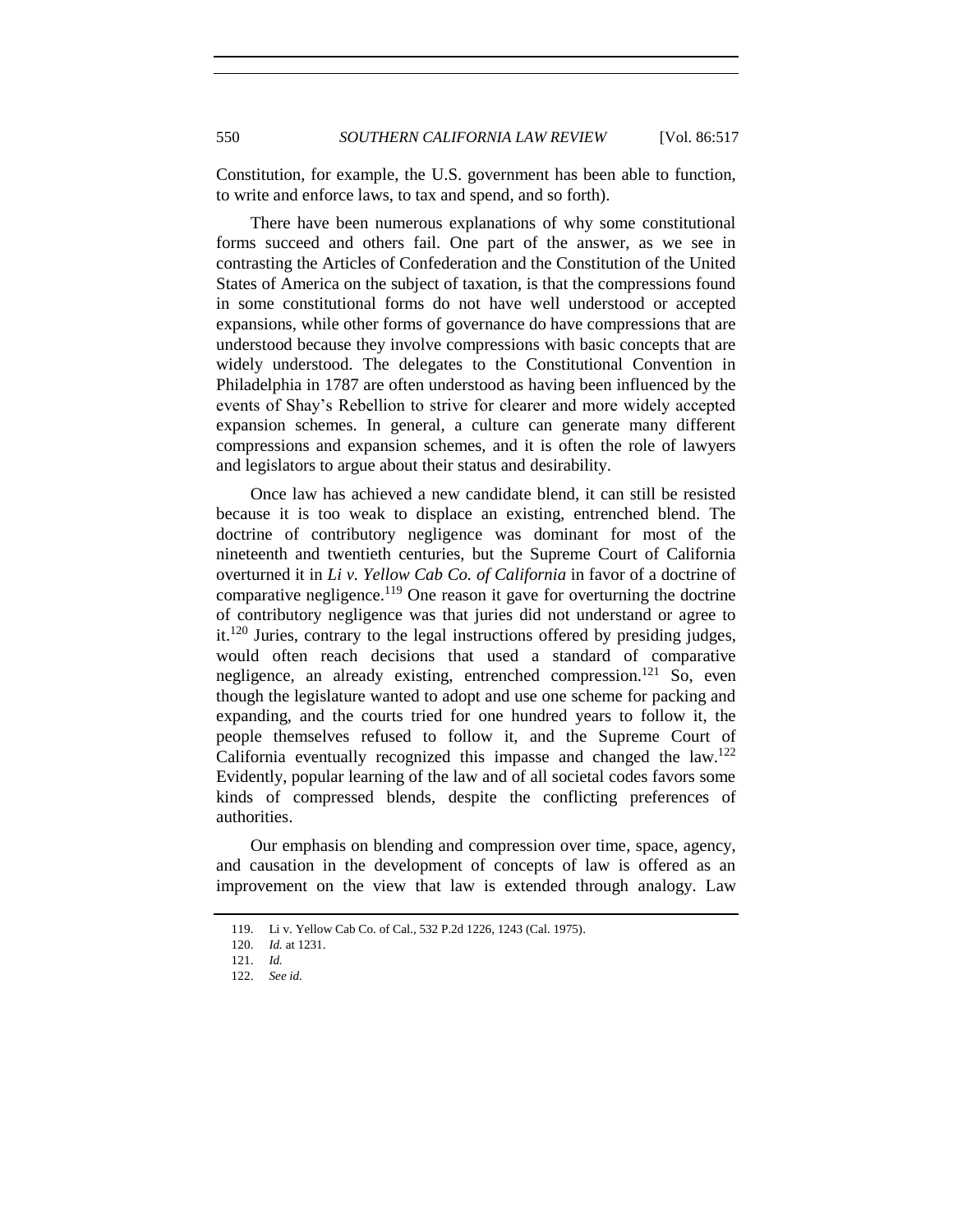professors have long taught that statutory reasoning, the use of precedent in legal and regulatory decisions, and so forth, are applications of reasoning by analogy.<sup>123</sup> This claim has echoes in cognitive science<sup>124</sup> and pedagogy.<sup>125</sup> Legal reasoning, it is taught, is based on expanding legal principles that are understood in one setting to new settings. But analogical reasoning in law often fails, and when it does succeed, the engine of success is not so much analogy but rather blending and compression to make new structures. It is actually well known that difficulties often arise in attempting to reason and argue analogically.<sup>126</sup> Justice Scalia introduces the conception of the common law—and the casebook method of teaching it in the first year of law school—by recounting the famous case of *Hadley v. Baxendale*, "decided a century and a half ago by the English Court of Exchequer. $127$  He walks sedulously through the ways in which, for this case and others, the supposed analogical extension from one case to another actually requires great creativity, including the making of new law that is not already decided.<sup>128</sup>

<span id="page-34-0"></span>In our terms, *Hadley v. Baxendale* makes a new compressed rule of law—that only reasonably foreseeable damages are recoverable.<sup>129</sup> This rule is not contained in any of the input-contract cases on the basis of which the court was considering this new case. One could not map analogically from those very many previous cases—which stretched across time, space, causation, and agency—to deliver a resolution in the new case. Analogical mapping itself would have produced nothing. Moreover, there were many different ways, as Justice Scalia discusses, to arrange the mapping and the emergent compression in the blend. Legal reasoning often works on distinguishing a previous case, which is to say, of tinkering with the mappings between it and the present case. If a previous case can be distinguished, then the rule it established cannot be mapped directly to the

128. *See id.*

<sup>123.</sup> *See, e.g.*, JOHN H. FARRAR, INTRODUCTION TO LEGAL METHOD 63 (1977).

<sup>124.</sup> *See* KEVIN D. ASHLEY, MODELING LEGAL ARGUMENT: REASONING WITH CASES AND HYPOTHETICALS 207–11 (1990) (discussing case-based, analogical reasoning in artificial intelligence research).

<sup>125.</sup> *See* Peter Suber, *Analogy Exercises for Teaching Legal Reasoning*, 17 J.L. & EDUC. 91, 95– 98 (1988) (developing exercises that simulate legal reasoning to teach nonlawyers about legal reasoning and drawing analogies).

<sup>126.</sup> *See* GERALD N. ROSENBERG, THE HOLLOW HOPE: CAN COURTS BRING ABOUT SOCIAL CHANGE? 420 (2d ed. 2008) (arguing that "on the most fundamental level, courts depend on political support" to produce reform, and pointing at the "disappointing results of attempts to use the courts to produce significant social reform" on issues such as civil rights, abortion, women's rights, and the environment).

<sup>127.</sup> SCALIA, *supra* note 115, at 4–8.

<sup>129.</sup> Hadley v. Baxendale, (1854) 156 Eng. Rep. 145 (Ct. Exch.).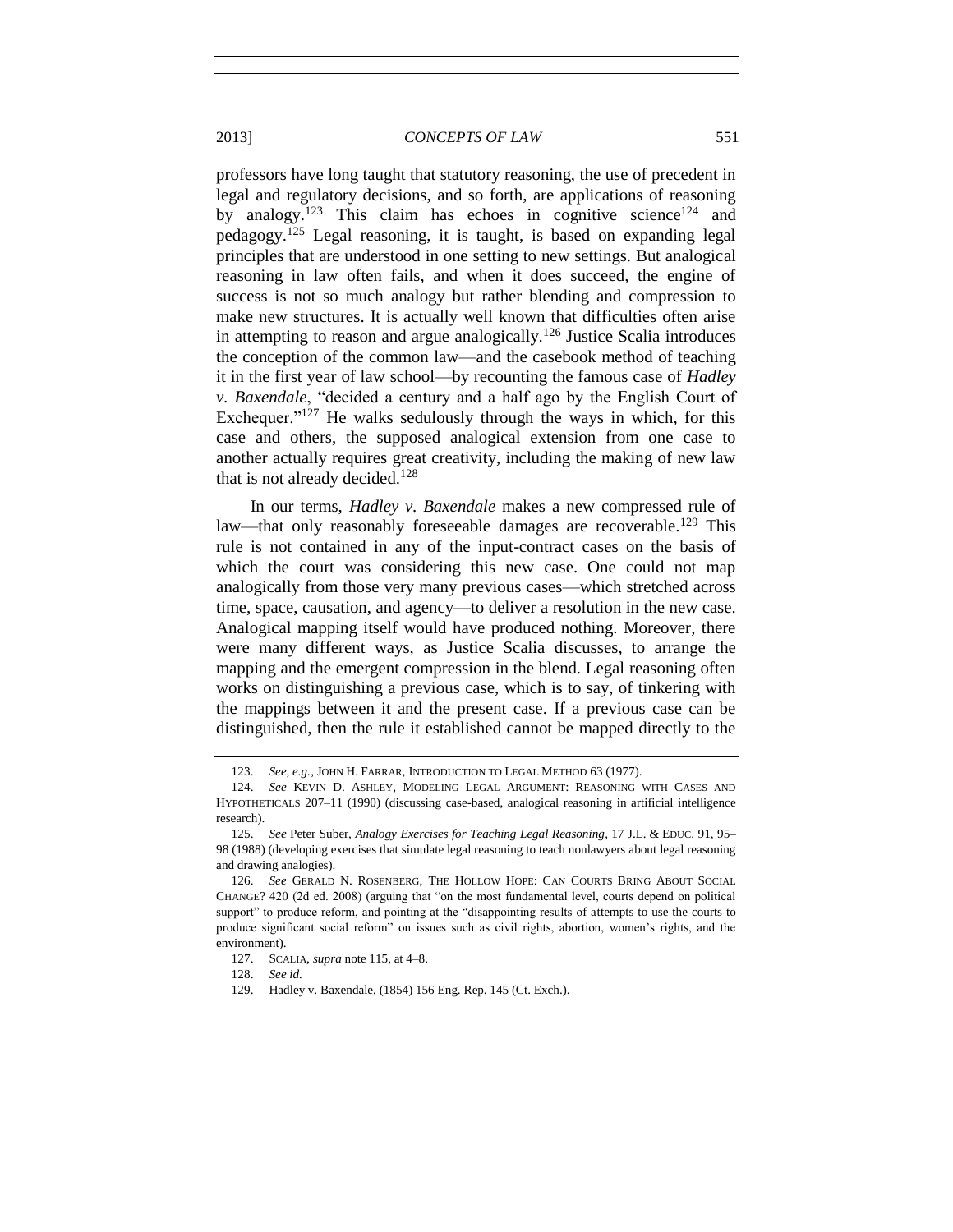552 *SOUTHERN CALIFORNIA LAW REVIEW* [Vol. 86:517

<span id="page-35-0"></span>

new case; rather, new compressions are required. Justice Scalia writes,

Assume, for example, that a painter contracts with me to paint my house green and paints it instead a god-awful puce. And assume that not I, but my *neighbor*, sues the painter for this breach of contract. The court would dismiss the suit on the ground that (in legal terminology) there was no "privity of contract": the contract was between the painter and *me*, not between the painter and my neighbor. Assume, however, a later case in which a company contracts with me to repair my home computer; it does a bad job, and as a consequence my wife loses valuable files she has stored in the computer. *She* sues the computer company. Now the broad rationale of the earlier case (no suit will lie where there is no privity of contract) would dictate dismissal of this complaint as well. But a good common-law lawyer would argue, and some good common-law judges have held, that that rationale does not extend to this *new* fact situation, in which the breach of a contract relating to something used in the home harms a family member, though not the one who made the contract. The earlier case, in other words, is "distinguishable."<sup>130</sup>

Reasoning by analogy in the law is—in the interesting cases in which new law is incrementally made—actually reasoning by blending and compression. A powerful example of why the notion of reasoning by analogy misses much of what law must do to fit the human mind is provided by Justice William O. Douglas's invention of a policy expressed in his opinion in a 1954 case concerning the constitutionality of the Federal Urban Renewal Program in Washington, D.C.<sup>131</sup> This ruling set policy and changed law on a truly grand scale in a contested arena. It altered the urban landscape and cost an enormous amount of money. Douglas needed to justify a policy according to which the federal government would be authorized to condemn and destroy entire urban areas, even though nearly all of the privately owned properties and buildings to be destroyed met the relevant legal codes, and most of those codes themselves were in fact individually unobjectionable. Douglas hit upon a new compressed blend: just as an entire crop, nearly all of whose individual plants are healthy, must be destroyed and entirely replanted when some small part of it is blighted, so an urban area, nearly all of whose individual buildings, utilities, and roads are satisfactory, must be completely destroyed and redesigned from scratch when it has become socially unsavory. The following paragraph suggests his reasoning:

The experts concluded that if the community were to be healthy, if it were not to revert again to a blighted or slum area, as though possessed

<sup>130.</sup> SCALIA, *supra* note 115, at 8 (emphasis in original) (footnote omitted).

<sup>131.</sup> Berman v. Parker, 348 U.S. 26, 34 (1954).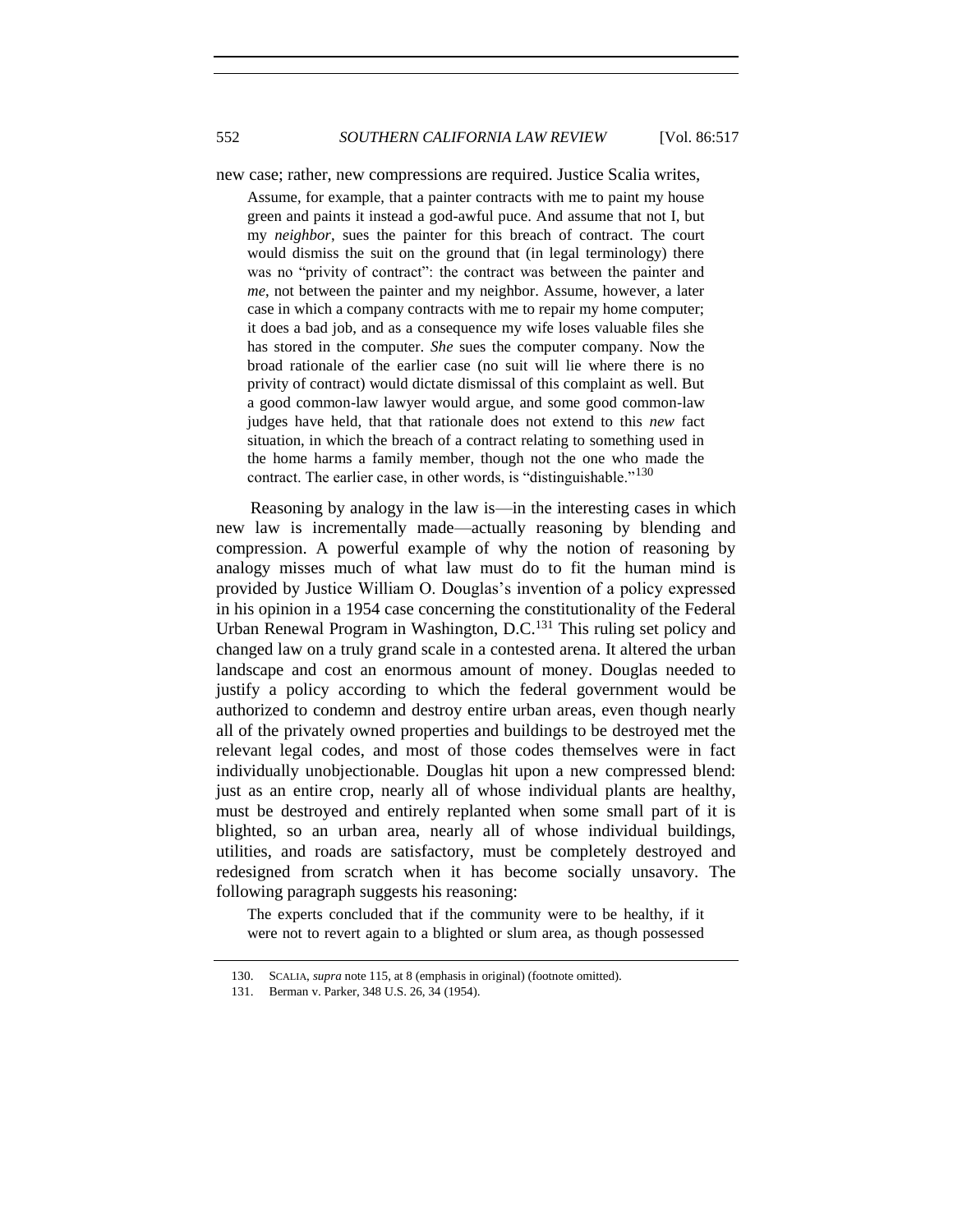of a congenital disease, the area must be planned as a whole. It was not enough, they believed, to remove existing buildings that were unsanitary or unsightly. It was important to redesign the whole area so as to eliminate the conditions that cause slums—the overcrowding of dwellings, the lack of parks, the lack of adequate streets and alleys, the absence of recreational areas, the lack of light and air, the presence of outmoded street patterns. It was believed that the piecemeal approach, the removal of individual structures that were offensive, would be only a palliative. The entire area needed redesigning so that a balanced, integrated plan could be developed for the region including not only new homes but also schools, churches, parks, streets, and shopping centers. In this way it was hoped that the cycle of decay of the area could be controlled and the birth of future slums prevented.<sup>132</sup>

It might seem as if this invention of a justification for policy is the product of straightforward analogy: agricultural blight, a biological scenario, is mapped analogically onto urban distress, a social scenario. That analogy, if it worked, would already lead to a compressed blend. But actually, much more than mere analogical matching is going on in this cognitive circus. Suppose we were actually trying to match blight to urban condition, so as to select the strongest analogical match. To do that, we should look first for causal structure in blighted crops: there are organisms that inhabit the crop and that directly cause the problem. Are there organisms that inhabit the slum and that directly cause the problem? Certainly: the slum-dwellers. For the blighted crops, there is a solution: destroy the crop completely so as to destroy the organisms completely, and then replant the crop identically, so that it becomes exactly what it was before it was inhabited. Projecting this to slums, we have a straightforward solution: raze the slum areas entirely so as to kill all the residents, and then rebuild the area identically so that it becomes what it was before it was inhabited, with no residents.

Of course, this analysis, when spelled out this way, is absolutely outrageous, and completely backward. Douglas began instead with distinct preferences in thinking about the slums: the residents must not be harmed, and even inconvenience to them must be attenuated; they are not to be stigmatized or viewed as the important cause of the problem, even though the causal chain must inevitably run through their actions; the federal government is to be viewed as responsible for correcting such problems; the extension of power to the federal government in its dealing with social

<sup>132.</sup> *Id.* at 34–35; DONALD A. SCHÖN & MARTIN REIN, FRAME REFLECTION: TOWARD THE RESOLUTION OF INTRACTABLE POLICY CONTROVERSIES 24 (1994).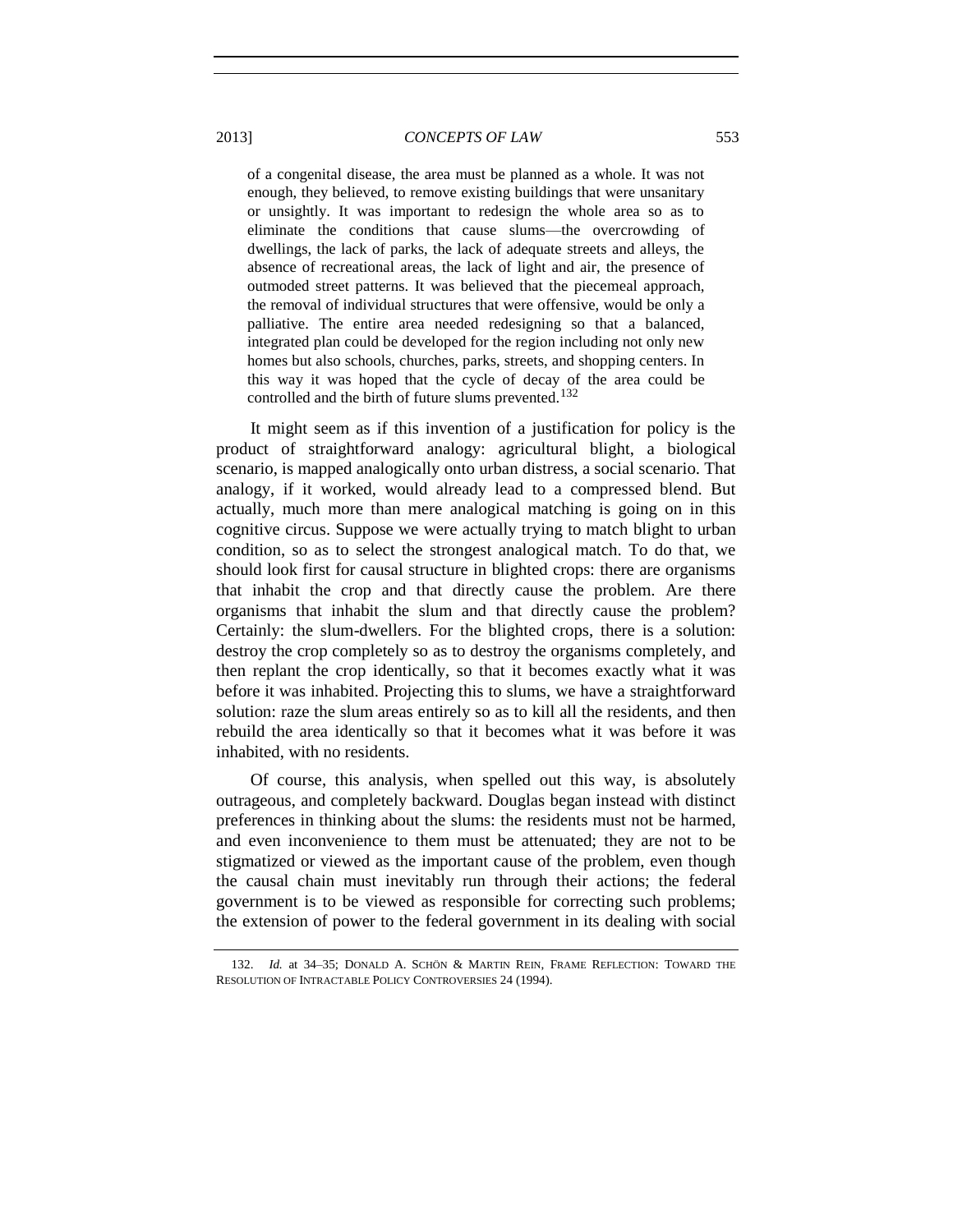ills is desirable; and so forth. 133

Justice Douglas's blend leads to emergent structure not contained in the input spaces in the vast mental network. For example, before this blending, the concept of urban distress does not by itself yield the policy of razing perfectly acceptable buildings and ripping up useful roads that are in good repair. In Douglas's urban blight blend, the agents that cause blight are blended not with the biological agents in the area of urban distress but rather with the area itself. So in the blend, but in neither of the preexisting input spaces, the problem is handled by saving the resident organisms but razing the crop area. A summary of Douglas's argument as "areas with slums are like crops with blight, so we should do to them what we do to the crops"<sup>134</sup> misses the complicated conceptual work of blending in the invention of this policy. The purpose of this blend is to create new law and new inferences for the domain of urban conditions.

Legal pedagogy also depends on fitting the human mind, in this case, the mind of the law student; compressed blends help us deal with selective attention and memory; and a powerful biological instrument for driving attention and memory is emotion. Neurological studies confirm that emotional tags markedly increase the likelihood of learning and memory, in a process often linked to amygdala function.<sup>135</sup> The *Paper Chase*–style classroom,  $136$  with its anxiety-producing interaction, may be a design feature of pedagogy dedicated to ensuring that the subject matter of the class remains active in the student's brain while the daily process of managing vast networks by creating compressed blends goes forward. Pedagogy in law schools is an area of what might be called cognitive legal science—the cognitive scientific analysis of how the human mind deals with vast legal networks.

Appropriate compressed blends make information memorable. Before printing, the limited availability of manuscripts and heavy reliance on memory created a bottleneck that only such compression could

<sup>133.</sup> *Berman*, 348 U.S. at 28–29, 32.

<sup>134.</sup> *See id.*

<sup>135.</sup> Mark G. Baxter & Elisabeth A. Murray, *The Amygdala and Reward*, 3 NATURE REVIEWS: NEUROSCIENCE 563, 563 (2002); Larry Cahill & James L. McGaugh, *Mechanisms of Emotional Arousal and Lasting Declarative Memory*, 21 TRENDS IN NEUROSCIENCE 294, 297–98 (1998); Michela Gallagher & Geoffrey Schoenbaum, *Functions of the Amygdala and Related Forebrain Areas in Attention and Cognition*, 877 ANNALS N.Y. ACAD. SCI. 397, 397 (1999). *See generally* 3 STEVENS' HANDBOOK OF EXPERIMENTAL PSYCHOLOGY: LEARNING, MOTIVATION, AND EMOTION (Randy Gallistel & Hal Pashler eds., 3d ed. 2002) (providing comprehensive explanations of "key methodological concepts of experimental psychology").

<sup>136.</sup> Referencing the classic film, THE PAPER CHASE (1973).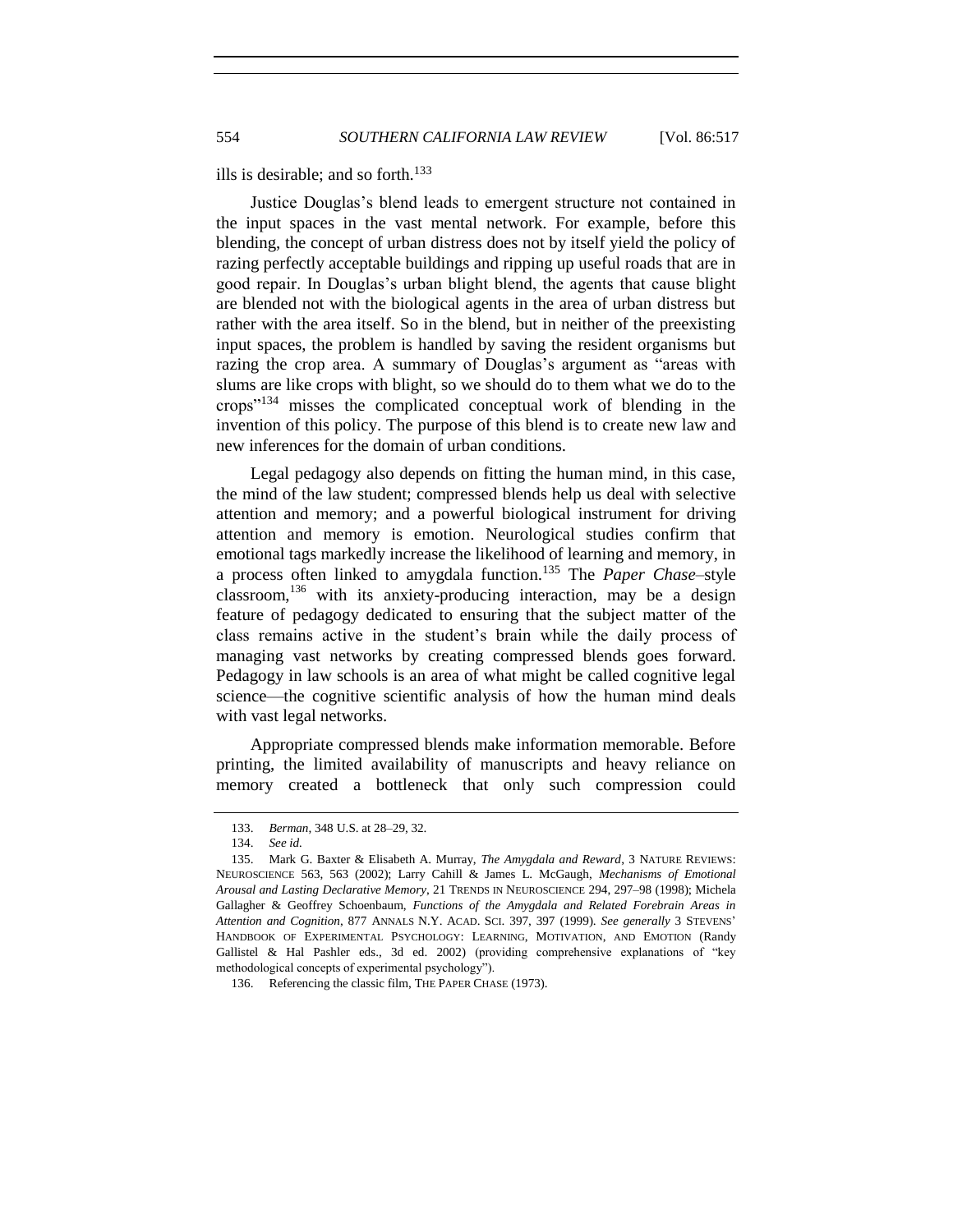circumvent.<sup>137</sup> The great triumph of compression in the law involved maxims. These compressed norms have been with us from antiquity, as the Justinian Code illustrates: "The precepts of the law are these: to live honestly, to injure no one, and to give every man his due."<sup>138</sup>

The availability of the printed word, however, created the ability to contain and transmit relatively large doses of information, intact and to a wide audience. The effect of this advance on the law was to lessen the need for extreme compression, by replacing memory with printed text. The importance of such chestnuts as "caveat emptor," "possession is nine tenths of the law," and "he who seeks equity must have clean hands" has diminished in recent years.<sup>139</sup> Still, legal maxims provide a rich domain for the study of compressed blends and the way they are expanded to manage vast legal thought. They can also provide guidance in how to teach the law more effectively to the general public.

# IV. A NEW RESEARCH AGENDA: EMPIRICAL INVESTIGATION OF GOOD AND BAD BLENDS

So far in this Article, we have used the existing science of blending to make after-the-fact observations about blends in law that seem to have worked well and other candidate blends that have worked less well. In principle, legal scholars could develop before-the-fact empirical and perhaps even experimental inquiries into what makes for a good or bad blend in the law. As an illustration of these before-the-fact empirical inquiries, let us take a simple and clear case from the very common idea of an infinite sequence. Obviously, no mind can hold such a sequence explicitly in working memory: they are infinite! The counting numbers or the passage of time are both infinite sequences that we compress to small working blends and that we expand as needed to make it possible for us to work with any part of the sequence. We can make hypotheses about the ease or difficulty with which a human being will be able to make a compressed blend that lets us manage an infinite sequence.

For example, here is a demonstration, which we thought up, and which we have run many times in many groups. We made a hypothesis before running these demonstrations in groups. First, the task, which you

<sup>137.</sup> MERLIN DONALD, ORIGINS OF THE MODERN MIND: THREE STAGES IN THE EVOLUTION OF CULTURE AND COGNITION 323 (1991); Oliver Goodenough, *Cultural Replication Theory and Law* 11– 12 (The Gruter Inst. Working Papers on Law, Econ., and Evolutionary Biology, Vol. 1, Art. 3, Oct. 9, 2001), *available at* http://www.bepress.com/giwp/default/vol1/iss1/art3.

<sup>138.</sup> THE INSTITUTES OF JUSTINIAN 1.1.3 (John Baron Moyle ed., trans., 2002).

<sup>139.</sup> *E.g.*, HERBERT FUNK GOODRICH, HANDBOOK ON THE CONFLICT OF LAWS 274, 307 (1927).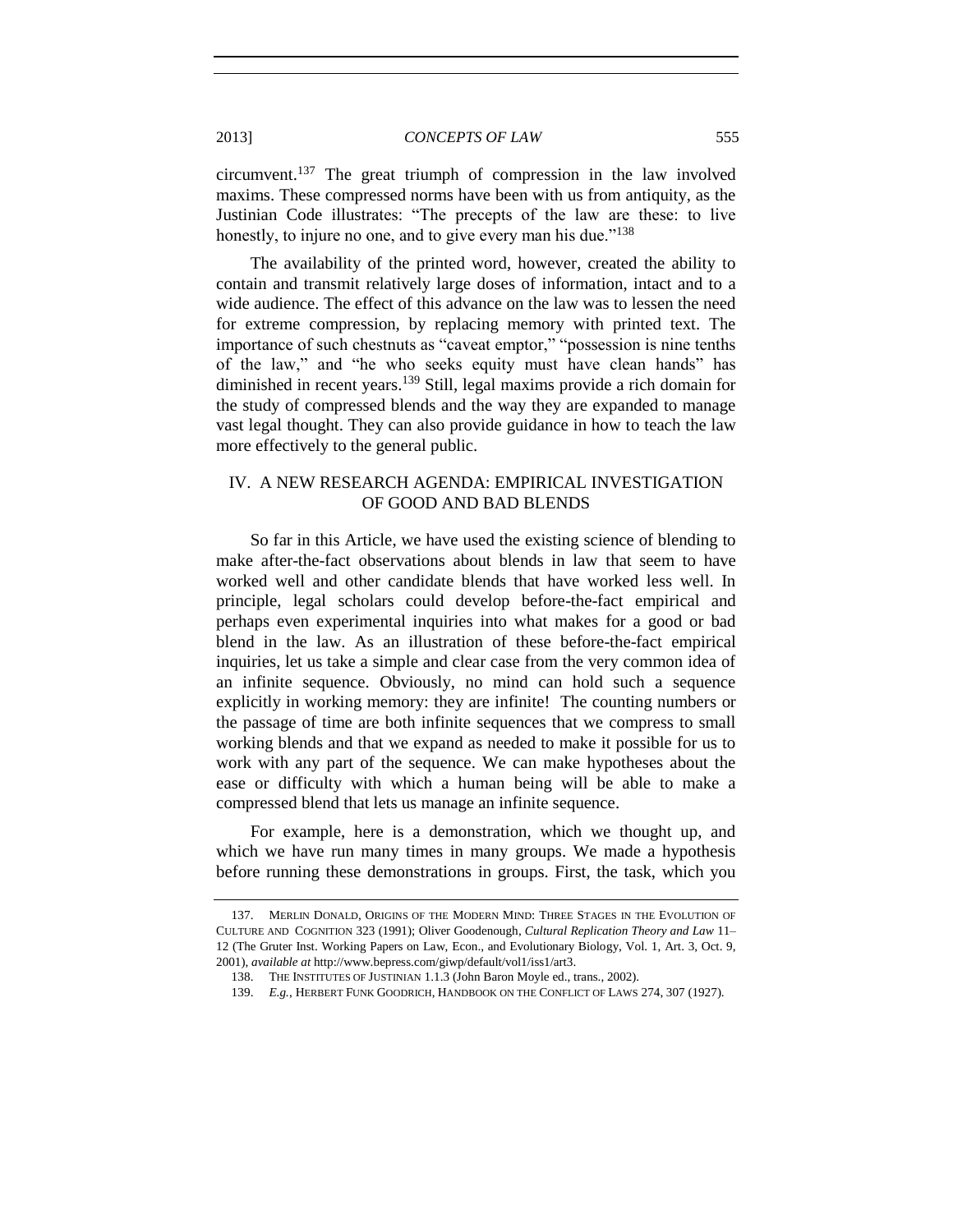can try for yourself: take the sequence 1, 3, 5, 7, 9,  $\dots$ . What is the next number? It is easy: 11, followed by 13, 15, 17... Now take a second sequence: 2, 4, 6, 8, 10,  $\dots$ . What is the next number? It is easy: 12, 14, 16, . . . . Hold those two sequences in mind. Now construct a third sequence by blending these two sequences, in which this third sequence alternates by first choosing an element from the first sequence, namely 1, then the first element from the second sequence, 2, then the second element from the first sequence, then the second element from the second sequence, and so forth, like this: 1, 2, 3, 4, 5, 6, 7,  $\dots$ . How does the sequence continue? It is easy: 8, 9, 10, 11.

But now, use the same two sequences, and blend them again by alternating between them, but this time start with the second sequence rather than the first, so we get,  $2, 1, 4, 3, \ldots$  How does the sequence continue? 6, 5, 8,  $7 \ldots$  Very smart people often have great difficulty doing this on the fly, ending up laughing as they stumble over the sequence. Even when they concentrate hard and manage to do it correctly, at least for a while, it takes them much longer to produce the sequence in the second case.

Before we ran these demonstrations, we made the prediction that subjects would stumble and laugh and take longer with the second task than the first. This is before-the-fact prediction, although not run in an experimental setting as yet. We made this prediction on the hypothesis that if one can work directly in the blend with a simple compression (that is, add one to the last element to get the next element) instead of having to work in the mental network, alternating between the two sequences, then one will perform better. Actually, there is a compression for the second task, although it is not so readily apprehended: subtract one, then add three, then subtract one, then add three, and repeat indefinitely. Even so, this is a more complicated compression.

Why do people have difficulty, stumble, and take longer for the second task? Both tasks have the identical input sequences. Both tasks ask people to construct a third sequence using the identical rule: alternate in choosing the next item in the sequence between the two infinite input sequences. The only difference in the two task is which of the two infinite input sequences we begin with—the even counting numbers or the odd input sequences. To that extent, the tasks place identical demands on working memory. So the problem is not a problem of memory. It is also not a problem for even a basic computing machine because it is not a problem of computational difficulty.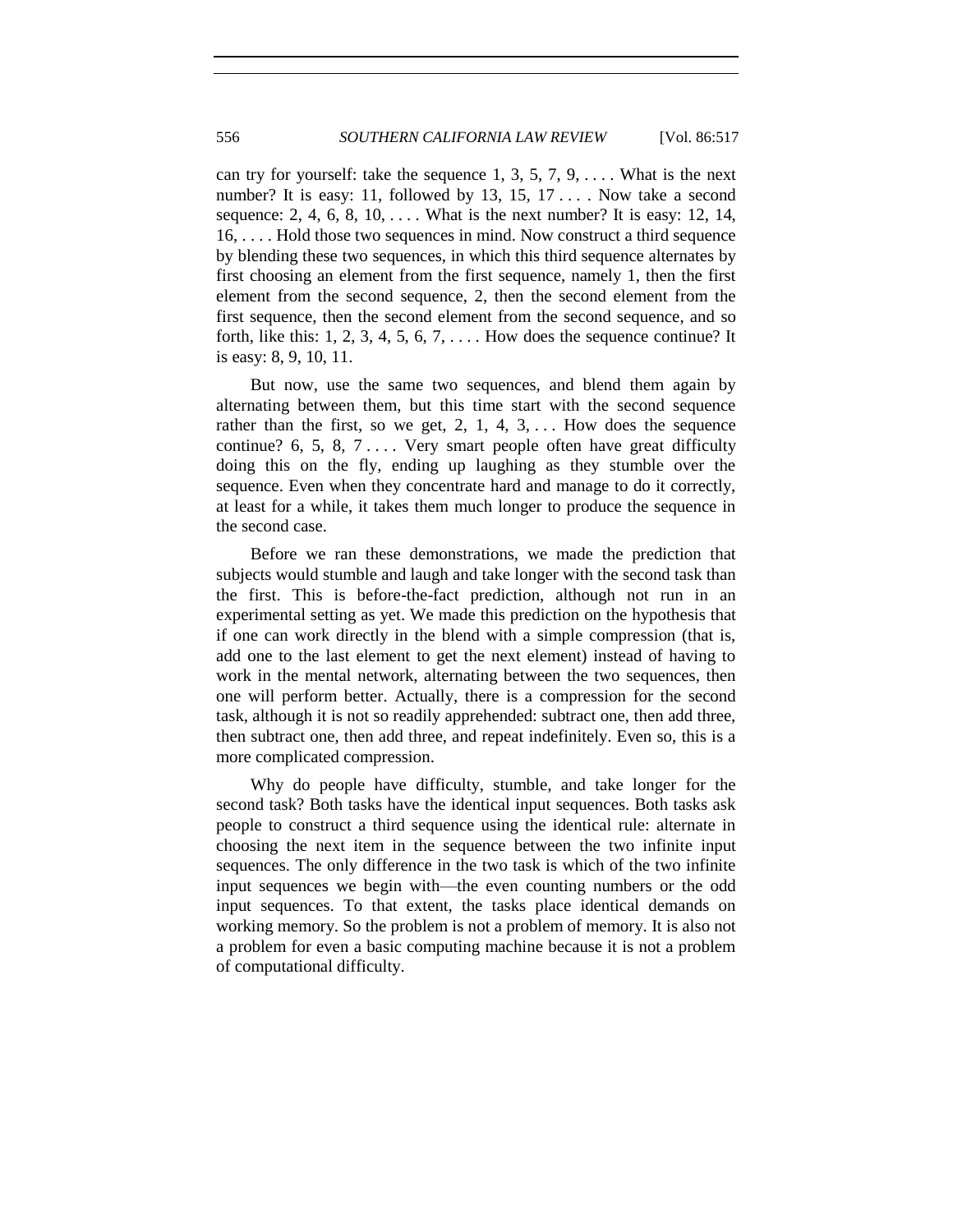The difference, we propose, is that for the first task, there is a unified blend defined by a simple procedure: just add one to the last number (for the positive integers, the formula  $x=n$ , in which "x" is the output defining the third sequence, and "n" is the position in the constructed sequence). In the blend, all one needs to do is hold the last number in mind and do something simple to it. This blend can be held in mind all at once, and the blend can be used to access and juggle the two inputs. In the first task, one does not need to work in the mental network of input spaces; instead, one can work directly in the compressed blend. But in the second task, it is much harder to get a single, unified blend that can be used to juggle and access the inputs. The simplest formula for the sequence would be  $x=n(-1)^n$ , in which "x" is the output and "n" is the position number in the sequence starting with 1. This is the rule that would be used by a computer, but no human being uses or would use that rule, and it is human thought we must study if we want to make sense of what works and what does not work in law.

If we want to store stuff in a room but it does not all fit, there are generally two different ways to succeed: get a bigger room, or transform the stuff so that it will fit. These are very different, if complementary, strategies. Transforming the stuff can include folding it, packing it, stacking it, filtering the stuff so as to throw away what you do not need to keep, and so forth. Most interesting, transforming the stuff can include adding things to it, like, say, stackable storage bins. If we want to stack a lot of quality wine in a small space, it might be best to construct the right kinds of racks. This may look backwards: it depends on adding yet more stuff to the stuff we already cannot get into the room. But that is often the right strategy. The specific details of the packing can vary. In Robert Crichton's novel, *The Secret of Santa Vittoria*,<sup>140</sup> the Italian villagers have hidden very many bottles of local wine underground from the German army at the end of the Second World War. They stacked it very tightly. To mislead the Germans, they also stacked a lot of wine bottles above ground, in plain view, but they stacked it using a method that requires a great deal of space per bottle.<sup>141</sup> Another strategy is to filter out what you do not need to fit into the room: in the case of the wine, for example, we might want to dispense with storing all the plonk. Think of mastering the combination of the two inputs sequences 1, 3, 5,  $\dots$  and 2, 4, 6,  $\dots$  by creating the anchoring blend 1, 2, 3, 4, 5,  $\dots$  as one way of projecting the inputs to a packed blend that can be handled in working memory. The other way of

<sup>140.</sup> ROBERT CRICHTON, THE SECRET OF SANTA VITTORIA (1966).

<sup>141.</sup> *See generally id.*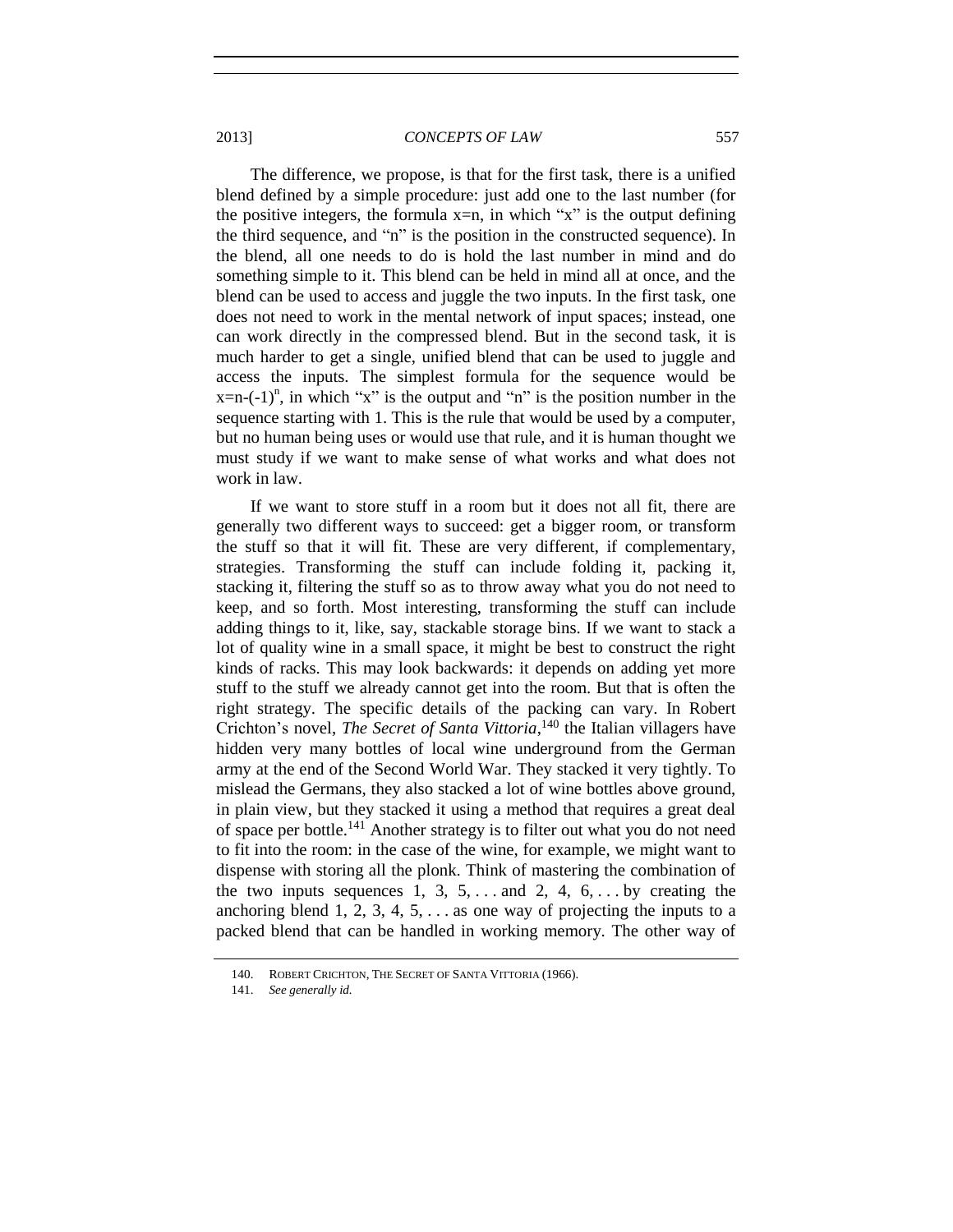projecting, which creates the blend 2, 1, 4, 3, . . . produces something that does not fit so well into working memory.

To be sure, we have heard and memorized the sequence 1, 2, 3, 4, . . . many times, and never heard or memorized the sequence 2, 1, 4, 3, . . . . So, the following questions could legitimately be asked: Is the difference in our ability to manage the two sequences just that for the first we are reciting from long-term memory, and in the second we do not have that assistance? Is the only thing that this exercise shows that we know what we know but do not know what we do not yet know? We can run the demonstration differently to resolve this question. We can show the same effect without calling in long-term memory, by working with sequences that we have never heard or memorized. Consider a sequence defined by this rule: take every other even integer, beginning at 256, so 256, 260,  $264, \ldots$ . What is the next number? It is easy to generate because there is a unitary rule: just add four to the last number. This rule makes the sequence seem like one thing. Now hold that sequence in working memory. At the same time, consider a very similar sequence with an identical rule: take every other even number beginning at 254, so 254, 258, 262,  $\dots$ . What is the next number in this sequence? It is easy to generate it, because there is a unitary rule, and it is the same unitary rule: just add four to the last number. This rule makes this second sequence seem like one thing. Now hold that second sequence in working memory along with the first sequence. What is the sequence that consists of numbers taken sequentially in alternation from the two sequences, beginning with 256, so, 256, 254, 260, 258, 264, 262, . . . ? What is the next number? Everyone finds it difficult not to stumble almost immediately.

Why do we stumble? We have no difficulty holding each of the sequences in working memory. If we could hold them both in working memory, and go back and forth between them, choosing at each turn the next number for the new sequence, we could answer the question and just keep going indefinitely, switching back and forth in working memory.

Let us contrast this difficulty with the ease of performing a very similar task. This time, start the new sequence at 254 and switch back and forth. Then the resulting sequence is  $254$ ,  $256$ ,  $258$ ,  $260$ , ... What is the next number? Of course, the answer is 262, and then 264, and then 266, and so forth forever. Everyone finds it very easy to continue this sequence indefinitely, even though we have not forgotten that the inputs are two separate sequences, the first one being 256, 260, 264, . . . and the second one being  $254$ ,  $258$ ,  $262$ , .... Why is it so difficult to run the sequence 256, 254, 260, 258, 264, 262, . . . but so easy to run the sequence 254, 256,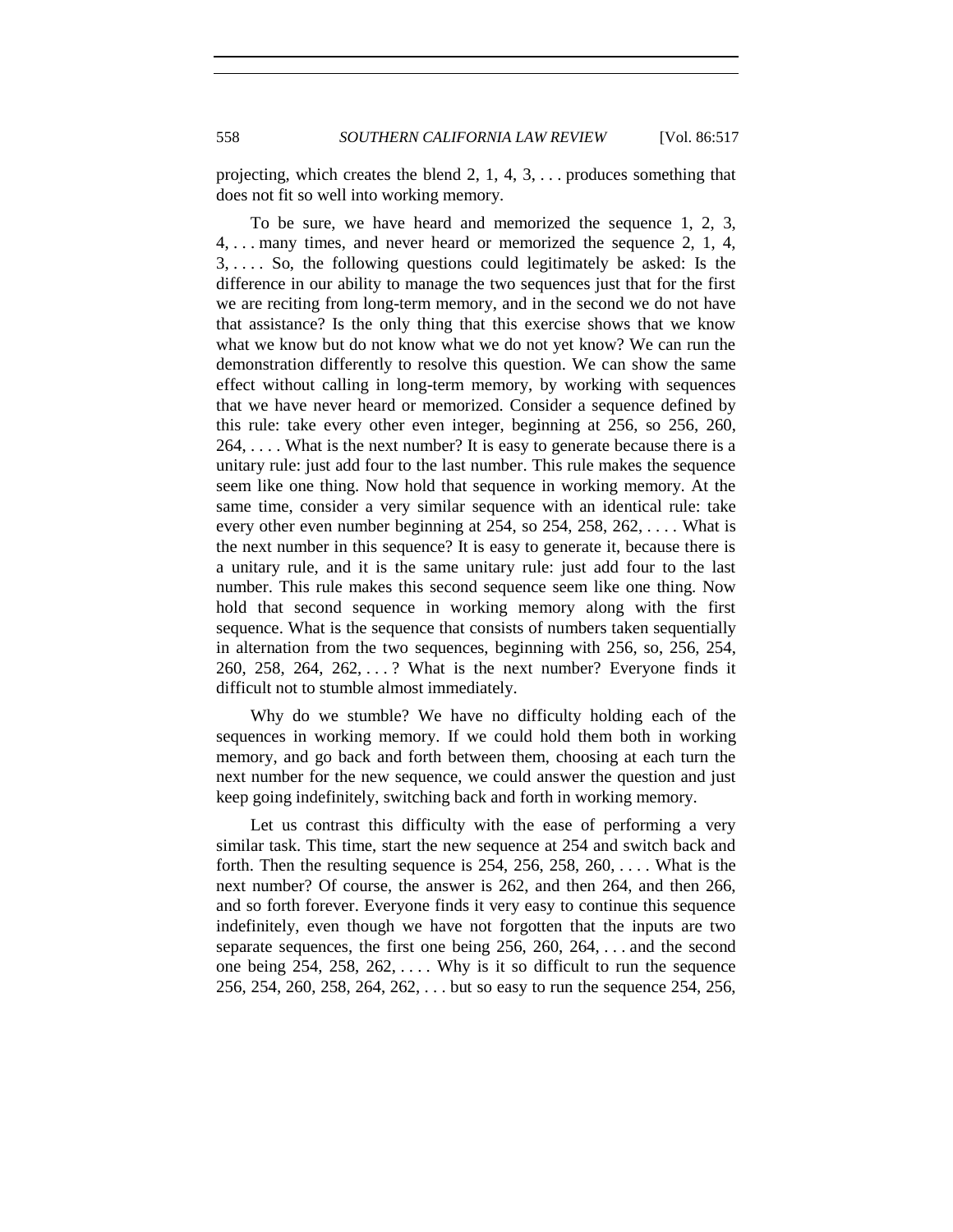258, 260, . . . ? The answer is not, as many have suggested for the positive integers in the first example, that we have already heard one but not the other. It is not that in one case we are reciting from long-term memory but in the other case we are not. It is not that they are put together from different inputs. A computer would not have the slightest difficulty running any of these sequences, and indeed, a mathematical ranking of the two sequences would assign them equal computational complexity. How does the human mind work so that running the two sequences feels so different?

Everyone knows the answer immediately. In both cases we have the same two input sequences, and in both cases, we have the same sequence rule: take numbers sequentially in alternation between the two input sequences. That is how a computer would do it, by creating two sequences and alternating between them. But that is not how we do it. For the human being, there is a big difference between the two tasks: starting with one of the two inputs makes it very difficult to keep going and starting with the other makes it very easy. This is because in the second case, there is a packed blend—namely a single, unitary sequence defined by a rule: start at 254 and keeping adding 2 to the last number. There is a congenial, unitary blend in this case, and running the blend makes immediate sense. The blend anchors the entire network, and lets us keep connected to not only the blend but also the two input sequences we started with. So now, we are running in working memory three things rather than two, but running three things is easier than running two because the third thing is a compressed blend that connects to and organizes the network involving the other two. More is easier if the more is packed in a congenial way. More is easier if the more is a packed blend that lets us grasp and manipulate whatever we were trying to hold in mind. For working memory, more is better if the more comes about by good blending. Blending changes the task.

Beginning at 254 provides a packed, unitary, congenial blend. We can master the network by "thinking in the blend" rather than "thinking in the network." Beginning at 256 does not let us do that; that is why we stumble. Or rather, working in the blend in the case of beginning at 256 requires some further work to grasp the blend. Once we think of it, we see that the combined sequence beginning at 256 actually does have a rule. The rule is: begin at 256, then subtract 2, then add 6, then repeat the pattern of subtracting 2 and adding 6. Grasping this blend can make it somewhat easier to generate the difficult sequence, although not as easy as generating the sequence produced by starting at 254 and adding 2 at every step.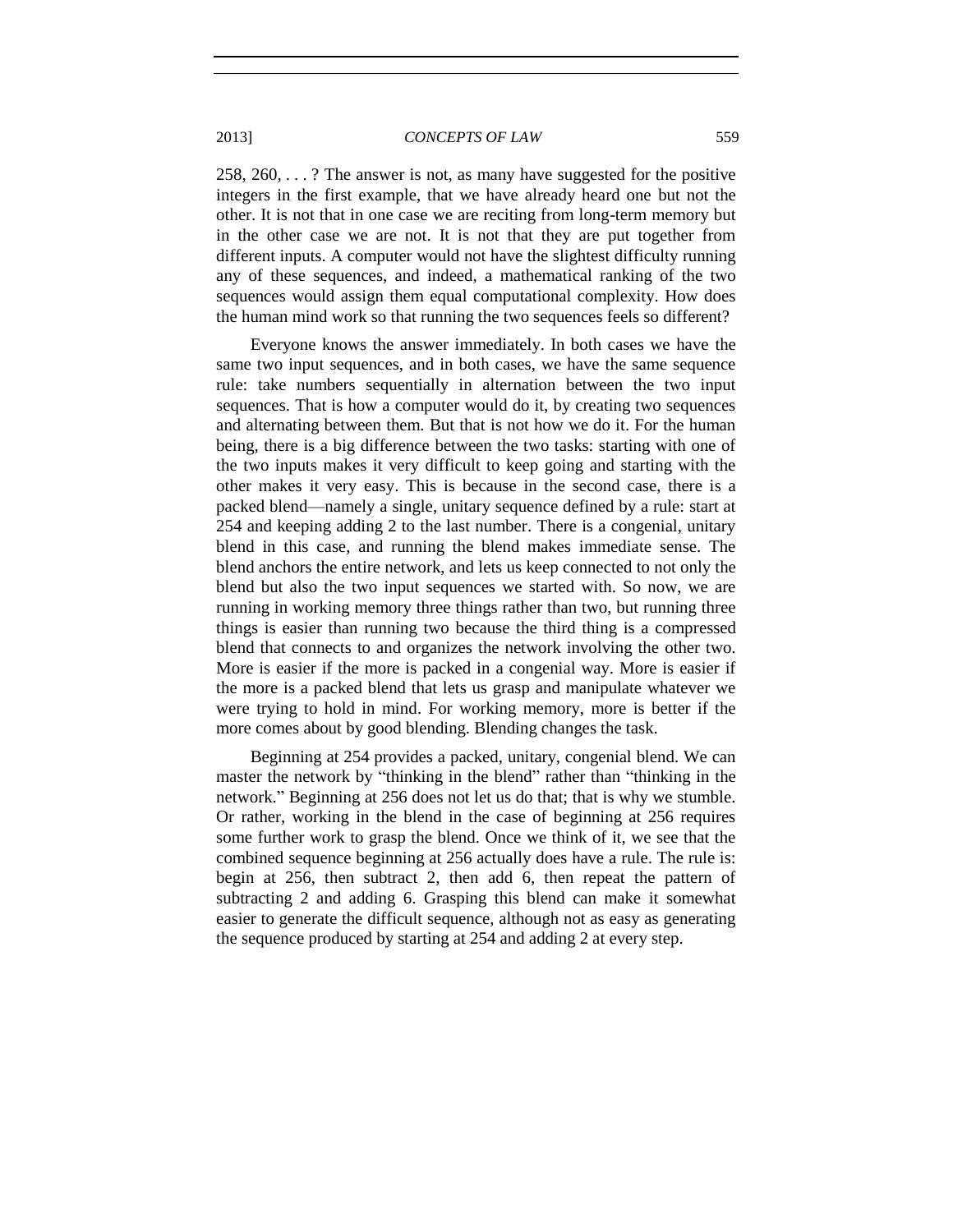# A. EMPIRICAL INVESTIGATIONS INVOLVING INFINITE SEQUENCES WITH SHORTER VERSUS LONGER PERIODS

We have run some empirical investigations to investigate fitting vast, indeed infinite, sequences to the human mind. We have several hypotheses: (1) human beings do well with an infinite sequence that can be compressed to a short periodic cycle with no changes in the cycle that fits perfectly the various parts of the vast mental network it compresses; (2) they will do less well with longer periods; (3) they will do less well with cyclic blends where something in the network changes at each iteration of the cycle; and (4) they will do least well with cyclic blends where it is the inside of the cycle that changes with each iteration. These are all hypotheses having to do with the ease or difficulty of compressions and expansions.

We presented thirty-one subjects with information taken from periodic cyclic blends. For each piece of information, we posed a question, with five multiple-choice answers. For some questions, there was only one right answer. That is, subjects had enough information to eliminate four of the possible multiple-choice answers. For other questions, there was no right answer, but the answers followed different patterns. These questions let us investigate subject preferences in guessing the sequence. We emphasize that our investigations were not memory tests: subjects had all the time they want, had the information in front of them, and were provided with pencil and paper. Our investigations were also not a math quiz. In most cases, there was no right answer. It is, of course, impossible to hold any of these infinite sequences explicitly in mind: they are infinite! We investigated instead what compressed blends for the sequence were congenial to the human mind.

Consider an infinite sequence that has a period equal to 1, namely -2, -2, -2, . . . . We told subjects, "The following five questions all concern the same sequence. There is a rule that defines this sequence." One of the questions is, "What is the second missing item in the following? -2, -2, -2,  $, -2,$   $\therefore$  " A subsequent question is, "What is the missing item in -2, -2, -2,  $-2$ ,  $-2$ ,  $-2$ ,  $-2$ ,  $-2$ ?" Subjects had already seen that the fifth item is  $-2$ , so there was a right answer. But the first question we asked was, "What is the missing item in the following?  $-2$ ,  $-2$ ,  $-2$ ,  $-2$ ,  $\cdots$ ?" The multiple-choice answers offered were -2, -1, 0, 1, 1. All the answers were possible. The *Online Encyclopedia of Integer Sequences*<sup>142</sup> has not the slightest difficulty identifying a sequence containing that answer in the sequence. For

<sup>142.</sup> *The On-Line Encyclopedia of Integer Sequences*, OEIS.ORG, http://oeis.org/ (last visited Mar. 24, 2013).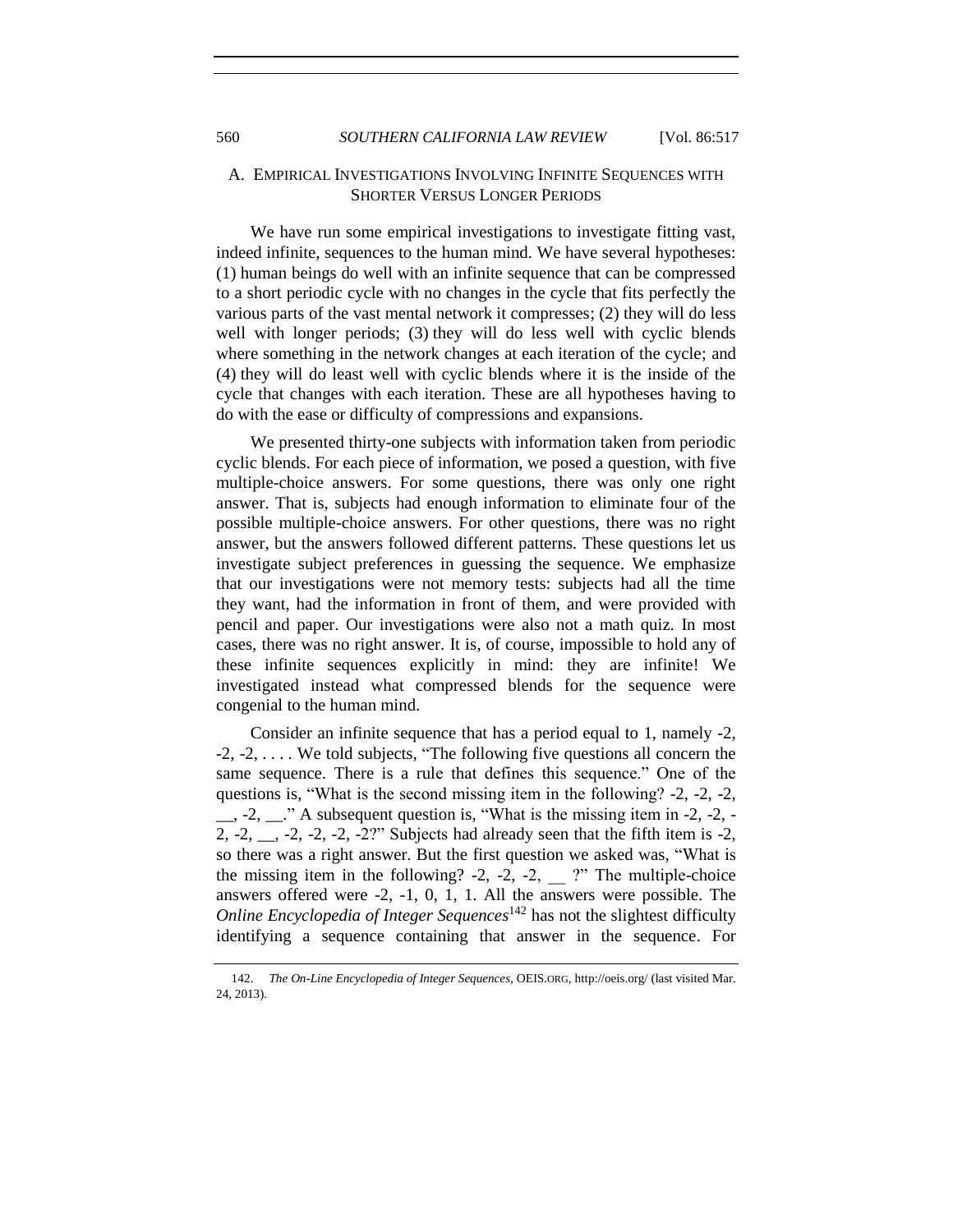example, -2, -2, -2, 0 is a subsequence of the periodic sequence of order 4 whose period consists of that subsequence. We asked a variety of such questions.

How did subjects do? For the sequence of -2 repeating, which was a sequence of period 1, 100 percent of subjects answered perfectly all the questions for which there was a right answer, and 100 percent of subjects preferred -2 as the answer for all other questions, even though all the other answers were mathematically possible. The data were consistent with the hypothesis that subjects had a powerful grasp of infinite sequences with periods of 1, and that subjects prefer to grasp such a sequence as a cycle of 1 with an unchanging interior cycle if it is not clearly wrong.

Now consider an infinite sequence of a period equal to 3, namely Blue, Red, Green, Blue Red, Green, . . . . We told subjects, "The following five questions all concern the same sequence. There is a rule that defines this sequence. Consider the following sequence: Green, Blue, Red, Green, Blue, Red, Green. The first item in the sequence is Green. What is the twelfth item in the sequence?" The multiple-choice answers from which they could choose were Yellow, Green, Red, White, and Blue. Then, we asked them, "What is the missing item in Green, Blue, Red, Green, Red, Green, Blue, Red?" They could choose Green, Brown, Orange, Red, or Blue. We had already shown them that the fifth item was Blue, so there was a right answer. All but one subject (97 percent) answered correctly. Similarly, consider the question, "Here is the rule that defines the sequence: Periodic sequence with period  $\{1,-1,0\}$  where Red=1, Green=-1, Blue=0. Which of the following terms belongs to the sequence?" Subjects could choose Yellow, Azure, Green, Brown, or Orange. Only Green could be correct. 94 percent of subjects answered correctly. Similarly, 94 percent of subjects answered the following question correctly: "Recall that all five questions in this unit concern the same sequence. Here is part of that sequence: Blue, Red, Green, Blue, Red, Green. What is the rule that defines the sequence?" and subjects could choose, for Red=1, Green=-1, Blue=0, the periodic sequence with period  $\{1, 1, -1, 0\}$ ;  $\{1, -1, 0, -1\}$ ;  $\{0, 1, 0, -1,$  $0$ ; {1, -1, 0}; or {1, -1, 1, 0}.

For questions about this sequence where there was no right answer, what percentage of subjects preferred the answer that fits a period of order 3? 94 percent of subjects preferred to see this pattern in response to the following question: "What is the missing item in the following? Blue, Red, Green, <sup>2</sup> They could choose Green, Brown, Orange, Red, or Blue. 94 percent preferred to see a pattern of order 3 (BRG) in response to the following question: "Consider the following sequence: Green, Blue, Red,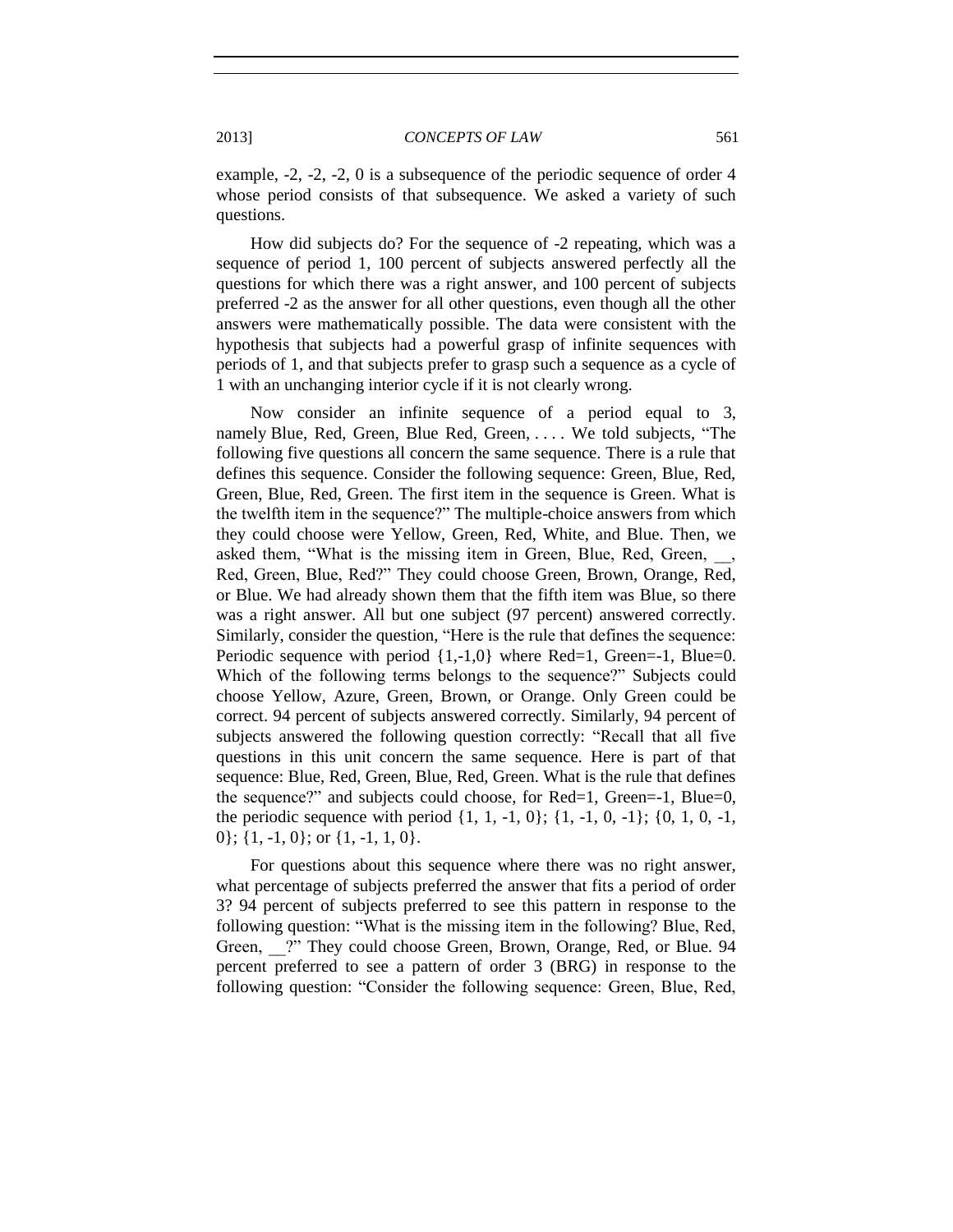Green, Blue, Red, Green. The first item in the sequence is Green. What is the twelfth item in the sequence?" They could choose Yellow, Green, Red, White, or Blue. 87 percent preferred to see the BRG pattern in response to the following question: "What is the second missing item in the following? Blue, Red, Green, \_\_, Red, \_\_?" They could choose Green, Orange, Red, Blue, or Black. 100 percent preferred to see BRG pattern in response to the following question: "Consider the following sequence: Blue, Red, Green, \_\_, Red, \_\_. The first item in the sequence is Blue. What is the twelfth item in the sequence?" They could choose Yellow, Green, Orange, Red, or Blue.

While we did not give the subjects enough information to deduce the correct answer (there was one; it is the case, however, that higher order sequences, including extravagant blends, can create sequences in which any choice is correct), the data presented were consistent with the hypothesis that subjects had a good grasp of infinite sequences of short period. In this case, the period equaled 3. These data were also consistent with the hypothesis that subjects preferred to grasp such a sequence as a cycle of the shortest unchanging period they can.

But now what happens with an infinite sequence with a longer period, 7, and identical values in different positions of the period: 2, 2, 1, 2, 2, 2, 1.... This is the sequence of semitones between notes of the diatonic major scale. 1 equals 1 semitone. 2 equals 2 semitones. This sequence is otherwise known as a repeating cycle—whole, whole, half, whole, whole, whole, half, now repeat. And here is another such sequence: 2, 1, 2, 2, 1, 2, 2 . . . . This is the sequence of semitones between notes of the natural minor scale. This sequence is in fact the same infinite sequence as the previous one, but beginning in a different spot (sixth note or sixth interval). Mathematically, they are identical as infinite sequences. Human beings, of course, hear the two scales very differently.

For both the major and natural minor sequences, when we wrote out the elements of the period and told subjects that it repeats, and asked them which of five choices can belong to the sequence, everyone scored 100 percent. They could just check whether the choice is in the list and eliminate all but one.

Otherwise, subjects had various preferences in guessing the sequence. For 2, 2, 1, 2, 2, 2, 1  $\dots$ , we asked them: "The following five questions all concern the same sequence. There is a rule that defines this sequence. What is the missing item in the following?  $2, 2, 1,$  ?" They could choose -2, -1, 0, 1, 2. 87 percent (twenty-seven subjects) chose 1. 6.5 percent (two subjects) chose 2. 6.5 percent (two subjects) chose something else. While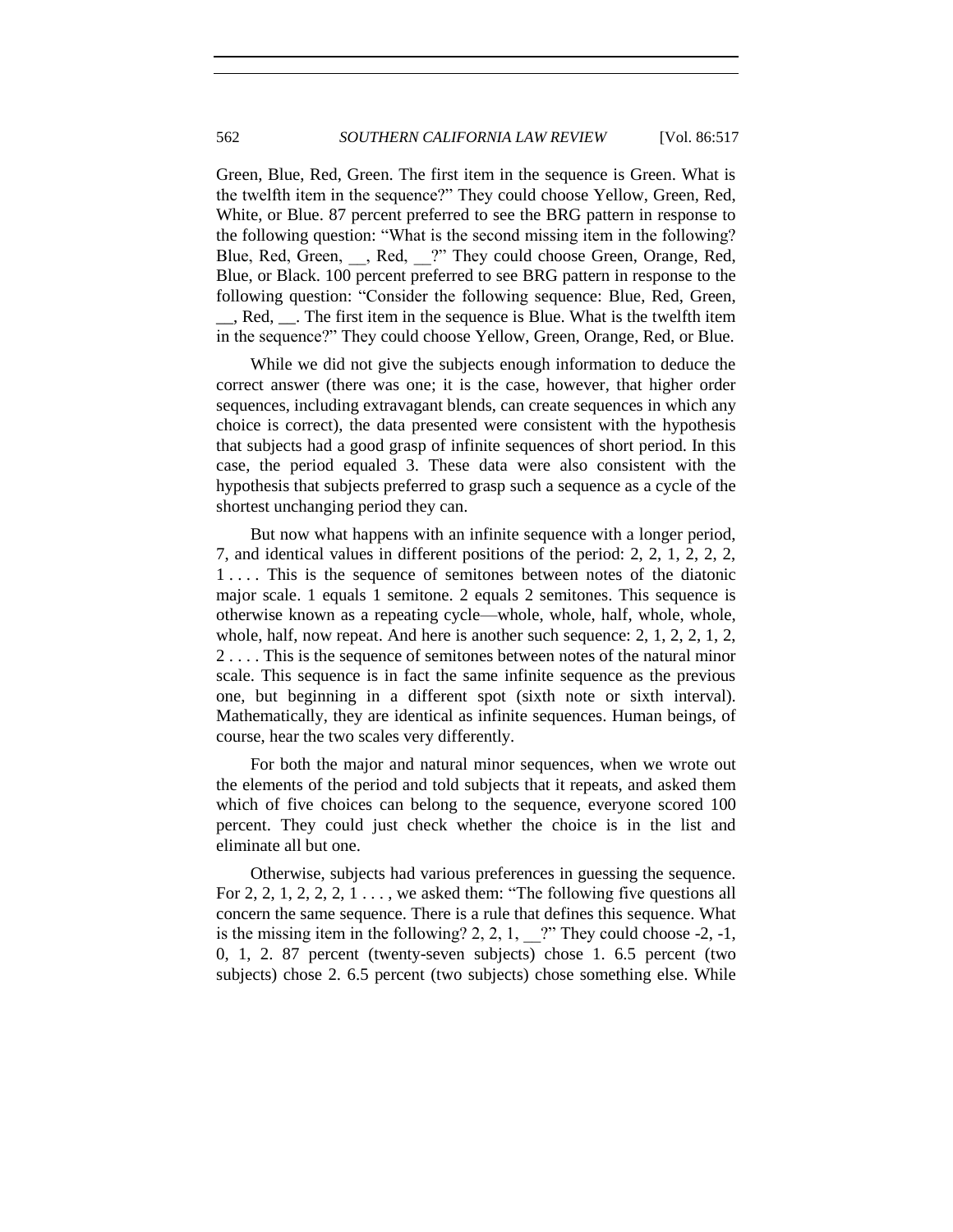all of these answers could be correct, 93.5 percent preferred 1 or 2.

Perhaps the 87 percent were preferring two cycles of period 2, alternating: 2, 2, 1, 1, 2, 2, 1, 1, 2, 2, 1, 1, ... . Indeed, for the following question: "What is the second missing item in the following? 2, 2, 1, \_\_, 2,  $?$ " (they could choose  $-1$ , 0, 1, 2, or 3), 81 percent (twenty-two subjects) of those twenty-seven subjects who chose 1 now chose 2, which would make the sequence  $2, 2, 1, 1, 2, 2, \ldots$ 

What these experiments demonstrate is that people seem to be able to handle tolerably well cycles that have unchanging interior structure in which each repetition of the cycle changes a tally outside the cycle. The tally gives us information about where we are in the sequence. Suppose it is January 1, 2012. Cycle through a year and start over. Now, it is 2013. Do it again and it is 2014, and so forth. Suppose you are thirty years old. Cycle through a year and start over. Now, you are thirty-one years old. Do it again and you are thirty-two years old, and so forth. In dealing cards, the dealer will sometimes recite **1**, 2, 3, 4, 5, 6, 7, **2**, 2, 3, 4, 5, 6, 7, **3**, 2, 3, 4, 5, 6, 7, **4**, 2, 3, 4, 5, 6, 7, **5**, 2, 3, 4, 5, 6, 7. This replacing of the first item in the period with the number of the cycle in which the dealer is located helps provide information about where the dealer is in the sequence.

Each of the infinite sequences considered so far can be thought of as composed of repetitions of a single invariant cycle, like the cyclic day. By contrast, our subjects had greater difficulty dealing with cyclic sequences in which the cycle has a parameterized change inside the cycle from iteration to iteration. For example, consider the "sequence of sequences": 1, 1, 2, 1, 2, 3, 1, 2, 3, 4, 1, 2, 3, 4, 5, 1, . . . . Again, notice that for a computing machine, this is a trivially easy infinite integer sequence. We can program a computer in a minute to generate this sequence, check on questions about it, and so forth. Not so for the human being. Below is a suite of questions we asked subjects. By the end of the third question, only {4, 1} fit the rule of the choices offered to the subjects, but only 48 percent of our subjects answered the third question correctly.

The following three questions all concern the same sequence.

There is a rule that defines this sequence.

(1) Consider the following sequence: 17, 18, 19, 1, 2, 3, 4 . . . . The first item in the sequence is 17. What is the twelfth item in the sequence? (Multiple choice: 10, 9, 8, 7, 6).

(2) What is the missing item in 13, 14, 15, 16, \_\_, 18, 19, 20, 1? (Multiple choice: 16, 17, 18, 1, 2).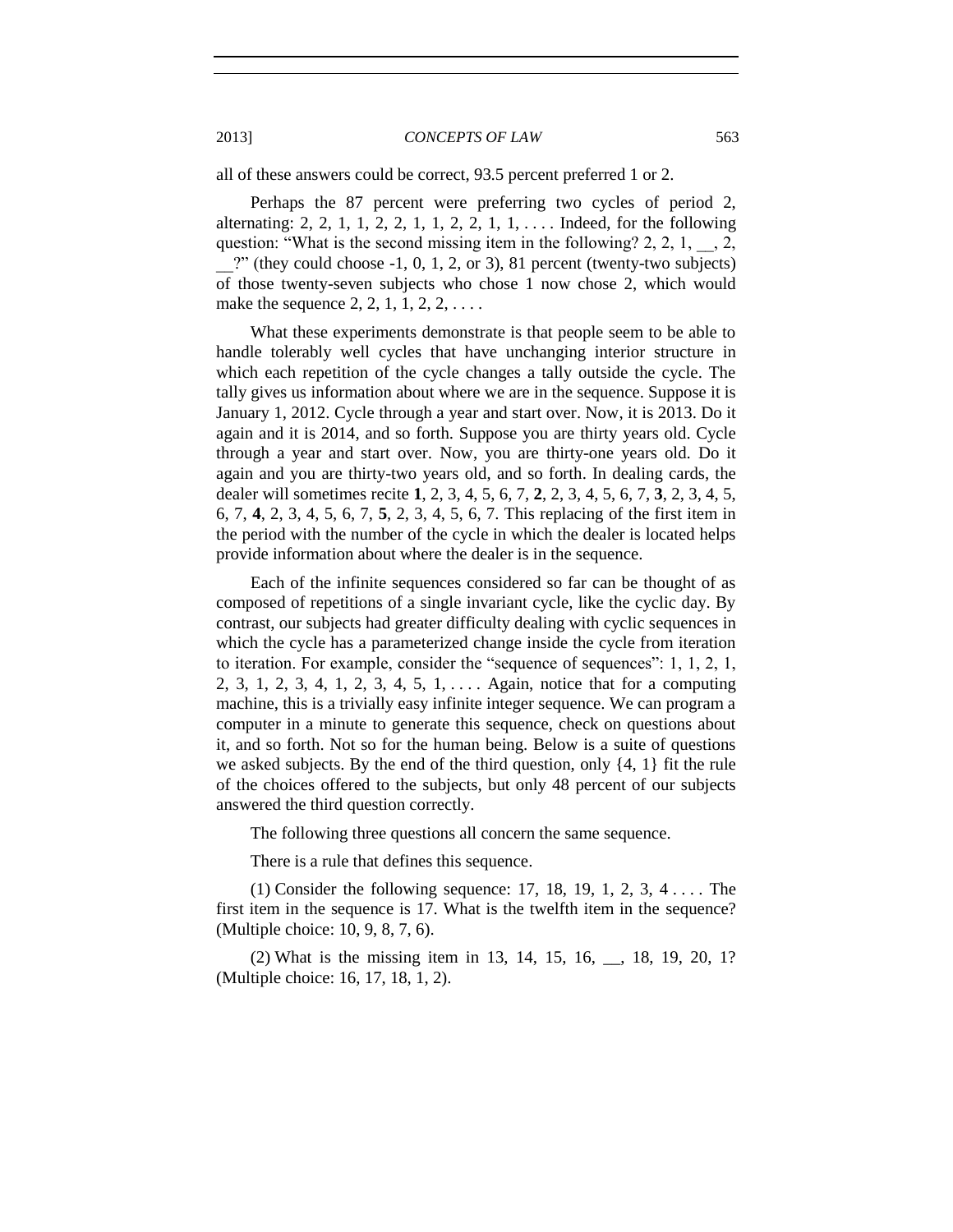(3) Here is the rule that defines the sequence: The infinite sequence composed of successive finite sequences each consisting of the integers from 1 to n+1 for n=0, 1, 2, 3,  $\dots$  Which of the following subsequences belongs to the sequence? (Multiple choice:  $\{7, 2\}$ ;  $\{5, 4\}$ ;  $\{4, 1\}$ ;  $\{28, 14\}$ ;  $\{3, 2\}.$ 

We saw a great deal of varied choice when subjects tried to grasp the underlying sequence. Here was a suite of questions we asked:

The following five questions all concern the same sequence.

There is a rule that defines this sequence.

(1) What is the missing item in the following?  $3, 4, 1, \dots$ .

[55 percent of our subjects chose 2.]

(2) What is the second missing item in the following? 3, 4, 1,  $\_\_$ , 3,

 $\overline{\phantom{a}}$ .

[90 percent chose 4.]

(3) Consider the following sequence: 3, 4, 1,  $\_,$  3,  $\_$  The first item in the sequence is 3. What is the twelfth item in the sequence?

[29 percent chose 5.]

(4) What is the missing item in 4, 5, 6, 7,  $\ldots$ , 2, 3, 4, 5 ?

[100 percent chose 1.]

(5) Recall that all five questions in this unit concern the same sequence. Here is part of that sequence: 10, 11, 12, 1, 2, 3 What is the rule that defines the sequence?

[The choices are: Hours struck by a clock in order; The infinite sequence composed of successive finite sequences each consisting of the integers from 1 to  $n+1$  for  $n=0, 1, 2, 3, \ldots$ ; For whole numbers "n," sum of digits "n" written in base 7; For whole numbers "n," sum of digits "n" written in base 13; n7 mod 14.]

[45 percent chose the sequence of sequences.]

Again, this investigation was not a memory test. Subjects had all the time they wanted and were provided with pencil and paper. Neither was it a math test per se. Our subjects were undergraduates at an elite California research university and we had their SAT scores. An algorithm recognizes these sequences immediately and, for the questions that have no uniquely correct answer, the algorithm finds acceptable sequences for all of the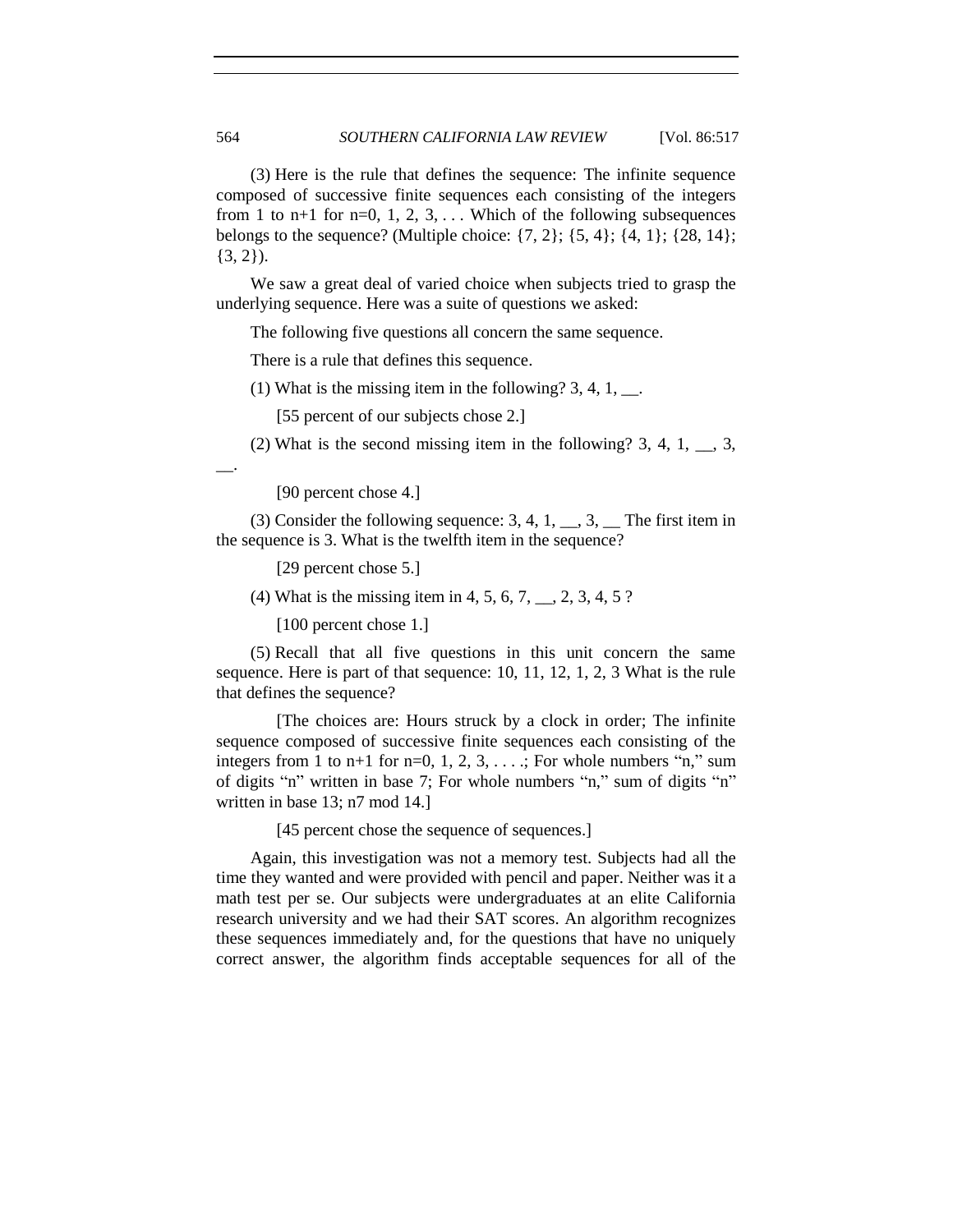answers.<sup>143</sup> But the human subject is not the robot. These are vast, infinite sequences. Obviously, none could be held in mind explicitly. Accordingly, the following questions become crucial: For vast mental networks, such as in the case of these integer or repeated categorical sequences (such as a sequence of colors), which kind of compressed blends are congenial to the way human beings think? What makes a vast mental network manageable in limited working memory? These are central questions for law as well. For law, policy, ruling, and interpretation, what kind of compressed blends can best be managed by people? How can we construct and present those compressed blends when we construct laws, policies, rulings, and interpretations? What kind of testimony is based on compressed blends that make it reliable? What kind is not, making it unreliable? This is not a standard way of doing research in the law, but it could become a research program. This is not a standard way of teaching law, but it could become a line of teaching in law schools.

Research looking at how we might bridge the mismatch between vast legal mental networks and the proclivities of the human mind can help us inquire into a number of questions in the law. What testimony can we reasonably expect to be accurate? Which arguments can we reasonably expect to be memorable and persuasive? Which rulings can we reasonably expect to be understood, learned, and reactivated? Which laws can we reasonably expect to be intelligible, memorable, tractable, and have a system for consensual expanding?

Actually, the beginnings of legal theory, in Aristotle's *Rhetoric*, were cognitive to the core, asking questions much like these, and proposing answers on the basis of anecdotal experience and intuition.<sup>144</sup> What we are proposing is a revival of that approach to law, but with the benefit of the empirical and experimental techniques of modern cognitive science.

# V. AN EXAMPLE OF THE STRUGGLE TO ACHIEVE A COMMON AND EFFICIENT COMPRESSED BLEND: INTELLECTUAL PROPERTY

Because economic growth often depends on profiting from innovation, intellectual property is a crucial concern to lawmakers crafting domestic

<sup>143.</sup> Examples of how the algorithm works are available at *The On-Line Encyclopedia of Integer Sequences*. *See id.* 

<sup>144.</sup> *See* Alexander Nehamas, *Introduction* to ARISTOTLE'S RHETORIC: PHILOSOPHICAL ESSAYS, at xiii (David J. Furley & Alexander Nehamas eds., 1994) (discussing "methods of persuasion that are proper to a systematic field, the character of the speakers who use those methods, and the emotions appropriate for speakers to induce in their listeners so that they will be convinced and react positively").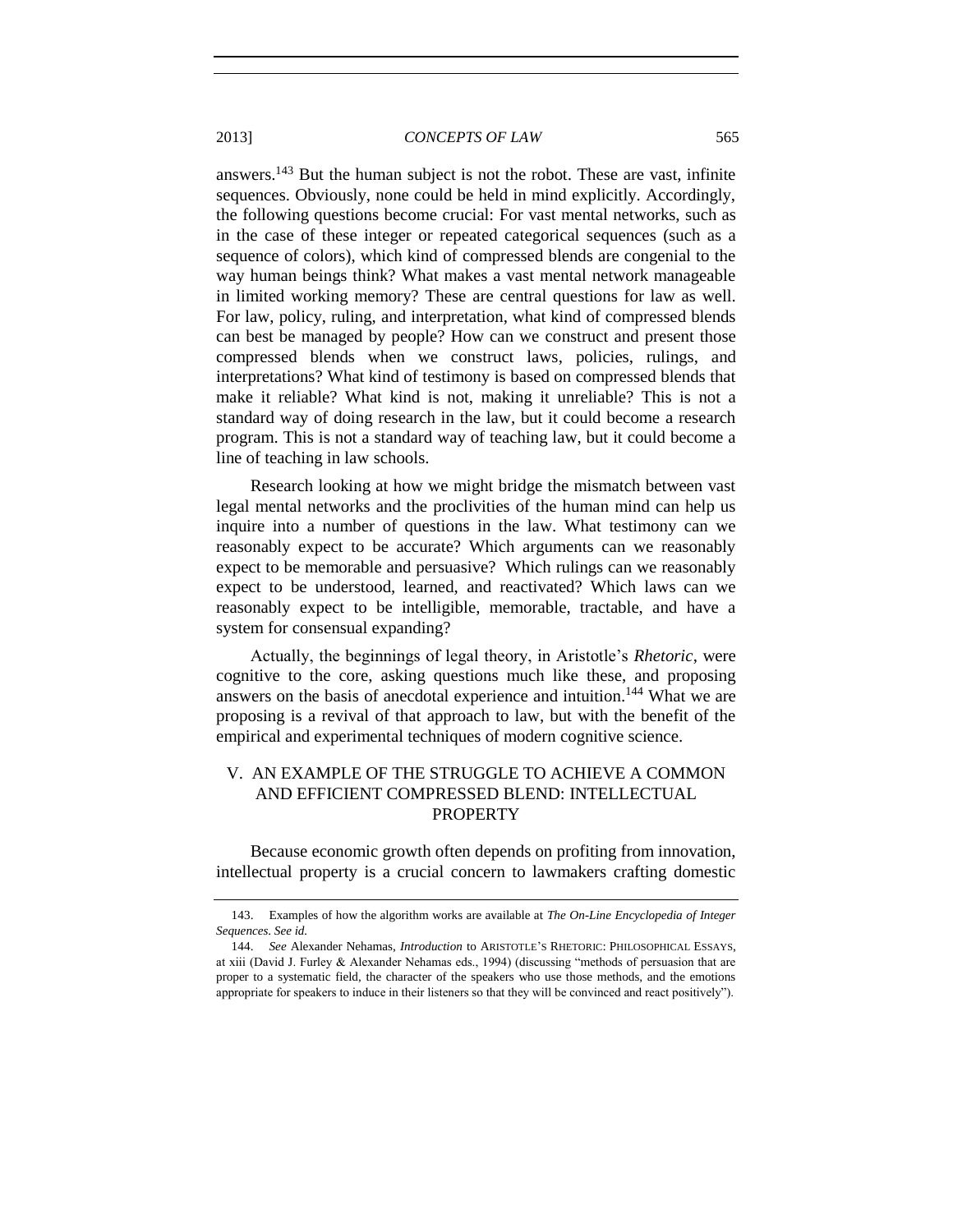and treaty law.<sup>145</sup> Strengthening these rules has been an explicit priority of the United States.<sup>146</sup> Compliance remains a huge problem, not only in countries such as Russia<sup>147</sup> and China,<sup>148</sup> but also in the United States.<sup>149</sup>

Property law is an input to the blend of intellectual property, but not all elements of the idea of property are projected to the blend, and there are strong disagreements about what projections are appropriate and what new elements should emerge from the blend. If someone takes a bound book, then the owner does not have it, and so cannot read it or give it to a friend or bequeath it. But if the book is digital, and someone "takes" it, the owner still has it and can read it and give it to friends and so forth. Which projections would be needed from the input of "property" to the blend for "intellectual property" in order for an action in the blend to count as "theft." Can a thing that was neither created nor purchased by its "owner"—such as a gene—be his patentable intellectual property? As Justice Scalia discussed, the extension of structure from one space (in our current discussion, real and personal property) to others (for example, creative works and genes) is anything but straightforward.<sup>150</sup> New law will be needed in the blend, but that law has not yet been settled.

<sup>145.</sup> *See* MICHAEL P. RYAN, KNOWLEDGE, DIPLOMACY: GLOBAL COMPETITION AND THE POLITICS OF INTELLECTUAL PROPERTY 9 (1998); Michael H. Armacost, *Foreword* to *id.* at vi; Michael L. Doane, *Trips and International Intellectual Property Protection in an Age of Advancing Technology*, 9 AM. U. J. INT'L L. & POL. 465, 465 (1994); Gerald J. Mossinghoff, *National Obligations Under Intellectual Property Treaties: The Beginning of a True International Regime*, 9 FED. CIR. B.J. 591, 592 (2000); Ruth Gana Okediji, *Copyright and Public Welfare in Global Perspective*, 7 IND. J. GLOBAL LEGAL STUD. 117, 119 (1999); Keshia B. Haskins, Note, *Special 301 in China and Mexico: A Policy Which Fails to Consider How Politics, Economics, and Culture Affect Legal Change Under Civil Law Systems of Developing Countries*, 9 FORDHAM INTELL. PROP. MEDIA & ENT. L.J. 1125, 1126–27 (1999); Andrea Morgan, Comment, *Trips to Thailand: The Act for the Establishment of and Procedure for Intellectual Property and International Trade Court*, 23 FORDHAM INT'L L.J. 795, 796 (2000); Todd Dickinson, Under Sec'y of Commerce for Intellectual Prop. and Director of the USPTO, Remarks at the US/WIPO Conference on Intellectual Prop. Enforcement in a Knowledge-Based Econ. for the Asia-Pac. Region (Sept. 18, 2000), *available* http://www.uspto.gov/web/offices/ac/ahrpa/opa/bulletin/ wipoconthai.pdf.

<sup>146.</sup> *See Intellectual Property Enforcement*, U.S. DEP'T OF STATE ARCHIVE, http://2001- 2009.state.gov/e/eeb/tpp/c22886.htm (last visited Mar. 17, 2013) (stating that the Office of International Property Enforcement participates in efforts to "strengthen the fight against trade in counterfeit and pirated goods worldwide").

<sup>147.</sup> David E. Miller, *Combating Copyright Infringement in Russia: A Comprehensive Approach for Western Plaintiffs*, 33 VAND. J. TRANSNAT'L L. 1203, 1204–05 (2000).

<sup>148.</sup> John R. Allison & Lianlian Lin, *The Evolution of Chinese Attitudes Toward Property Rights in Invention and Discovery*, 20 U. PA. J. INT'L ECON. L. 735, 766–67 (1999); Jennifer S. Fan, *The Dilemma of China's Intellectual Property Piracy*, 4 UCLA J. INT'L L. & FOREIGN AFF. 207, 217–18 (1999).

<sup>149.</sup> *See, e.g.*, A&M Records, Inc. v. Napster, Inc., 239 F.3d 1004, 1013–14 (9th Cir. 2001).

<sup>150.</sup> *See supra* text accompanying notes [127–](#page-34-0)[30.](#page-35-0)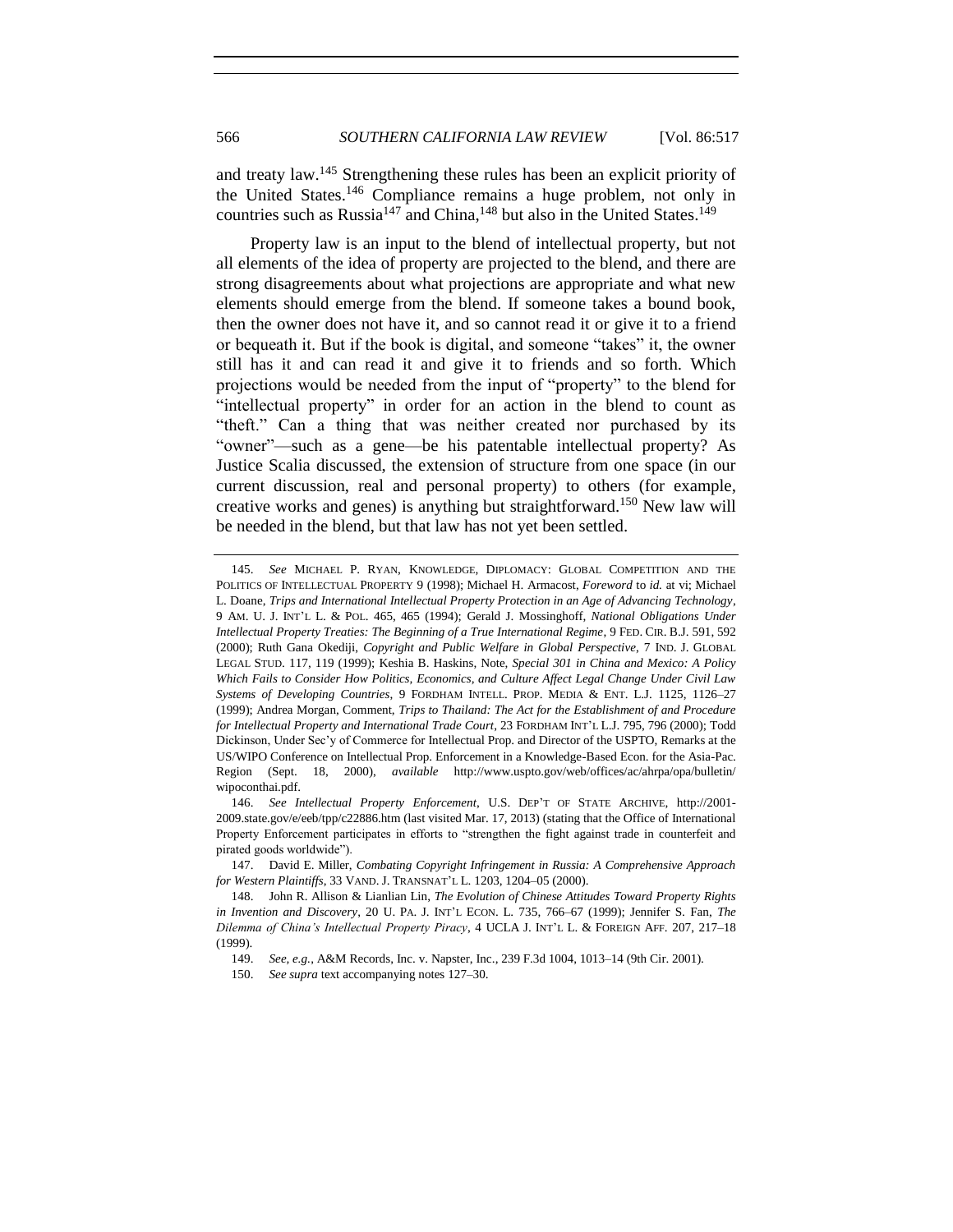Even when lawmakers agree on how to compress many input-domains into the intellectual-property blend and codify this compression in law, compliance rests on the ability of citizens to expand that compression. The compressed blend called "property" works as well as it does for tangible items because citizens can easily expand it for application to their individual circumstances, and because actions that violate the standard expansion of this blend usually trigger indignation among observers.<sup>151</sup>

In the case of intellectual property, it appears that citizens have difficulty expanding the blend for application to their individual circumstances. Very few Americans know their "fair-use" rights when it comes to excerpting printed material, and the laws regarding digital reproduction and rights management are especially arcane: the Digital Millennium Copyright Act ("DMCA"), which implements two 1996 Intellectual Property Organization Treaties, alone is fifty-nine pages long  $(double-spaced);$ <sup>152</sup> bureaucratic agencies from the Library of Congress's Copyright Office to the Austin Community College District have published administrative rules to govern its implementation;<sup>153</sup> and at least half a dozen important court opinions interpret the law.<sup>154</sup> Moreover, citizens appear to carry a range of competing compressions (for example, the idea that whatever does not discernibly harm another is okay) which expand to guide behavior in ways that would seem to clearly violate the law, but do so without triggering indignation among most observers.<sup>155</sup>

#### VI. CONCLUSION

Legal concepts are the result of a creative process of cognitive blending. Blending is a process unique to cognitively modern humans, and

<sup>151.</sup> There are, of course, exceptional cases in which competing blends may be allowed: Robin Hood is beloved because he violates the property blend to activate a more compelling blend—justice.

<sup>152.</sup> Digital Millenium Copyright Act, Pub. L. No. 105-304, 112 Stat. 2860 (1998) (codified as amended in scattered sections of 17 U.S.C.).

<sup>153.</sup> *E.g.*, *Laws and Regulations*, U.S. COPYRIGHT OFFICE, http://www.copyright.gov/laws (last visited Mar. 25, 2013); *Administrative Rules*, AUSTIN CMTY COLL., http://www.austincc.edu/ admrule/4.02.007.htm (last visited Mar. 25, 2013).

<sup>154.</sup> *E.g.*, RealNetworks, Inc. v. DVD Copy Control Ass'n, Inc., 641 F. Supp. 2d 913 (N.D. Cal. 2009) (interpreting the anticircumvention and antitrafficking provisions of the DMCA); IO Grp., Inc. v. Veoh Networks, Inc., 586 F. Supp. 2d 1132 (N.D. Cal. 2008) (interpreting the safe-harbor provision of the DMCA); Lenz v. Universal Music Corp., 572 F. Supp. 2d 1150 (N.D. Cal. 2008) (interpreting what constitutes fair use under the DMCA); Vernor v. Autodesk, Inc., 555 F. Supp. 2d 1164 (W.D. Wash. 2008) (interpreting the first-sale doctrine under the DMCA).

<sup>155.</sup> *See* LAWRENCE LESSIG, FREE CULTURE: HOW BIG MEDIA USES TECHNOLOGY AND THE LAW TO LOCK DOWN CULTURE AND CONTROL CREATIVITY 200–02 (2004), *available at* http://www.freeculture.cc/freeculture.pdf ("The more often, and more repeatedly, we as citizens experience violating the law, the less we respect the law.").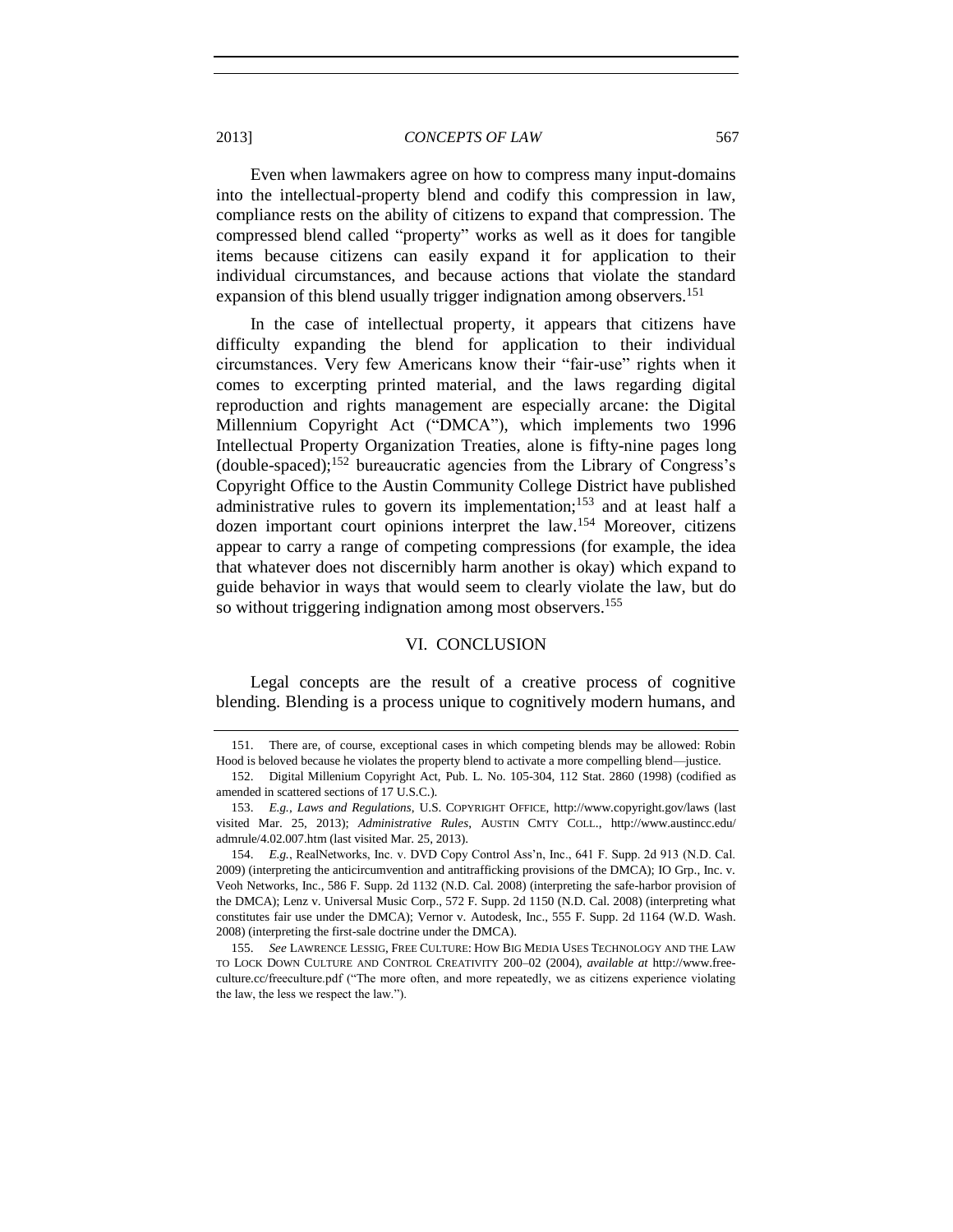allows us to implement rules that span time, space, causation, and agency. There are many signs of this blending in law, but we will conclude by discussing three: compression, selective projection, and emergent structures.

# A. COMPRESSION

The rule of law is impossible without the compression of vast mental networks into human-scale cognitive blends. John Marshall argued that no human could hold in working memory the vast scope of the U.S. government, and he wrote this nearly two hundred years ago, when that government had a tiny fraction of the scope of modern national governments:

A constitution, to contain an accurate detail of all the subdivisions of which its great powers will admit, and of all the means by which they may be carried into execution, would partake of the prolixity of a legal code, and could scarcely be embraced by the human mind. It would probably never be understood by the public.<sup>156</sup>

For the Constitution to be comprehensible to citizens, the framers had to compress a massively complex system into a description of fewer than five thousand words, and yet be specific enough that citizens, lawmakers, and judges could expand it to guide their behavior. To put this achievement in perspective, the terms of service for iTunes, a piece of free software from Apple Co., is more than three times as long as the Constitution.

# B. SELECTIVE PROJECTION

Legal concepts are created and maintained through a highly creative mapping process that requires the compression of a messy reality into a simple logic that can be expanded again to guide decisionmaking in other messy environments. Stare decisis—without which no citizen could have confidence in the stability of his rights and responsibilities—is itself an exercise in projecting past decisions into a blend with present facts. This point could be viewed as an extension of Justice Scalia's argument that common law is not based on simple analogies but careful and creative adaptations.<sup>157</sup>

In describing the creative adaptation of common law, Justice Scalia offers the example of an attorney arguing that his client has standing to sue

<sup>156.</sup> M'Culloch v. Maryland, 17 U.S. 316, 407 (1819).

<sup>157.</sup> *See* SCALIA, *supra* note 115, at 8.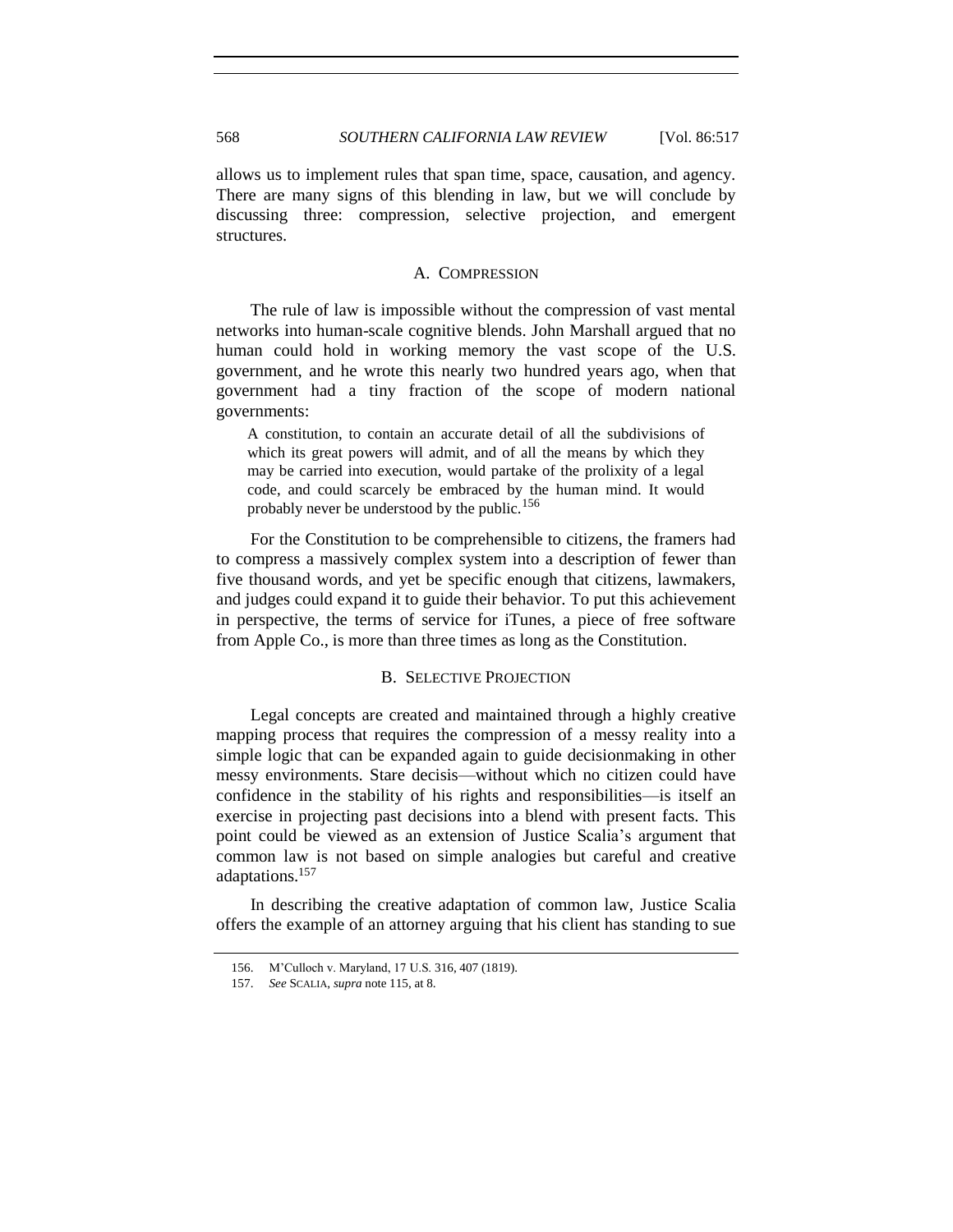a computer-repair firm hired by her husband. In a previous case, an aggrieved neighbor was denied the right to sue a house painter for painting the house next door the wrong color, because of the doctrine of "privity of contract"—that is, because he was not a party to the violated contract. Justice Scalia writes that the attorney in the new case should argue that the old case is "distinguishable," and therefore does not preclude his client from suing the computer-repair firm despite not being a party to the contract.<sup>158</sup> Distinguishability is a key feature of cognitive blending, which differs from simple analogical reasoning in that it projects inputs selectively into the blend.

## C. EMERGENT STRUCTURE

Imagine you own a factory, and I pay you to take me on a tour of the factory. If I were to steal a widget while I was in your factory, I could be prosecuted for theft. Now imagine that you own a film-production company and I pay you to watch your film. If I were to copy down the dialogue while watching your movie and produce an exact replica of your movie, I would again be liable for stealing—this time, for stealing your intellectual property. As discussed above, the notion of intellectual property is a blend that includes, among other things, inputs from the mental network of property law and inputs from the mental network of speech. This blend also has emergent structure.

As an example of the emergent structure of the intellectual-property blend, if I make a movie that copies elements of your movie, it may be permissible if I am engaging in satire or criticism, because in that case my work is protected speech.<sup>159</sup> If, on the other hand, I am simply reproducing your work with the goal of profiting off your idea, this is theft. The difference between these two might be as little as the difference between presenting the material as a sarcastic response or presenting the material as a sincere reproduction. When it comes to real or personal property, generally, if I take something of yours that you are not willing to give, it is theft. But an emergent quality of the intellectual-property blend is that theft depends on my attitude and intentions. If I take some dialogue and repeat it sarcastically, intending to edify an audience in some innovative way, I may not be stealing, even though you are not willing to give me your dialogue.

Conceptual compression through blending is the essence of law as an institution and the engine of our concepts of law, necessarily: law always

<sup>158.</sup> *Id. See also supra* not[e 130](#page-35-0) and accompanying text.

<sup>159.</sup> *See, e.g.*, Hustler Magazine v. Falwell, 485 U.S. 46, 50–52 (1988).